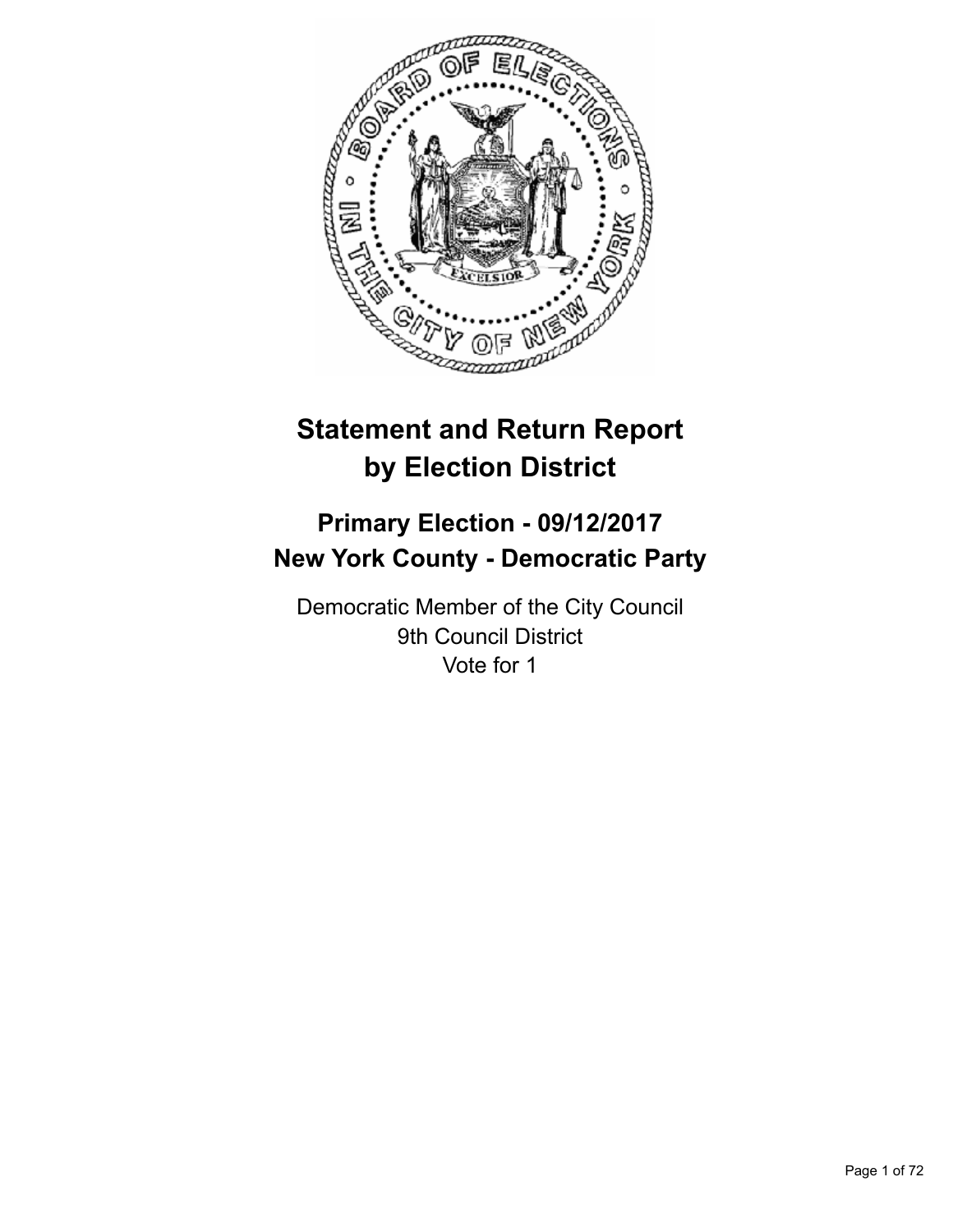

| PUBLIC COUNTER                                           | 154 |
|----------------------------------------------------------|-----|
| <b>MANUALLY COUNTED EMERGENCY</b>                        | 0   |
| ABSENTEE / MILITARY                                      | 5   |
| <b>AFFIDAVIT</b>                                         | 1   |
| <b>Total Ballots</b>                                     | 160 |
| Less - Inapplicable Federal/Special Presidential Ballots | 0   |
| <b>Total Applicable Ballots</b>                          | 160 |
| <b>TYSON-LORD GRAY</b>                                   | 3   |
| <b>MARVIN HOLLAND</b>                                    | 39  |
| <b>BILL PERKINS</b>                                      | 81  |
| <b>MARVIN SPRUILL</b>                                    | 3   |
| <b>CORDELL CLEARE</b>                                    | 20  |
| <b>JULIUS TAJIDDIN</b>                                   | 1   |
| <b>Total Votes</b>                                       | 147 |
| Unrecorded                                               | 13  |

| <b>PUBLIC COUNTER</b>                                    | 123 |
|----------------------------------------------------------|-----|
| <b>MANUALLY COUNTED EMERGENCY</b>                        | 0   |
| ABSENTEE / MILITARY                                      | 1   |
| AFFIDAVIT                                                | 0   |
| <b>Total Ballots</b>                                     | 124 |
| Less - Inapplicable Federal/Special Presidential Ballots | 0   |
| <b>Total Applicable Ballots</b>                          | 124 |
| <b>TYSON-LORD GRAY</b>                                   | 15  |
| <b>MARVIN HOLLAND</b>                                    | 18  |
| <b>BILL PERKINS</b>                                      | 57  |
| <b>MARVIN SPRUILL</b>                                    | 0   |
| <b>CORDELL CLEARE</b>                                    | 18  |
| <b>JULIUS TAJIDDIN</b>                                   | 1   |
| DIANA AYALA (WRITE-IN)                                   | 1   |
| <b>Total Votes</b>                                       | 110 |
| Unrecorded                                               | 14  |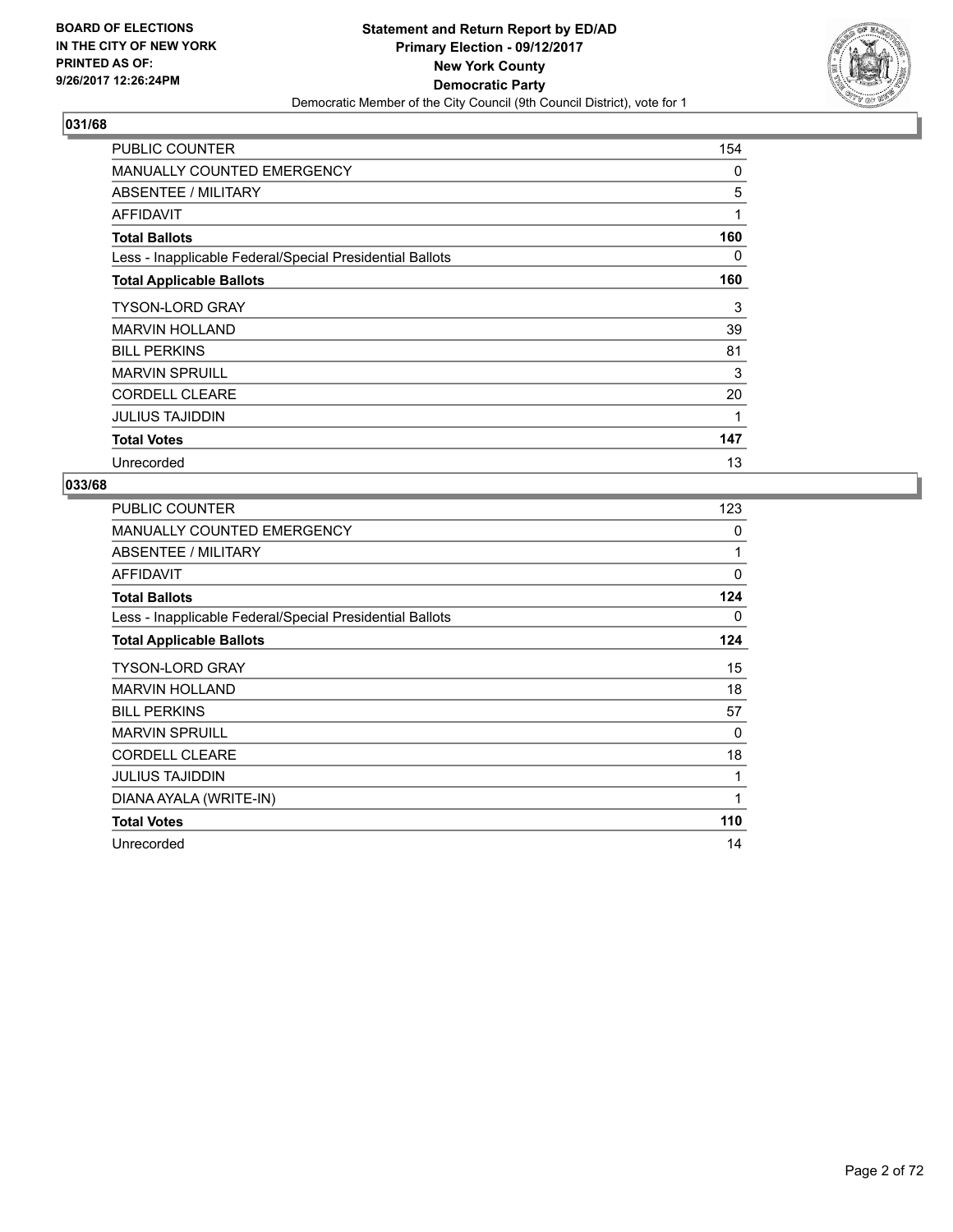

| <b>PUBLIC COUNTER</b>                                    | 131            |
|----------------------------------------------------------|----------------|
| <b>MANUALLY COUNTED EMERGENCY</b>                        | 0              |
| ABSENTEE / MILITARY                                      | 11             |
| <b>AFFIDAVIT</b>                                         | 1              |
| <b>Total Ballots</b>                                     | 143            |
| Less - Inapplicable Federal/Special Presidential Ballots | 0              |
| <b>Total Applicable Ballots</b>                          | 143            |
| <b>TYSON-LORD GRAY</b>                                   | 7              |
| <b>MARVIN HOLLAND</b>                                    | 23             |
| <b>BILL PERKINS</b>                                      | 68             |
| <b>MARVIN SPRUILL</b>                                    | 3              |
| <b>CORDELL CLEARE</b>                                    | 31             |
| <b>JULIUS TAJIDDIN</b>                                   | $\overline{2}$ |
| <b>Total Votes</b>                                       | 134            |
| Unrecorded                                               | 9              |

| <b>PUBLIC COUNTER</b>                                    | 90             |
|----------------------------------------------------------|----------------|
| <b>MANUALLY COUNTED EMERGENCY</b>                        | 0              |
| <b>ABSENTEE / MILITARY</b>                               | 3              |
| AFFIDAVIT                                                | $\Omega$       |
| <b>Total Ballots</b>                                     | 93             |
| Less - Inapplicable Federal/Special Presidential Ballots | 0              |
| <b>Total Applicable Ballots</b>                          | 93             |
| TYSON-LORD GRAY                                          | 6              |
| <b>MARVIN HOLLAND</b>                                    | 8              |
| <b>BILL PERKINS</b>                                      | 51             |
| <b>MARVIN SPRUILL</b>                                    | 2              |
| <b>CORDELL CLEARE</b>                                    | 24             |
| JULIUS TAJIDDIN                                          | 0              |
| <b>Total Votes</b>                                       | 91             |
| Unrecorded                                               | $\overline{2}$ |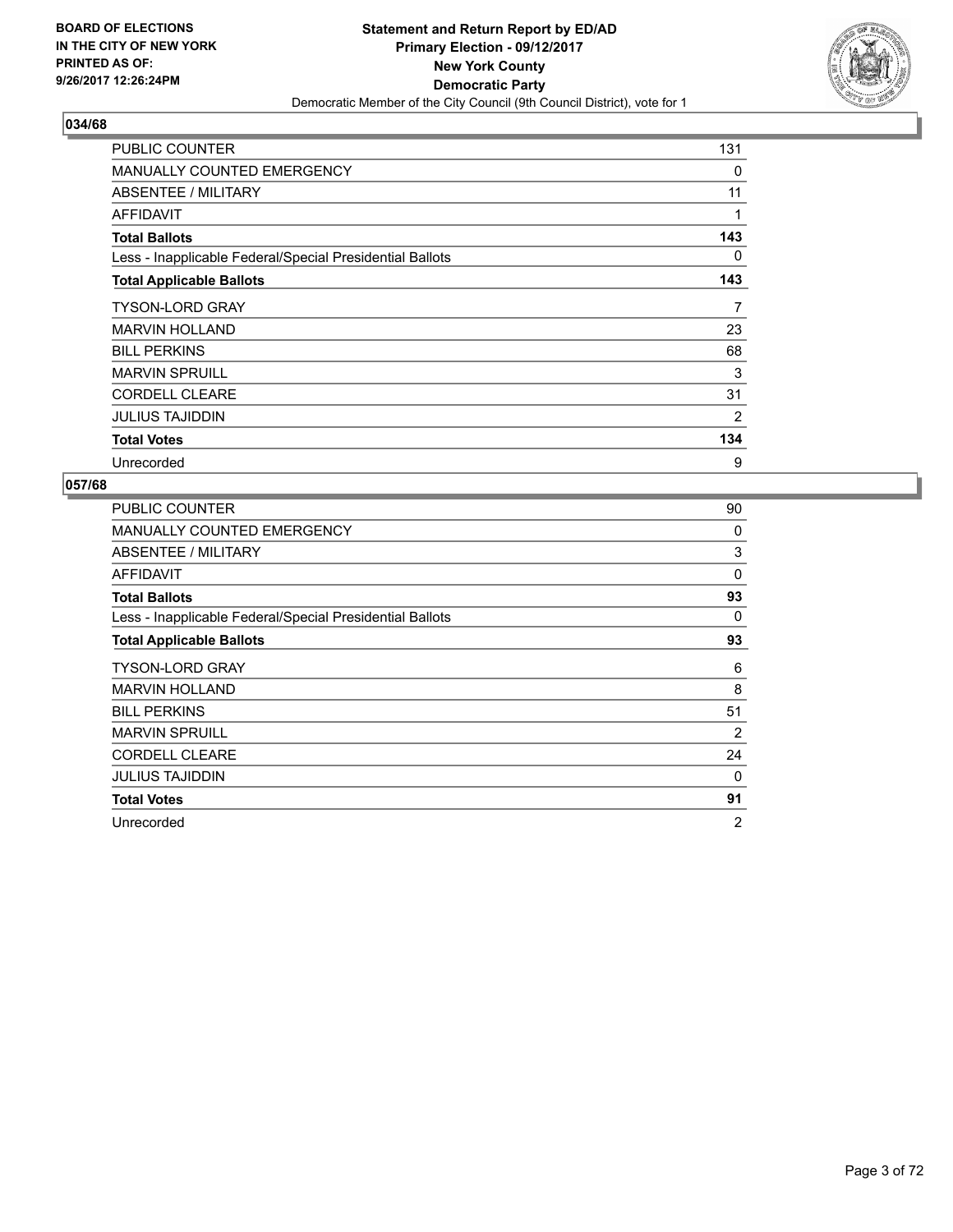

| PUBLIC COUNTER                                           | 85             |
|----------------------------------------------------------|----------------|
| <b>MANUALLY COUNTED EMERGENCY</b>                        | 0              |
| ABSENTEE / MILITARY                                      | $\overline{2}$ |
| <b>AFFIDAVIT</b>                                         | 1              |
| <b>Total Ballots</b>                                     | 88             |
| Less - Inapplicable Federal/Special Presidential Ballots | 0              |
| <b>Total Applicable Ballots</b>                          | 88             |
| <b>TYSON-LORD GRAY</b>                                   | 2              |
| <b>MARVIN HOLLAND</b>                                    | 15             |
| <b>BILL PERKINS</b>                                      | 37             |
| <b>MARVIN SPRUILL</b>                                    | 2              |
| <b>CORDELL CLEARE</b>                                    | 23             |
| <b>JULIUS TAJIDDIN</b>                                   | 0              |
| ROBEL RODRIGUEZ (WRITE-IN)                               | 1              |
| ROBERT RODRIGUEZ (WRITE-IN)                              | 1              |
| <b>Total Votes</b>                                       | 81             |
| Unrecorded                                               | 7              |

| <b>PUBLIC COUNTER</b>                                    | 97  |
|----------------------------------------------------------|-----|
| MANUALLY COUNTED EMERGENCY                               | 0   |
| ABSENTEE / MILITARY                                      | 7   |
| AFFIDAVIT                                                | 0   |
| <b>Total Ballots</b>                                     | 104 |
| Less - Inapplicable Federal/Special Presidential Ballots | 0   |
| <b>Total Applicable Ballots</b>                          | 104 |
| <b>TYSON-LORD GRAY</b>                                   | 3   |
| <b>MARVIN HOLLAND</b>                                    | 9   |
| <b>BILL PERKINS</b>                                      | 56  |
| <b>MARVIN SPRUILL</b>                                    | 0   |
| <b>CORDELL CLEARE</b>                                    | 31  |
| <b>JULIUS TAJIDDIN</b>                                   | 3   |
| <b>Total Votes</b>                                       | 102 |
| Unrecorded                                               | 2   |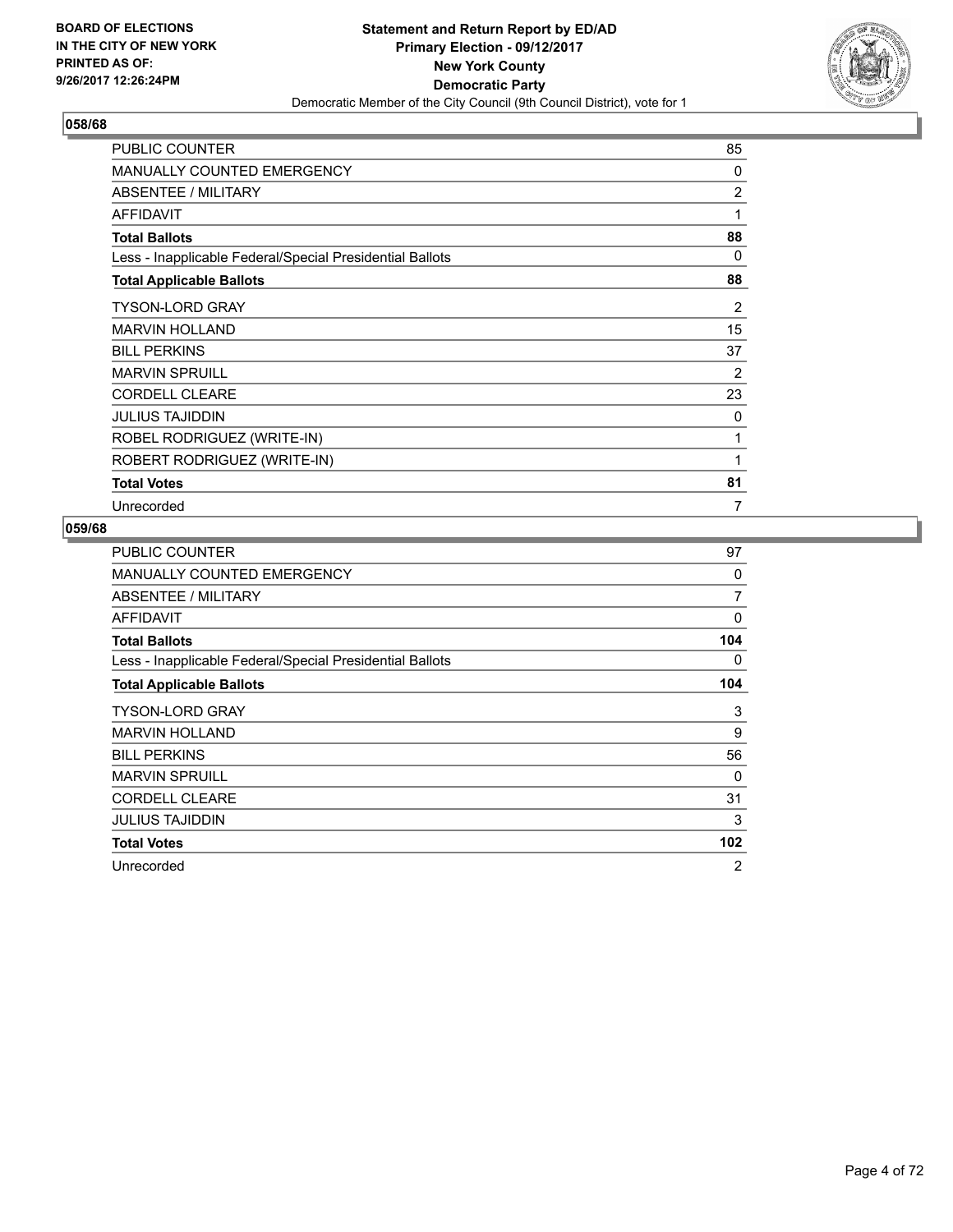

| <b>PUBLIC COUNTER</b>                                    | 118 |
|----------------------------------------------------------|-----|
| <b>MANUALLY COUNTED EMERGENCY</b>                        | 0   |
| ABSENTEE / MILITARY                                      | 4   |
| AFFIDAVIT                                                | 1   |
| <b>Total Ballots</b>                                     | 123 |
| Less - Inapplicable Federal/Special Presidential Ballots | 0   |
| <b>Total Applicable Ballots</b>                          | 123 |
| <b>TYSON-LORD GRAY</b>                                   | 3   |
| <b>MARVIN HOLLAND</b>                                    | 13  |
| <b>BILL PERKINS</b>                                      | 70  |
| <b>MARVIN SPRUILL</b>                                    | 1   |
| <b>CORDELL CLEARE</b>                                    | 23  |
| <b>JULIUS TAJIDDIN</b>                                   | 2   |
| <b>Total Votes</b>                                       | 112 |
| Unrecorded                                               | 11  |

| <b>PUBLIC COUNTER</b>                                    | 99  |
|----------------------------------------------------------|-----|
| <b>MANUALLY COUNTED EMERGENCY</b>                        | 0   |
| ABSENTEE / MILITARY                                      | 3   |
| AFFIDAVIT                                                | 0   |
| <b>Total Ballots</b>                                     | 102 |
| Less - Inapplicable Federal/Special Presidential Ballots | 0   |
| <b>Total Applicable Ballots</b>                          | 102 |
| <b>TYSON-LORD GRAY</b>                                   | 6   |
| <b>MARVIN HOLLAND</b>                                    | 20  |
| <b>BILL PERKINS</b>                                      | 47  |
| <b>MARVIN SPRUILL</b>                                    | 4   |
| <b>CORDELL CLEARE</b>                                    | 18  |
| <b>JULIUS TAJIDDIN</b>                                   | 1   |
| ROBERT RODRIGUEZ (WRITE-IN)                              | 3   |
| <b>Total Votes</b>                                       | 99  |
| Unrecorded                                               | 3   |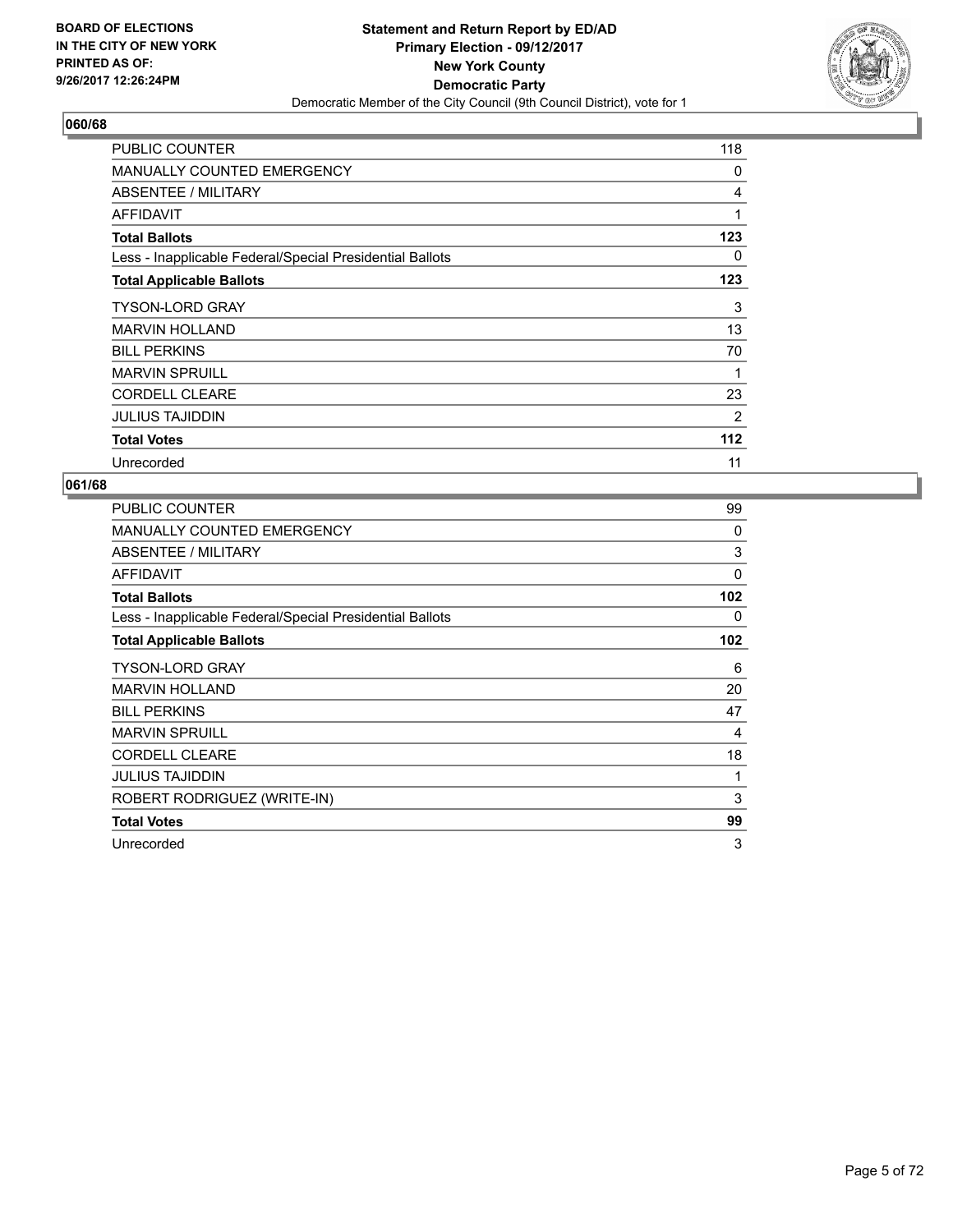

| <b>PUBLIC COUNTER</b>                                    | 98  |
|----------------------------------------------------------|-----|
| <b>MANUALLY COUNTED EMERGENCY</b>                        | 0   |
| ABSENTEE / MILITARY                                      | 1   |
| AFFIDAVIT                                                | 1   |
| <b>Total Ballots</b>                                     | 100 |
| Less - Inapplicable Federal/Special Presidential Ballots | 0   |
| <b>Total Applicable Ballots</b>                          | 100 |
| <b>TYSON-LORD GRAY</b>                                   | 6   |
| <b>MARVIN HOLLAND</b>                                    | 23  |
| <b>BILL PERKINS</b>                                      | 46  |
| <b>MARVIN SPRUILL</b>                                    | 1   |
| <b>CORDELL CLEARE</b>                                    | 13  |
| <b>JULIUS TAJIDDIN</b>                                   | 0   |
| ROBERT RODRIQUEZ (WRITE-IN)                              | 3   |
| <b>Total Votes</b>                                       | 92  |
| Unrecorded                                               | 8   |

| <b>PUBLIC COUNTER</b>                                    | 135      |
|----------------------------------------------------------|----------|
| <b>MANUALLY COUNTED EMERGENCY</b>                        | 0        |
| ABSENTEE / MILITARY                                      | $\Omega$ |
| <b>AFFIDAVIT</b>                                         | $\Omega$ |
| <b>Total Ballots</b>                                     | 135      |
| Less - Inapplicable Federal/Special Presidential Ballots | 0        |
| <b>Total Applicable Ballots</b>                          | 135      |
| TYSON-LORD GRAY                                          | 14       |
| <b>MARVIN HOLLAND</b>                                    | 24       |
| <b>BILL PERKINS</b>                                      | 60       |
| <b>MARVIN SPRUILL</b>                                    | 5        |
| <b>CORDELL CLEARE</b>                                    | 16       |
| <b>JULIUS TAJIDDIN</b>                                   | 3        |
| DIANA AYALA (WRITE-IN)                                   | 1        |
| ROBERT RODRIGUEZ (WRITE-IN)                              | 1        |
| UNATTRIBUTABLE WRITE-IN (WRITE-IN)                       | 1        |
| <b>Total Votes</b>                                       | 125      |
| Unrecorded                                               | 10       |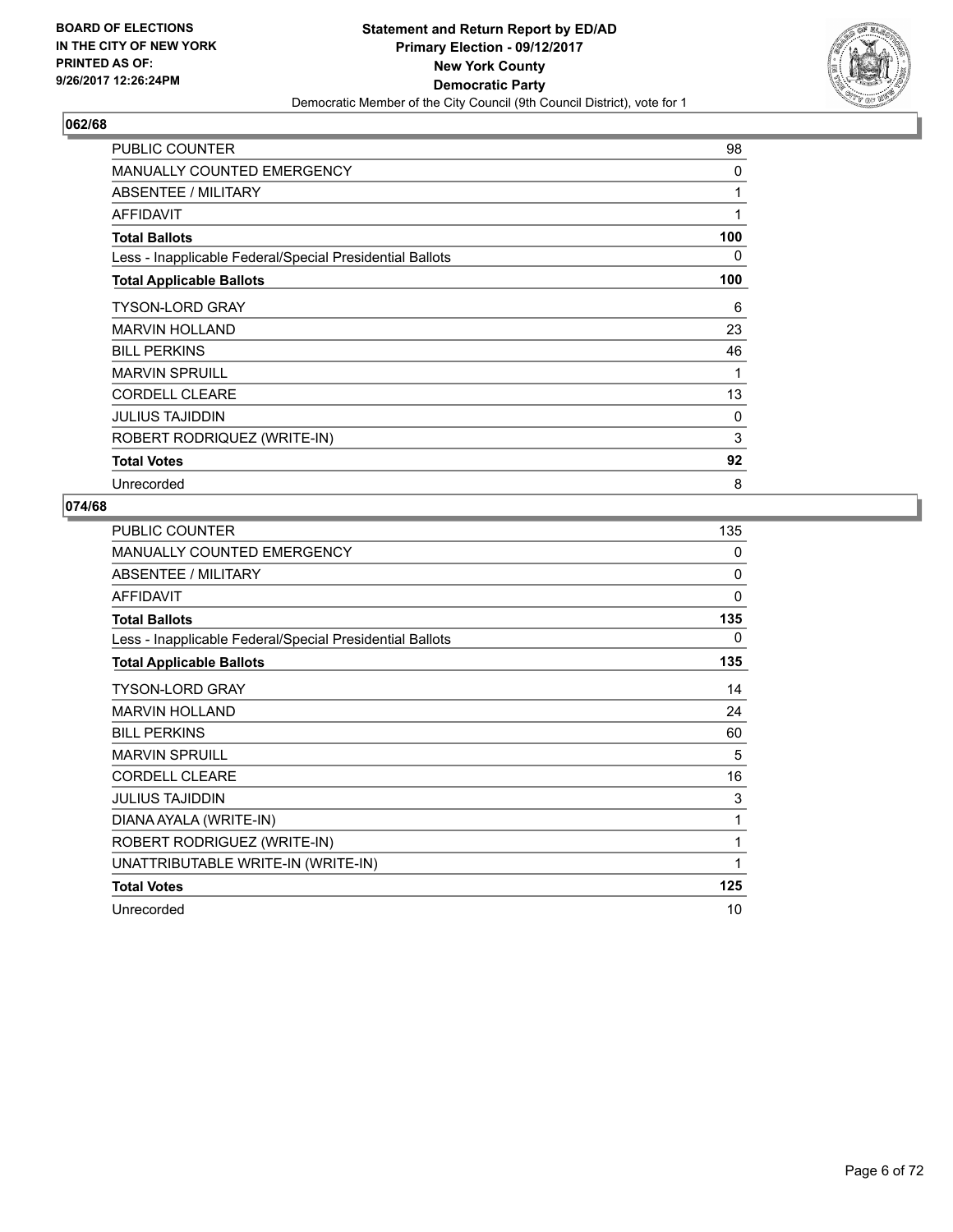

| <b>PUBLIC COUNTER</b>                                    | 168 |
|----------------------------------------------------------|-----|
| <b>MANUALLY COUNTED EMERGENCY</b>                        | 0   |
| ABSENTEE / MILITARY                                      | 1   |
| <b>AFFIDAVIT</b>                                         | 1   |
| <b>Total Ballots</b>                                     | 170 |
| Less - Inapplicable Federal/Special Presidential Ballots | 0   |
| <b>Total Applicable Ballots</b>                          | 170 |
| <b>TYSON-LORD GRAY</b>                                   | 14  |
| <b>MARVIN HOLLAND</b>                                    | 36  |
| <b>BILL PERKINS</b>                                      | 77  |
| <b>MARVIN SPRUILL</b>                                    | 2   |
| <b>CORDELL CLEARE</b>                                    | 29  |
| <b>JULIUS TAJIDDIN</b>                                   | 4   |
| PIERRE GOODING (WRITE-IN)                                | 1   |
| SHAKIA HENDERSON (WRITE-IN)                              | 1   |
| WILLIAM ROGERS (WRITE-IN)                                | 1   |
| <b>Total Votes</b>                                       | 165 |
| Unrecorded                                               | 5   |

| <b>PUBLIC COUNTER</b>                                    | 35       |
|----------------------------------------------------------|----------|
| <b>MANUALLY COUNTED EMERGENCY</b>                        | 0        |
| ABSENTEE / MILITARY                                      | 0        |
| <b>AFFIDAVIT</b>                                         | $\Omega$ |
| <b>Total Ballots</b>                                     | 35       |
| Less - Inapplicable Federal/Special Presidential Ballots | 0        |
| <b>Total Applicable Ballots</b>                          | 35       |
| <b>TYSON-LORD GRAY</b>                                   | 3        |
| <b>MARVIN HOLLAND</b>                                    | 14       |
| <b>BILL PERKINS</b>                                      | 9        |
| <b>MARVIN SPRUILL</b>                                    | 0        |
| <b>CORDELL CLEARE</b>                                    | 8        |
| <b>JULIUS TAJIDDIN</b>                                   | 0        |
| JULIAN RILEY (WRITE-IN)                                  | 1        |
| <b>Total Votes</b>                                       | 35       |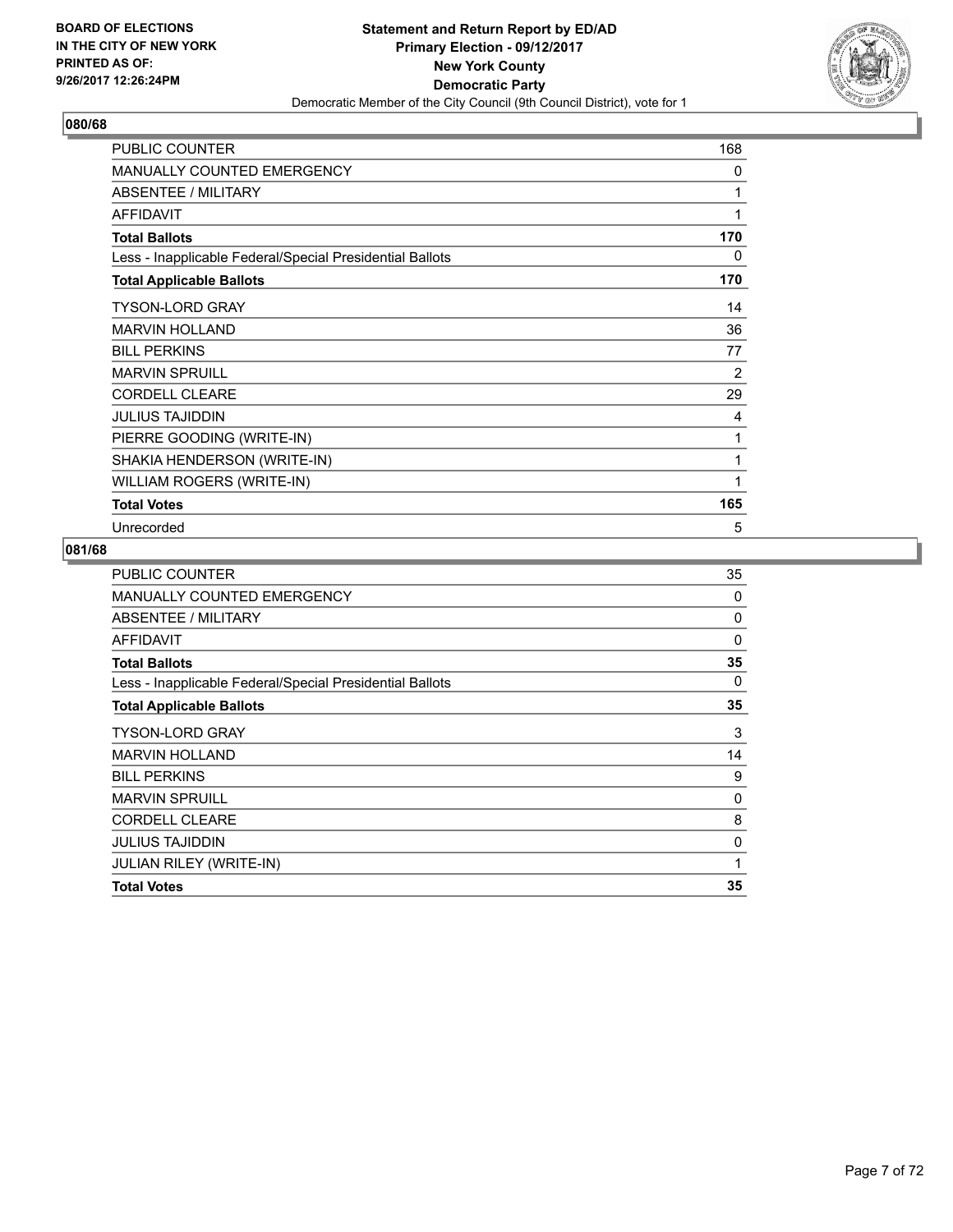

| <b>PUBLIC COUNTER</b>                                    | 207 |
|----------------------------------------------------------|-----|
| <b>MANUALLY COUNTED EMERGENCY</b>                        | 0   |
| ABSENTEE / MILITARY                                      | 11  |
| AFFIDAVIT                                                | 3   |
| <b>Total Ballots</b>                                     | 221 |
| Less - Inapplicable Federal/Special Presidential Ballots | 0   |
| <b>Total Applicable Ballots</b>                          | 221 |
| <b>TYSON-LORD GRAY</b>                                   | 9   |
| <b>MARVIN HOLLAND</b>                                    | 70  |
| <b>BILL PERKINS</b>                                      | 103 |
| <b>MARVIN SPRUILL</b>                                    | 2   |
| <b>CORDELL CLEARE</b>                                    | 28  |
| <b>JULIUS TAJIDDIN</b>                                   | 2   |
| <b>Total Votes</b>                                       | 214 |
| Unrecorded                                               | 7   |

| PUBLIC COUNTER                                           | 119 |
|----------------------------------------------------------|-----|
| <b>MANUALLY COUNTED EMERGENCY</b>                        | 0   |
| ABSENTEE / MILITARY                                      | 5   |
| AFFIDAVIT                                                | 1   |
| <b>Total Ballots</b>                                     | 125 |
| Less - Inapplicable Federal/Special Presidential Ballots | 0   |
| <b>Total Applicable Ballots</b>                          | 125 |
| <b>TYSON-LORD GRAY</b>                                   | 8   |
| <b>MARVIN HOLLAND</b>                                    | 26  |
| <b>BILL PERKINS</b>                                      | 54  |
| <b>MARVIN SPRUILL</b>                                    | 2   |
| <b>CORDELL CLEARE</b>                                    | 20  |
| JULIUS TAJIDDIN                                          | 1   |
| <b>Total Votes</b>                                       | 111 |
| Unrecorded                                               | 14  |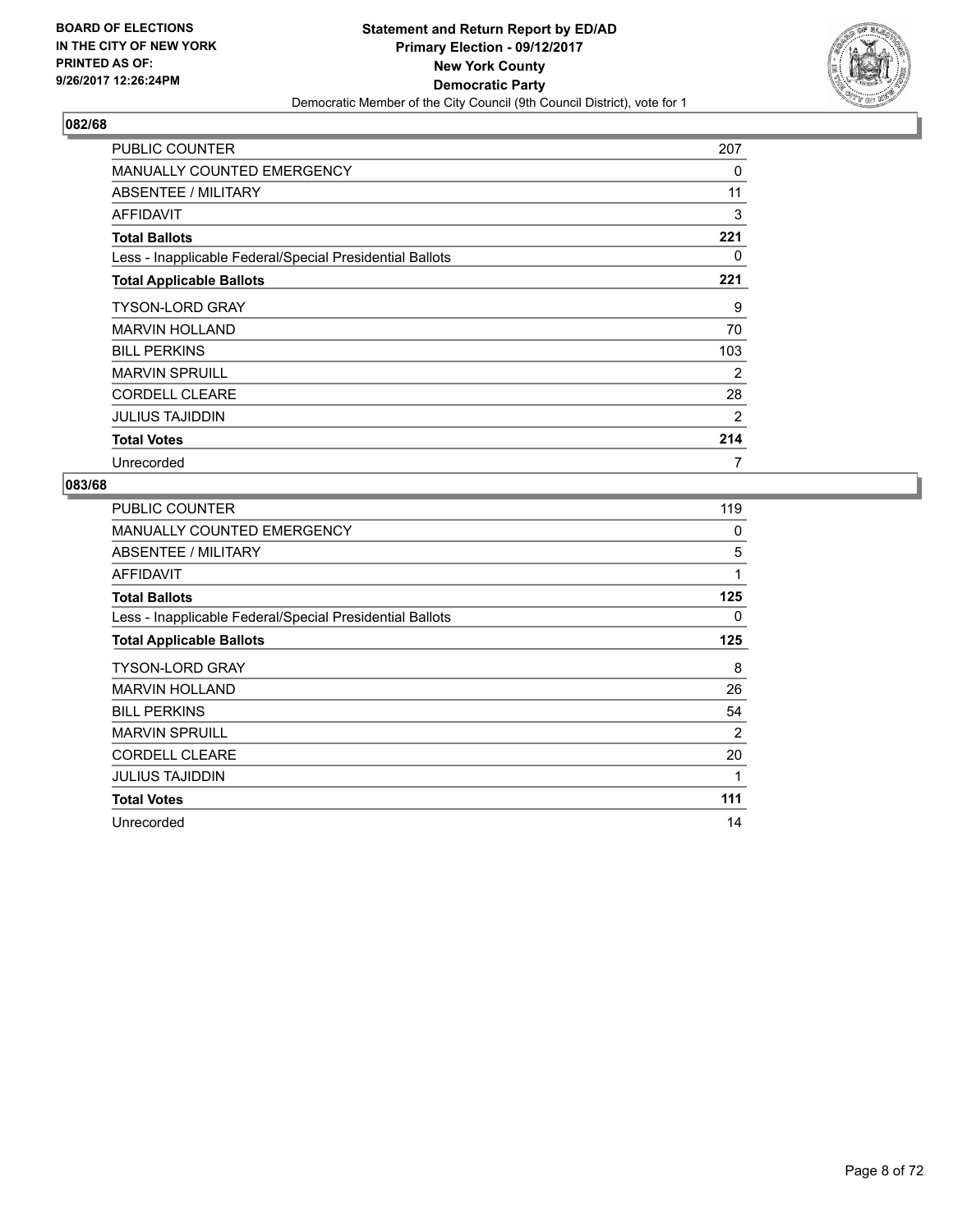

| PUBLIC COUNTER                                           | 65 |
|----------------------------------------------------------|----|
| MANUALLY COUNTED EMERGENCY                               | 0  |
| ABSENTEE / MILITARY                                      | 1  |
| AFFIDAVIT                                                | 0  |
| <b>Total Ballots</b>                                     | 66 |
| Less - Inapplicable Federal/Special Presidential Ballots | 0  |
| <b>Total Applicable Ballots</b>                          | 66 |
| <b>TYSON-LORD GRAY</b>                                   | 1  |
| <b>MARVIN HOLLAND</b>                                    | 20 |
| <b>BILL PERKINS</b>                                      | 32 |
| <b>MARVIN SPRUILL</b>                                    | 1  |
| <b>CORDELL CLEARE</b>                                    | 5  |
| <b>JULIUS TAJIDDIN</b>                                   | 3  |
| <b>Total Votes</b>                                       | 62 |
| Unrecorded                                               | 4  |

| PUBLIC COUNTER                                           | 117            |
|----------------------------------------------------------|----------------|
| <b>MANUALLY COUNTED EMERGENCY</b>                        | 0              |
| <b>ABSENTEE / MILITARY</b>                               | 8              |
| AFFIDAVIT                                                | 0              |
| <b>Total Ballots</b>                                     | 125            |
| Less - Inapplicable Federal/Special Presidential Ballots | 0              |
| <b>Total Applicable Ballots</b>                          | 125            |
| <b>TYSON-LORD GRAY</b>                                   | 3              |
| <b>MARVIN HOLLAND</b>                                    | 46             |
| <b>BILL PERKINS</b>                                      | 60             |
| <b>MARVIN SPRUILL</b>                                    | $\mathbf{1}$   |
| <b>CORDELL CLEARE</b>                                    | 13             |
| JULIUS TAJIDDIN                                          | $\Omega$       |
| <b>Total Votes</b>                                       | 123            |
| Unrecorded                                               | $\overline{2}$ |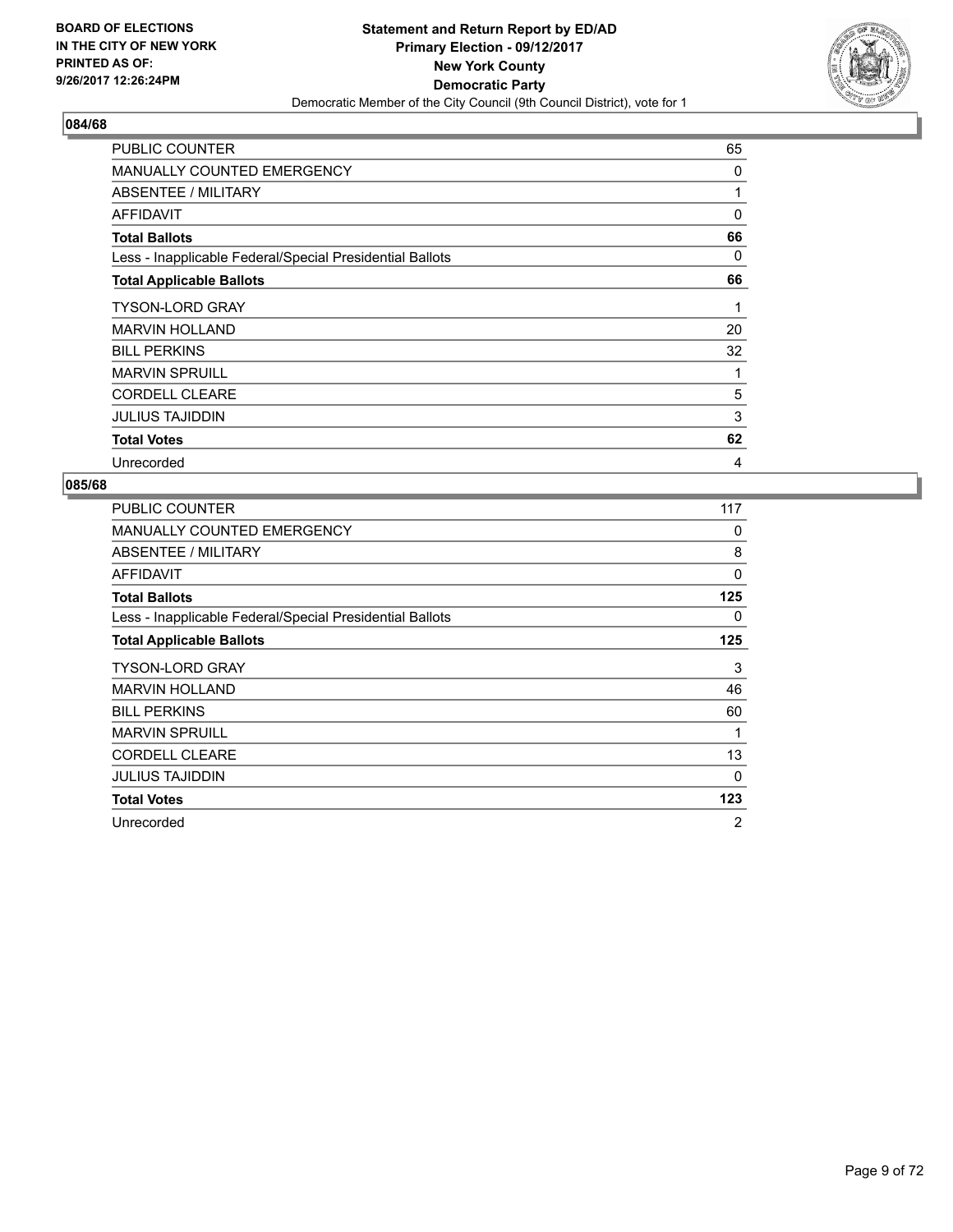

| <b>PUBLIC COUNTER</b>                                    | 70       |
|----------------------------------------------------------|----------|
| MANUALLY COUNTED EMERGENCY                               | $\Omega$ |
| ABSENTEE / MILITARY                                      | 0        |
| <b>AFFIDAVIT</b>                                         | $\Omega$ |
| <b>Total Ballots</b>                                     | 70       |
| Less - Inapplicable Federal/Special Presidential Ballots | 0        |
| <b>Total Applicable Ballots</b>                          | 70       |
| <b>TYSON-LORD GRAY</b>                                   | 4        |
| <b>MARVIN HOLLAND</b>                                    | 16       |
| <b>BILL PERKINS</b>                                      | 32       |
| <b>MARVIN SPRUILL</b>                                    | 0        |
| <b>CORDELL CLEARE</b>                                    | 6        |
| <b>JULIUS TAJIDDIN</b>                                   | 1        |
| DIANA AYALA (WRITE-IN)                                   | 1        |
| ROBERT RODRIGUEZ (WRITE-IN)                              | 1        |
| <b>Total Votes</b>                                       | 61       |
| Unrecorded                                               | 9        |

| PUBLIC COUNTER                                           | 40 |
|----------------------------------------------------------|----|
| <b>MANUALLY COUNTED EMERGENCY</b>                        | 0  |
| ABSENTEE / MILITARY                                      | 0  |
| <b>AFFIDAVIT</b>                                         | 0  |
| <b>Total Ballots</b>                                     | 40 |
| Less - Inapplicable Federal/Special Presidential Ballots | 0  |
| <b>Total Applicable Ballots</b>                          | 40 |
| <b>TYSON-LORD GRAY</b>                                   | 2  |
| <b>MARVIN HOLLAND</b>                                    | 2  |
| <b>BILL PERKINS</b>                                      | 23 |
| <b>MARVIN SPRUILL</b>                                    | 0  |
| <b>CORDELL CLEARE</b>                                    | 11 |
| <b>JULIUS TAJIDDIN</b>                                   | 1  |
| <b>Total Votes</b>                                       | 39 |
| Unrecorded                                               | 1  |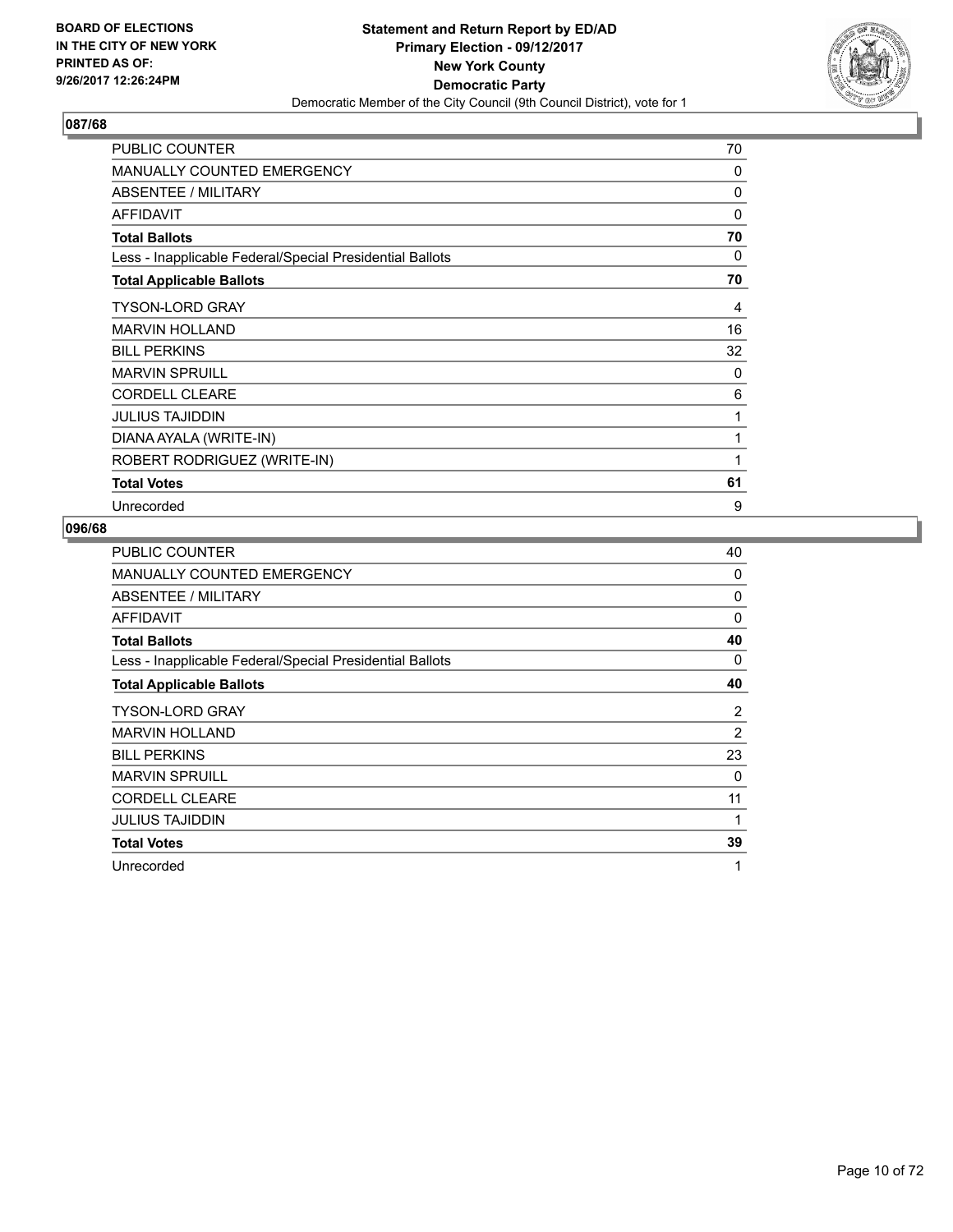

| <b>PUBLIC COUNTER</b>                                    | 166 |
|----------------------------------------------------------|-----|
| <b>MANUALLY COUNTED EMERGENCY</b>                        | 0   |
| ABSENTEE / MILITARY                                      | 8   |
| <b>AFFIDAVIT</b>                                         | 1   |
| <b>Total Ballots</b>                                     | 175 |
| Less - Inapplicable Federal/Special Presidential Ballots | 0   |
| <b>Total Applicable Ballots</b>                          | 175 |
| <b>TYSON-LORD GRAY</b>                                   | 7   |
| <b>MARVIN HOLLAND</b>                                    | 31  |
| <b>BILL PERKINS</b>                                      | 92  |
| <b>MARVIN SPRUILL</b>                                    | 5   |
| <b>CORDELL CLEARE</b>                                    | 17  |
| <b>JULIUS TAJIDDIN</b>                                   | 6   |
| ROBERT RODRIGUEZ (WRITE-IN)                              | 1   |
| <b>Total Votes</b>                                       | 159 |
| Unrecorded                                               | 16  |

## **098/68**

| <b>PUBLIC COUNTER</b>                                    | 56 |
|----------------------------------------------------------|----|
| MANUALLY COUNTED EMERGENCY                               | 0  |
| <b>ABSENTEE / MILITARY</b>                               | 21 |
| <b>AFFIDAVIT</b>                                         | 0  |
| <b>Total Ballots</b>                                     | 77 |
| Less - Inapplicable Federal/Special Presidential Ballots | 0  |
| <b>Total Applicable Ballots</b>                          | 77 |
| <b>TYSON-LORD GRAY</b>                                   | 2  |
| <b>MARVIN HOLLAND</b>                                    | 8  |
| <b>BILL PERKINS</b>                                      | 48 |
| <b>MARVIN SPRUILL</b>                                    | 1  |
| <b>CORDELL CLEARE</b>                                    | 3  |
| <b>JULIUS TAJIDDIN</b>                                   | 3  |
| DIANNA AYALA (WRITE-IN)                                  | 1  |
| KEITH POWERS (WRITE-IN)                                  | 1  |
| <b>Total Votes</b>                                       | 67 |
| Unrecorded                                               | 10 |
| 100/68 COMBINED into: 081/68                             |    |
| 105/68 COMBINED into: 081/68                             |    |

**106/68 COMBINED into: 081/68**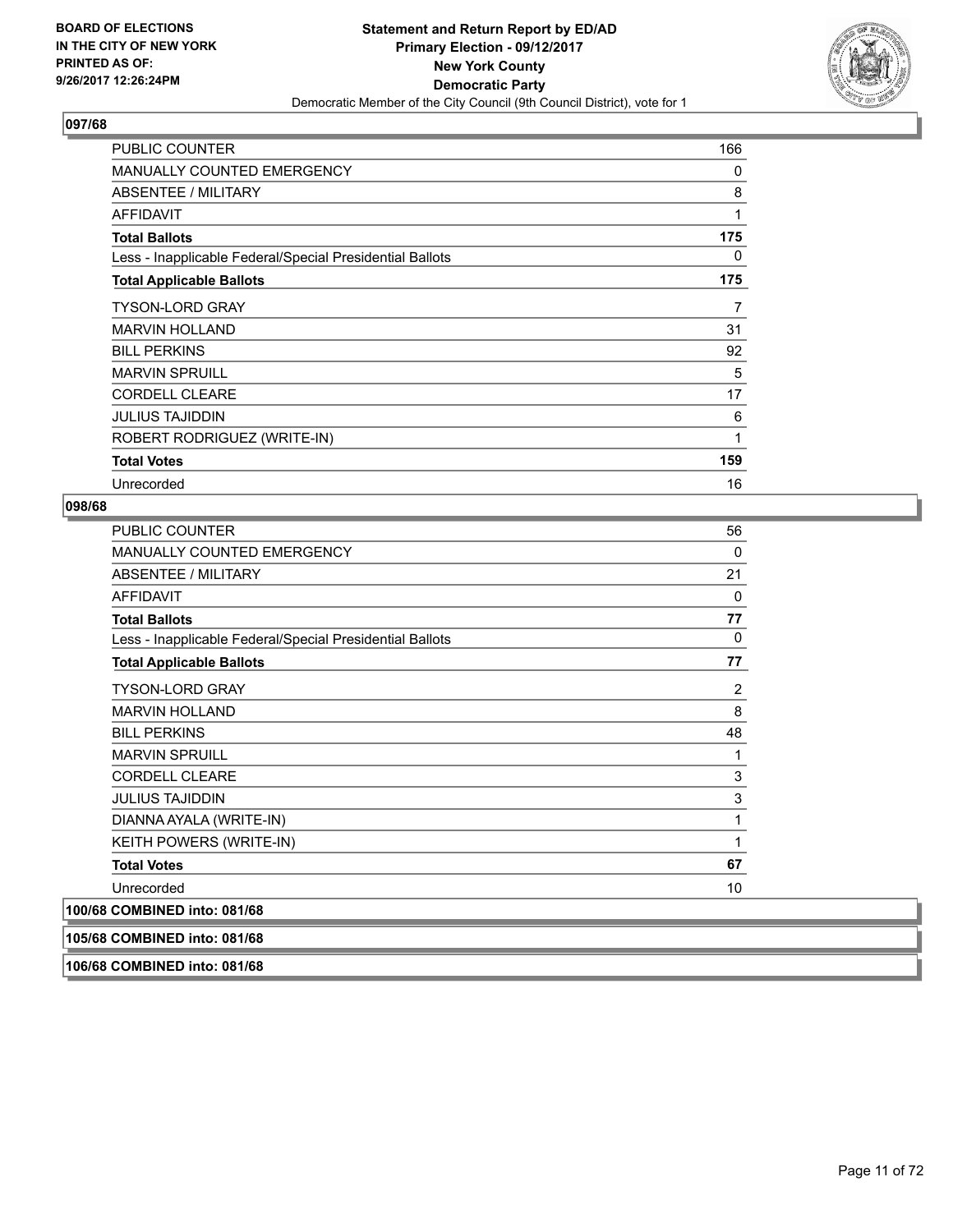

| <b>PUBLIC COUNTER</b>                                    | 43       |
|----------------------------------------------------------|----------|
| <b>MANUALLY COUNTED EMERGENCY</b>                        | 0        |
| ABSENTEE / MILITARY                                      | 0        |
| AFFIDAVIT                                                | 1        |
| <b>Total Ballots</b>                                     | 44       |
| Less - Inapplicable Federal/Special Presidential Ballots | 0        |
| <b>Total Applicable Ballots</b>                          | 44       |
| <b>TYSON-LORD GRAY</b>                                   | 0        |
| <b>MARVIN HOLLAND</b>                                    | 7        |
| <b>BILL PERKINS</b>                                      | 28       |
| <b>MARVIN SPRUILL</b>                                    | 1        |
| <b>CORDELL CLEARE</b>                                    | 4        |
| <b>JULIUS TAJIDDIN</b>                                   | $\Omega$ |
| <b>Total Votes</b>                                       | 40       |
| Unrecorded                                               | 4        |

| <b>PUBLIC COUNTER</b>                                    | 81       |
|----------------------------------------------------------|----------|
| <b>MANUALLY COUNTED EMERGENCY</b>                        | 0        |
| ABSENTEE / MILITARY                                      | 1        |
| AFFIDAVIT                                                | $\Omega$ |
| <b>Total Ballots</b>                                     | 82       |
| Less - Inapplicable Federal/Special Presidential Ballots | 0        |
| <b>Total Applicable Ballots</b>                          | 82       |
| <b>TYSON-LORD GRAY</b>                                   | 4        |
| <b>MARVIN HOLLAND</b>                                    | 12       |
| <b>BILL PERKINS</b>                                      | 32       |
| <b>MARVIN SPRUILL</b>                                    | $\Omega$ |
| <b>CORDELL CLEARE</b>                                    | 24       |
| <b>JULIUS TAJIDDIN</b>                                   | 3        |
| <b>Total Votes</b>                                       | 75       |
| Unrecorded                                               | 7        |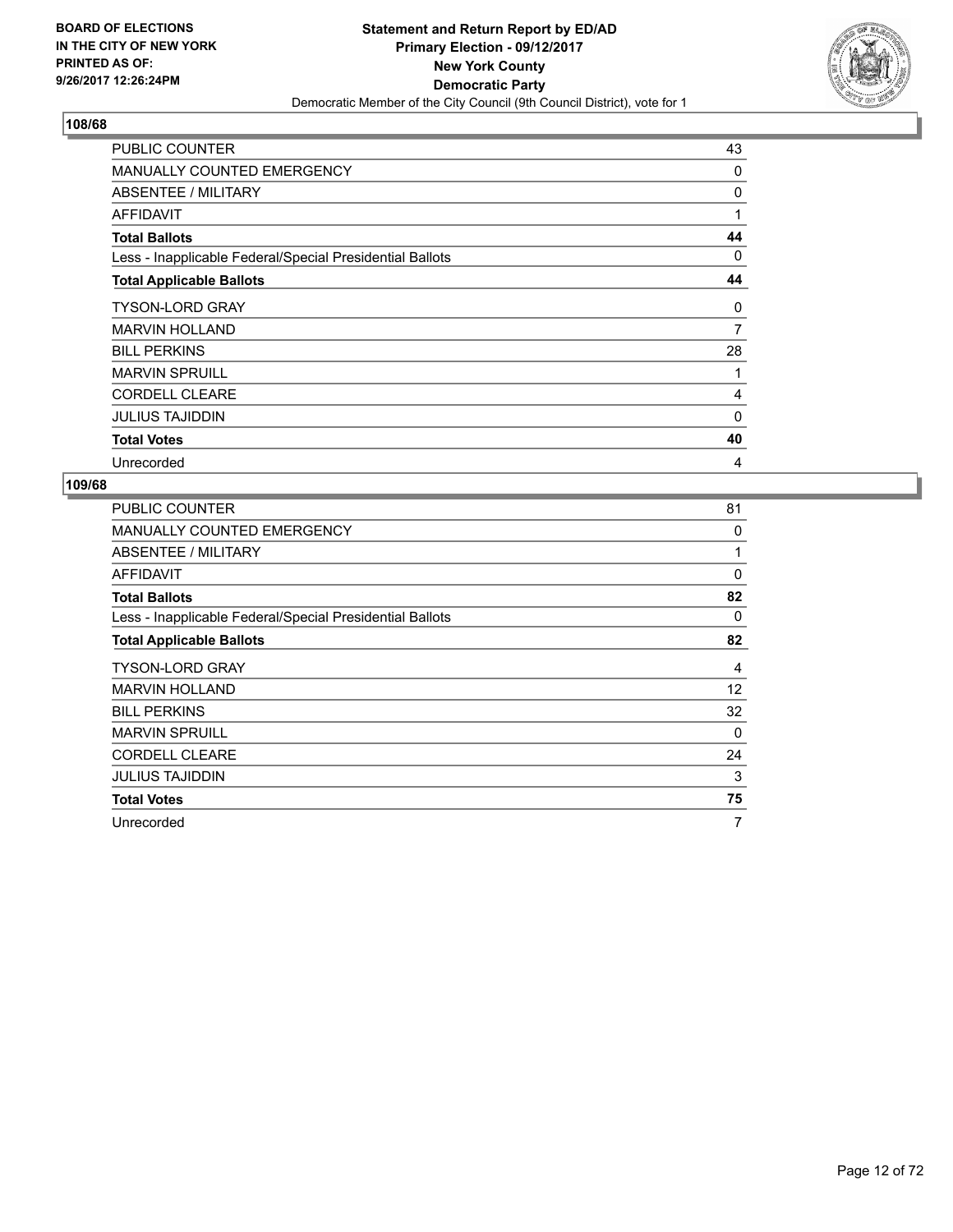

| PUBLIC COUNTER                                           | 33 |
|----------------------------------------------------------|----|
| <b>MANUALLY COUNTED EMERGENCY</b>                        | 0  |
| ABSENTEE / MILITARY                                      | 4  |
| <b>AFFIDAVIT</b>                                         | 0  |
| <b>Total Ballots</b>                                     | 37 |
| Less - Inapplicable Federal/Special Presidential Ballots | 0  |
| <b>Total Applicable Ballots</b>                          | 37 |
| <b>TYSON-LORD GRAY</b>                                   | 1  |
| <b>MARVIN HOLLAND</b>                                    | 5  |
| <b>BILL PERKINS</b>                                      | 21 |
| <b>MARVIN SPRUILL</b>                                    | 3  |
| <b>CORDELL CLEARE</b>                                    | 1  |
| <b>JULIUS TAJIDDIN</b>                                   | 1  |
| <b>Total Votes</b>                                       | 32 |
| Unrecorded                                               | 5  |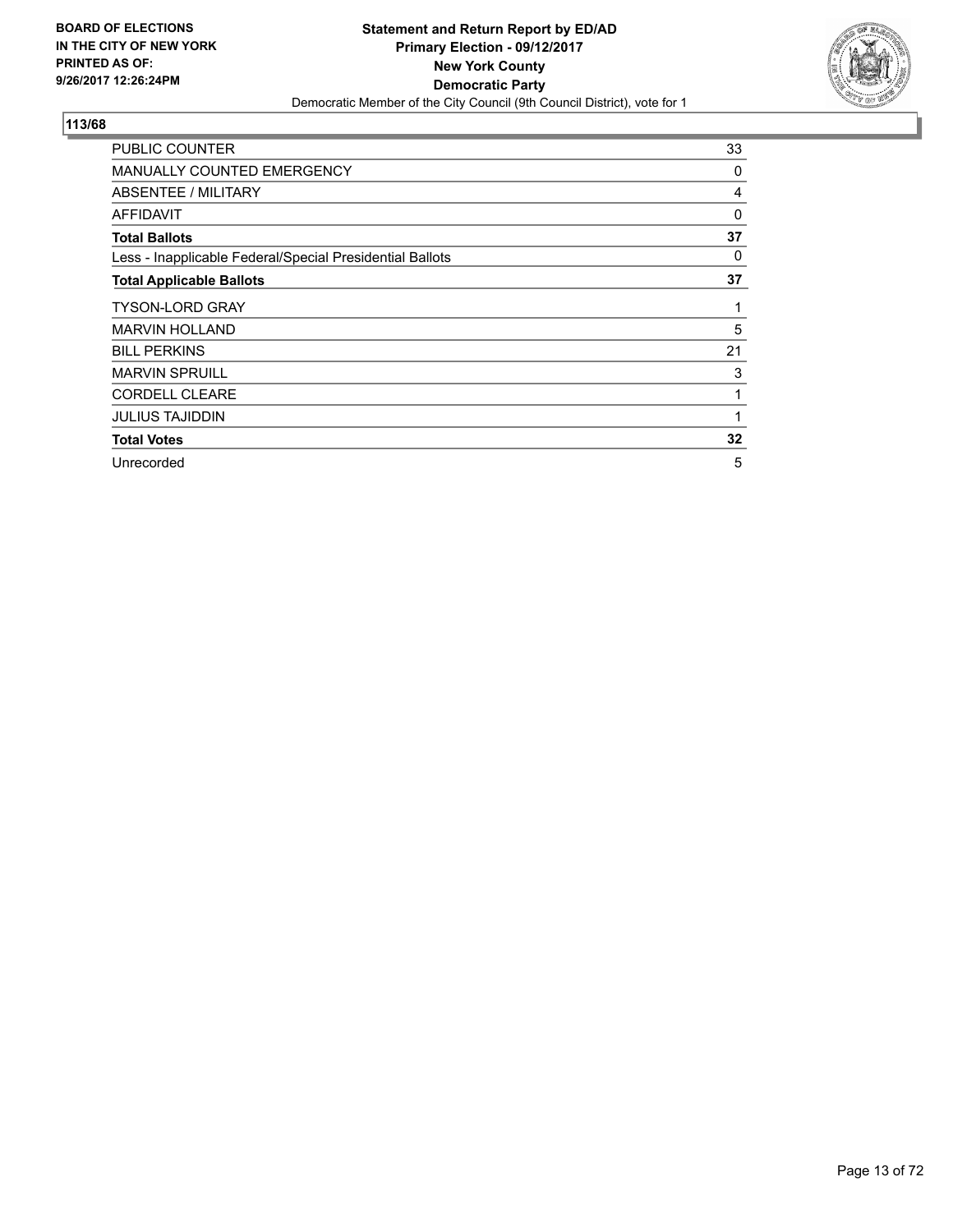

| <b>PUBLIC COUNTER</b>                                    | 116 |
|----------------------------------------------------------|-----|
| <b>MANUALLY COUNTED EMERGENCY</b>                        | 0   |
| ABSENTEE / MILITARY                                      | 1   |
| AFFIDAVIT                                                | 0   |
| <b>Total Ballots</b>                                     | 117 |
| Less - Inapplicable Federal/Special Presidential Ballots | 0   |
| <b>Total Applicable Ballots</b>                          | 117 |
| <b>TYSON-LORD GRAY</b>                                   | 4   |
| <b>MARVIN HOLLAND</b>                                    | 21  |
| <b>BILL PERKINS</b>                                      | 65  |
| <b>MARVIN SPRUILL</b>                                    | 0   |
| <b>CORDELL CLEARE</b>                                    | 22  |
| <b>JULIUS TAJIDDIN</b>                                   | 1   |
| <b>Total Votes</b>                                       | 113 |
| Unrecorded                                               | 4   |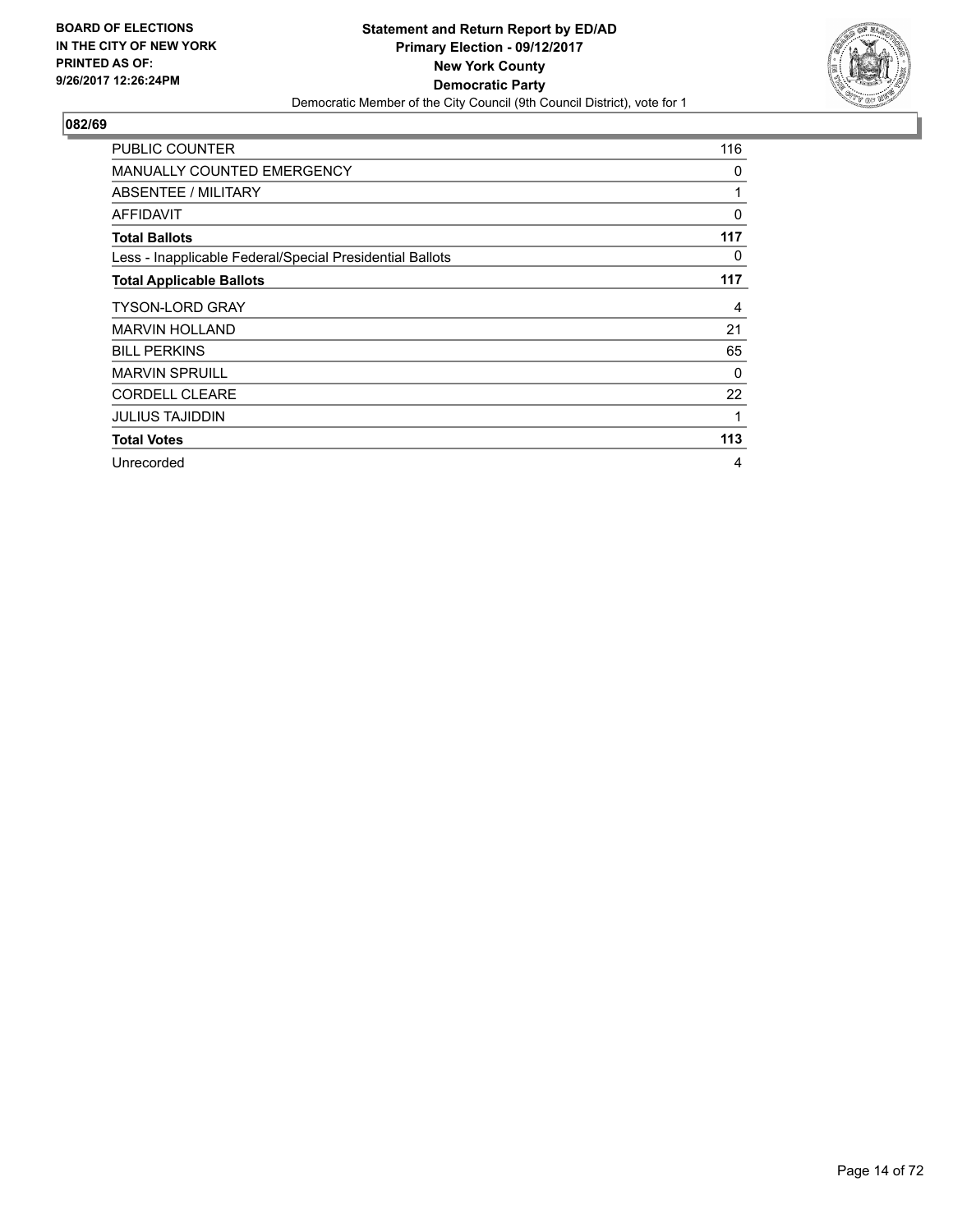

| PUBLIC COUNTER                                           | 68 |
|----------------------------------------------------------|----|
| MANUALLY COUNTED EMERGENCY                               | 0  |
| ABSENTEE / MILITARY                                      | 1  |
| <b>AFFIDAVIT</b>                                         | 2  |
| <b>Total Ballots</b>                                     | 71 |
| Less - Inapplicable Federal/Special Presidential Ballots | 0  |
| <b>Total Applicable Ballots</b>                          | 71 |
| <b>TYSON-LORD GRAY</b>                                   | 7  |
| <b>MARVIN HOLLAND</b>                                    | 7  |
| <b>BILL PERKINS</b>                                      | 34 |
| <b>MARVIN SPRUILL</b>                                    | 0  |
| <b>CORDELL CLEARE</b>                                    | 20 |
| <b>JULIUS TAJIDDIN</b>                                   | 0  |
| <b>Total Votes</b>                                       | 68 |
| Unrecorded                                               | 3  |

| PUBLIC COUNTER                                           | 95       |
|----------------------------------------------------------|----------|
| <b>MANUALLY COUNTED EMERGENCY</b>                        | 0        |
| ABSENTEE / MILITARY                                      | 1        |
| AFFIDAVIT                                                | 0        |
| <b>Total Ballots</b>                                     | 96       |
| Less - Inapplicable Federal/Special Presidential Ballots | $\Omega$ |
| <b>Total Applicable Ballots</b>                          | 96       |
| <b>TYSON-LORD GRAY</b>                                   | 7        |
| <b>MARVIN HOLLAND</b>                                    | 9        |
| <b>BILL PERKINS</b>                                      | 47       |
| <b>MARVIN SPRUILL</b>                                    | 4        |
| <b>CORDELL CLEARE</b>                                    | 21       |
| <b>JULIUS TAJIDDIN</b>                                   | 2        |
| UNATTRIBUTABLE WRITE-IN (WRITE-IN)                       | 1        |
| <b>Total Votes</b>                                       | 91       |
| Unrecorded                                               | 5        |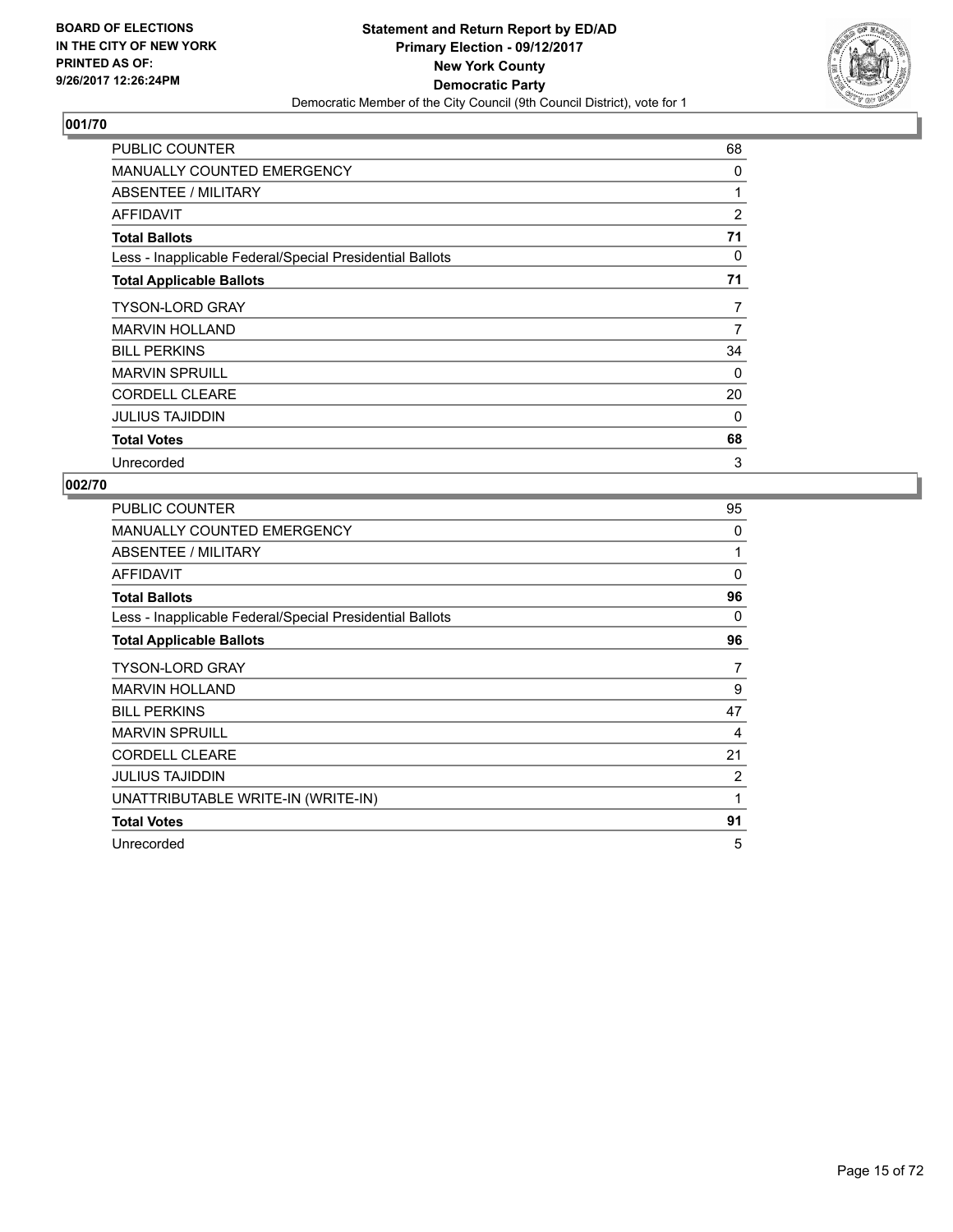

| <b>PUBLIC COUNTER</b>                                    | 111 |
|----------------------------------------------------------|-----|
| <b>MANUALLY COUNTED EMERGENCY</b>                        | 0   |
| ABSENTEE / MILITARY                                      | 7   |
| <b>AFFIDAVIT</b>                                         | 0   |
| <b>Total Ballots</b>                                     | 118 |
| Less - Inapplicable Federal/Special Presidential Ballots | 0   |
| <b>Total Applicable Ballots</b>                          | 118 |
| <b>TYSON-LORD GRAY</b>                                   | 11  |
| <b>MARVIN HOLLAND</b>                                    | 21  |
| <b>BILL PERKINS</b>                                      | 56  |
| <b>MARVIN SPRUILL</b>                                    | 3   |
| <b>CORDELL CLEARE</b>                                    | 20  |
| <b>JULIUS TAJIDDIN</b>                                   | 1   |
| DIANNE L. MACK (WRITE-IN)                                | 1   |
| SHARON JOSEPH (WRITE-IN)                                 | 1   |
| <b>Total Votes</b>                                       | 114 |
| Unrecorded                                               | 4   |

| <b>PUBLIC COUNTER</b>                                    | 96  |
|----------------------------------------------------------|-----|
| MANUALLY COUNTED EMERGENCY                               | 0   |
| ABSENTEE / MILITARY                                      | 4   |
| <b>AFFIDAVIT</b>                                         | 0   |
| <b>Total Ballots</b>                                     | 100 |
| Less - Inapplicable Federal/Special Presidential Ballots | 0   |
| <b>Total Applicable Ballots</b>                          | 100 |
| <b>TYSON-LORD GRAY</b>                                   | 8   |
| <b>MARVIN HOLLAND</b>                                    | 9   |
| <b>BILL PERKINS</b>                                      | 39  |
| <b>MARVIN SPRUILL</b>                                    | 1   |
| <b>CORDELL CLEARE</b>                                    | 37  |
| <b>JULIUS TAJIDDIN</b>                                   | 0   |
| <b>Total Votes</b>                                       | 94  |
| Unrecorded                                               | 6   |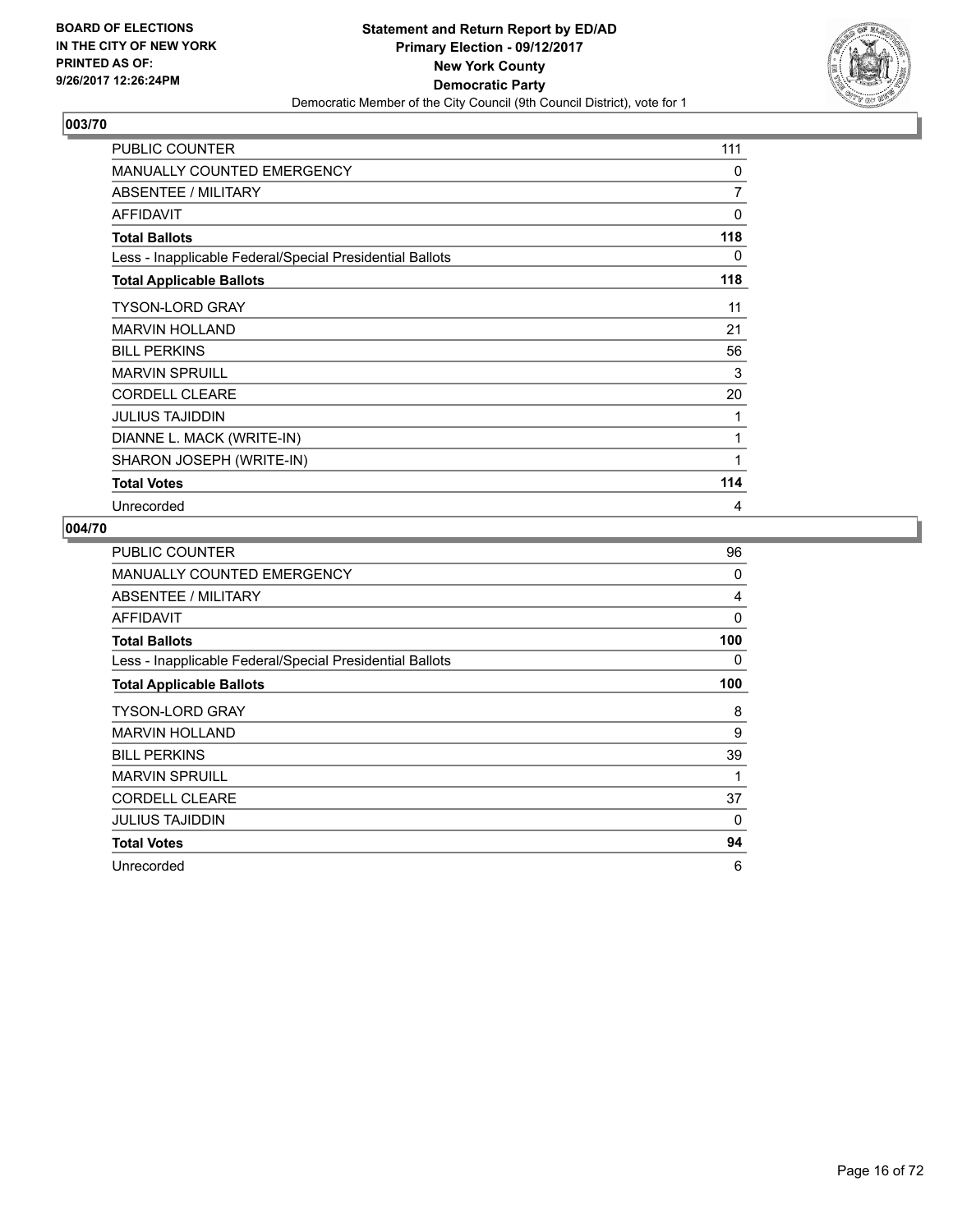

| <b>PUBLIC COUNTER</b>                                    | 121 |
|----------------------------------------------------------|-----|
| <b>MANUALLY COUNTED EMERGENCY</b>                        | 0   |
| ABSENTEE / MILITARY                                      | 1   |
| AFFIDAVIT                                                | 3   |
| <b>Total Ballots</b>                                     | 125 |
| Less - Inapplicable Federal/Special Presidential Ballots | 0   |
| <b>Total Applicable Ballots</b>                          | 125 |
| <b>TYSON-LORD GRAY</b>                                   | 8   |
| <b>MARVIN HOLLAND</b>                                    | 15  |
| <b>BILL PERKINS</b>                                      | 53  |
| <b>MARVIN SPRUILL</b>                                    | 0   |
| <b>CORDELL CLEARE</b>                                    | 37  |
| <b>JULIUS TAJIDDIN</b>                                   | 3   |
| <b>Total Votes</b>                                       | 116 |
| Unrecorded                                               | 9   |

| <b>PUBLIC COUNTER</b>                                    | 96             |
|----------------------------------------------------------|----------------|
| <b>MANUALLY COUNTED EMERGENCY</b>                        | 0              |
| ABSENTEE / MILITARY                                      | $\overline{2}$ |
| AFFIDAVIT                                                | 1              |
| <b>Total Ballots</b>                                     | 99             |
| Less - Inapplicable Federal/Special Presidential Ballots | $\Omega$       |
| <b>Total Applicable Ballots</b>                          | 99             |
| <b>TYSON-LORD GRAY</b>                                   | 11             |
| <b>MARVIN HOLLAND</b>                                    | 22             |
| <b>BILL PERKINS</b>                                      | 43             |
| <b>MARVIN SPRUILL</b>                                    | 1              |
| <b>CORDELL CLEARE</b>                                    | 17             |
| <b>JULIUS TAJIDDIN</b>                                   | 1              |
| DIANNE L. MACK (WRITE-IN)                                | $\mathbf{1}$   |
| <b>Total Votes</b>                                       | 96             |
| Unrecorded                                               | 3              |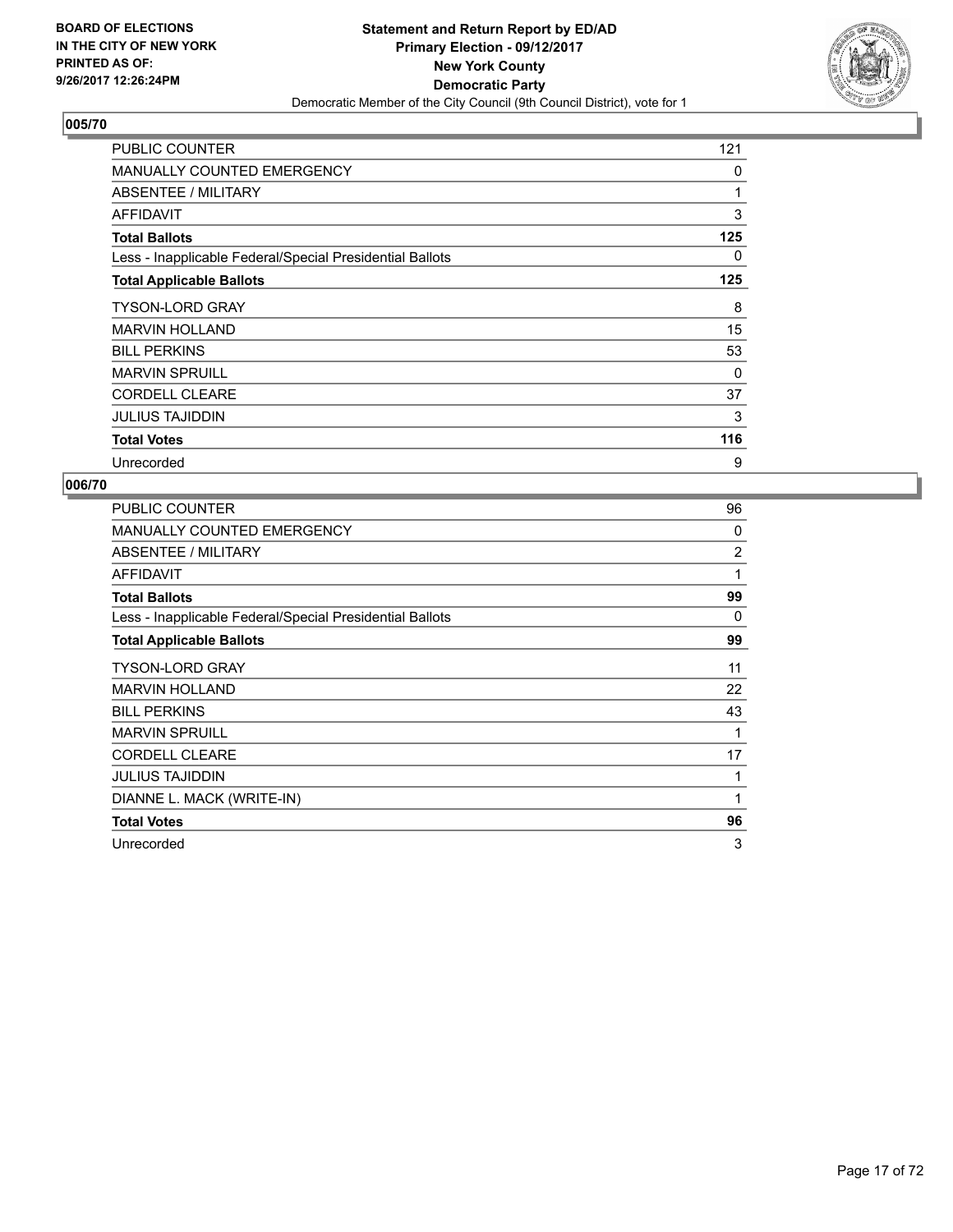

| <b>PUBLIC COUNTER</b>                                    | 124 |
|----------------------------------------------------------|-----|
| <b>MANUALLY COUNTED EMERGENCY</b>                        | 0   |
| ABSENTEE / MILITARY                                      | 2   |
| AFFIDAVIT                                                | 0   |
| <b>Total Ballots</b>                                     | 126 |
| Less - Inapplicable Federal/Special Presidential Ballots | 0   |
| <b>Total Applicable Ballots</b>                          | 126 |
| <b>TYSON-LORD GRAY</b>                                   | 11  |
| <b>MARVIN HOLLAND</b>                                    | 25  |
| <b>BILL PERKINS</b>                                      | 51  |
| <b>MARVIN SPRUILL</b>                                    | 6   |
| <b>CORDELL CLEARE</b>                                    | 28  |
| <b>JULIUS TAJIDDIN</b>                                   | 1   |
| <b>Total Votes</b>                                       | 122 |
| Unrecorded                                               | 4   |

| <b>PUBLIC COUNTER</b>                                    | 191 |
|----------------------------------------------------------|-----|
| <b>MANUALLY COUNTED EMERGENCY</b>                        | 0   |
| <b>ABSENTEE / MILITARY</b>                               | 11  |
| <b>AFFIDAVIT</b>                                         | 3   |
| <b>Total Ballots</b>                                     | 205 |
| Less - Inapplicable Federal/Special Presidential Ballots | 0   |
| <b>Total Applicable Ballots</b>                          | 205 |
| <b>TYSON-LORD GRAY</b>                                   | 22  |
| <b>MARVIN HOLLAND</b>                                    | 18  |
| <b>BILL PERKINS</b>                                      | 67  |
| <b>MARVIN SPRUILL</b>                                    | 3   |
| <b>CORDELL CLEARE</b>                                    | 89  |
| JULIUS TAJIDDIN                                          | 1   |
| <b>Total Votes</b>                                       | 200 |
| Unrecorded                                               | 5   |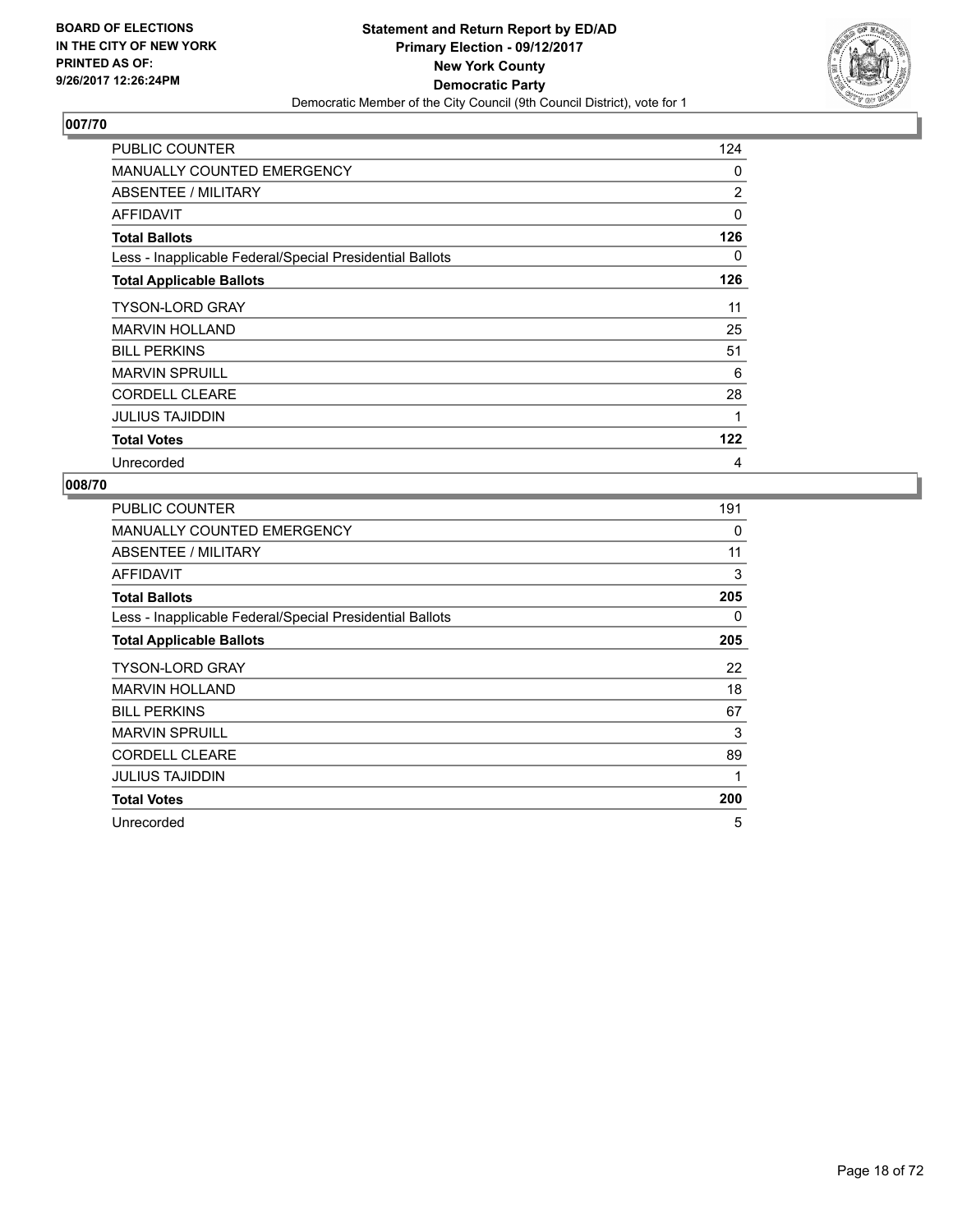

| <b>PUBLIC COUNTER</b>                                    | 148 |
|----------------------------------------------------------|-----|
| <b>MANUALLY COUNTED EMERGENCY</b>                        | 0   |
| ABSENTEE / MILITARY                                      | 2   |
| AFFIDAVIT                                                | 0   |
| <b>Total Ballots</b>                                     | 150 |
| Less - Inapplicable Federal/Special Presidential Ballots | 0   |
| <b>Total Applicable Ballots</b>                          | 150 |
| <b>TYSON-LORD GRAY</b>                                   | 12  |
| <b>MARVIN HOLLAND</b>                                    | 26  |
| <b>BILL PERKINS</b>                                      | 55  |
| <b>MARVIN SPRUILL</b>                                    | 7   |
| <b>CORDELL CLEARE</b>                                    | 43  |
| <b>JULIUS TAJIDDIN</b>                                   | 4   |
| <b>Total Votes</b>                                       | 147 |
| Unrecorded                                               | 3   |

| PUBLIC COUNTER                                           | 136 |
|----------------------------------------------------------|-----|
| MANUALLY COUNTED EMERGENCY                               | 0   |
| ABSENTEE / MILITARY                                      | 6   |
| AFFIDAVIT                                                | 0   |
| <b>Total Ballots</b>                                     | 142 |
| Less - Inapplicable Federal/Special Presidential Ballots | 0   |
| <b>Total Applicable Ballots</b>                          | 142 |
| <b>TYSON-LORD GRAY</b>                                   | 5   |
| <b>MARVIN HOLLAND</b>                                    | 18  |
| <b>BILL PERKINS</b>                                      | 42  |
| <b>MARVIN SPRUILL</b>                                    | 19  |
| <b>CORDELL CLEARE</b>                                    | 52  |
| <b>JULIUS TAJIDDIN</b>                                   | 2   |
| <b>MONA SATPHEN (WRITE-IN)</b>                           | 1   |
| <b>Total Votes</b>                                       | 139 |
| Unrecorded                                               | 3   |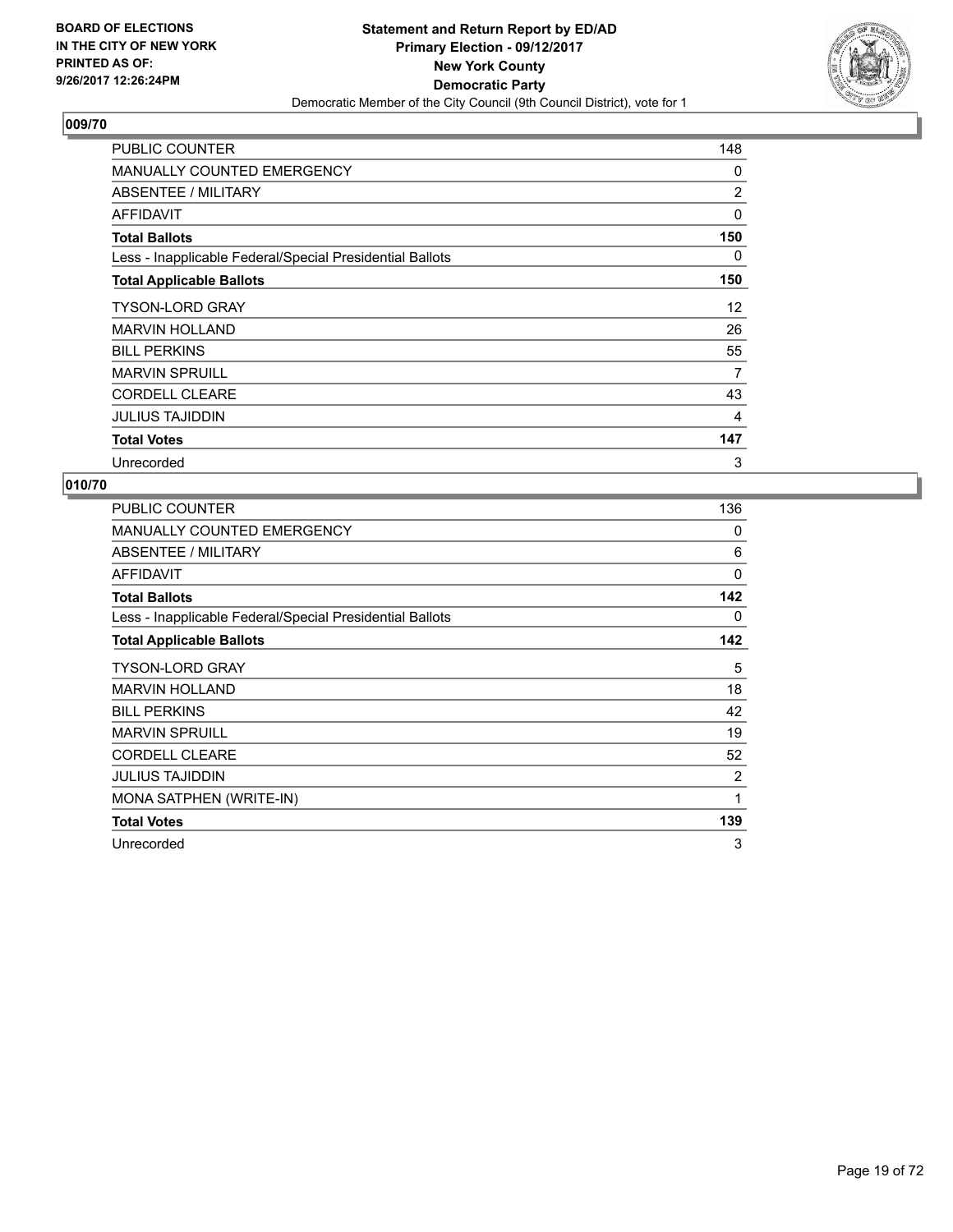

| <b>PUBLIC COUNTER</b>                                    | 136      |
|----------------------------------------------------------|----------|
| <b>MANUALLY COUNTED EMERGENCY</b>                        | 0        |
| ABSENTEE / MILITARY                                      | 6        |
| <b>AFFIDAVIT</b>                                         | $\Omega$ |
| <b>Total Ballots</b>                                     | 142      |
| Less - Inapplicable Federal/Special Presidential Ballots | 0        |
| <b>Total Applicable Ballots</b>                          | 142      |
| <b>TYSON-LORD GRAY</b>                                   | 9        |
| <b>MARVIN HOLLAND</b>                                    | 20       |
| <b>BILL PERKINS</b>                                      | 52       |
| <b>MARVIN SPRUILL</b>                                    | 7        |
| <b>CORDELL CLEARE</b>                                    | 45       |
| <b>JULIUS TAJIDDIN</b>                                   | 3        |
| <b>Total Votes</b>                                       | 136      |
| Unrecorded                                               | 6        |

| <b>PUBLIC COUNTER</b>                                    | 109 |
|----------------------------------------------------------|-----|
| <b>MANUALLY COUNTED EMERGENCY</b>                        | 0   |
| ABSENTEE / MILITARY                                      | 8   |
| AFFIDAVIT                                                | 1   |
| <b>Total Ballots</b>                                     | 118 |
| Less - Inapplicable Federal/Special Presidential Ballots | 0   |
| <b>Total Applicable Ballots</b>                          | 118 |
| <b>TYSON-LORD GRAY</b>                                   | 12  |
| <b>MARVIN HOLLAND</b>                                    | 15  |
| <b>BILL PERKINS</b>                                      | 58  |
| <b>MARVIN SPRUILL</b>                                    | 3   |
| <b>CORDELL CLEARE</b>                                    | 22  |
| <b>JULIUS TAJIDDIN</b>                                   | 1   |
| <b>Total Votes</b>                                       | 111 |
| Unrecorded                                               | 7   |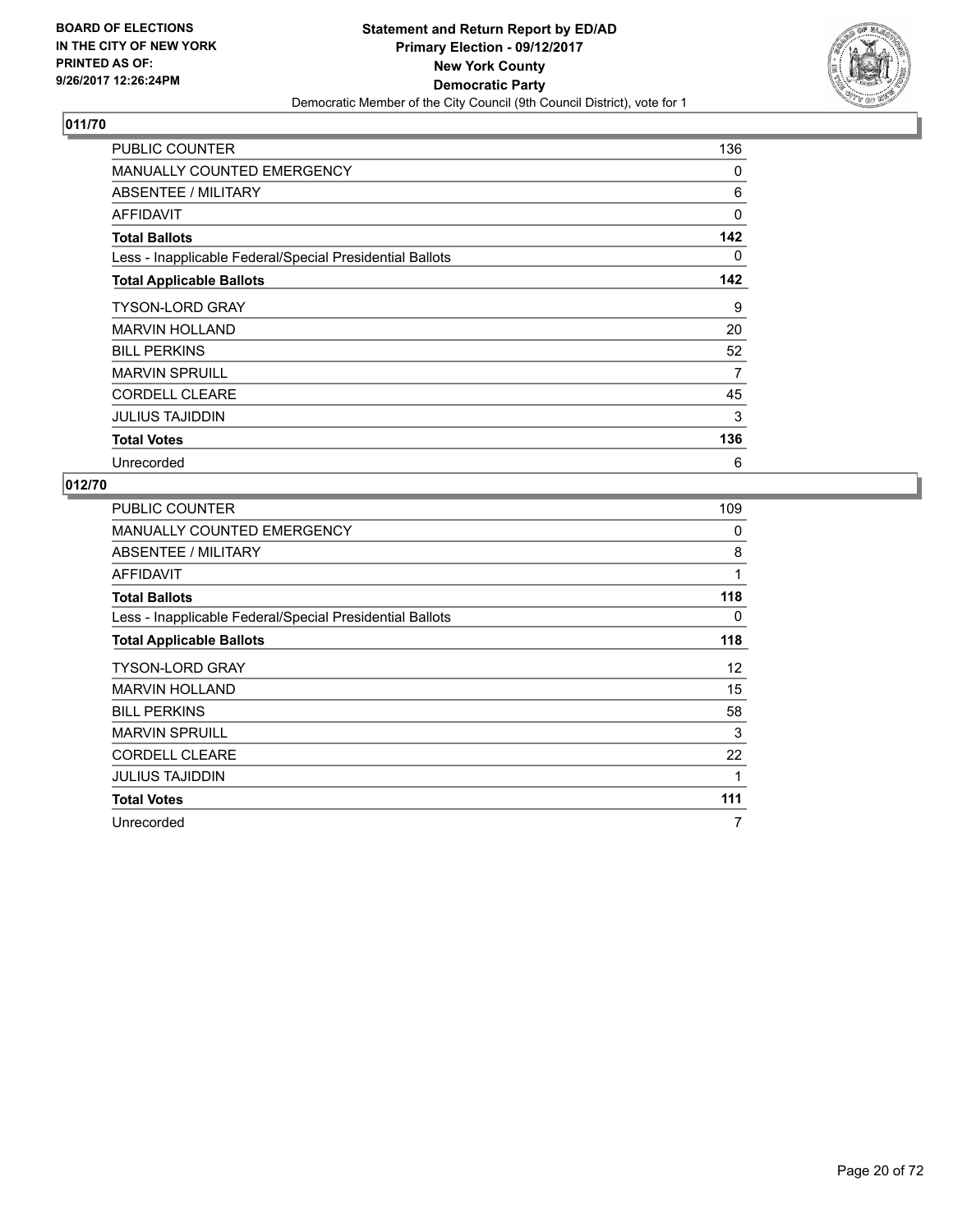

| <b>PUBLIC COUNTER</b>                                    | 122      |
|----------------------------------------------------------|----------|
| <b>MANUALLY COUNTED EMERGENCY</b>                        | 0        |
| ABSENTEE / MILITARY                                      | 4        |
| <b>AFFIDAVIT</b>                                         | $\Omega$ |
| <b>Total Ballots</b>                                     | 126      |
| Less - Inapplicable Federal/Special Presidential Ballots | 0        |
| <b>Total Applicable Ballots</b>                          | 126      |
| <b>TYSON-LORD GRAY</b>                                   | 10       |
| <b>MARVIN HOLLAND</b>                                    | 19       |
| <b>BILL PERKINS</b>                                      | 62       |
| <b>MARVIN SPRUILL</b>                                    | 2        |
| <b>CORDELL CLEARE</b>                                    | 21       |
| <b>JULIUS TAJIDDIN</b>                                   | 1        |
| <b>Total Votes</b>                                       | 115      |
| Unrecorded                                               | 11       |

| PUBLIC COUNTER                                           | 128            |
|----------------------------------------------------------|----------------|
| <b>MANUALLY COUNTED EMERGENCY</b>                        | 0              |
| ABSENTEE / MILITARY                                      | 3              |
| <b>AFFIDAVIT</b>                                         | 1              |
| <b>Total Ballots</b>                                     | 132            |
| Less - Inapplicable Federal/Special Presidential Ballots | 0              |
| <b>Total Applicable Ballots</b>                          | 132            |
| <b>TYSON-LORD GRAY</b>                                   | 12             |
| <b>MARVIN HOLLAND</b>                                    | 29             |
| <b>BILL PERKINS</b>                                      | 53             |
| <b>MARVIN SPRUILL</b>                                    | 5              |
| <b>CORDELL CLEARE</b>                                    | 21             |
| <b>JULIUS TAJIDDIN</b>                                   | $\overline{2}$ |
| OMAR JACKSON (WRITE-IN)                                  | 1              |
| PIERRE GOODING (WRITE-IN)                                | 1              |
| <b>Total Votes</b>                                       | 124            |
| Unrecorded                                               | 8              |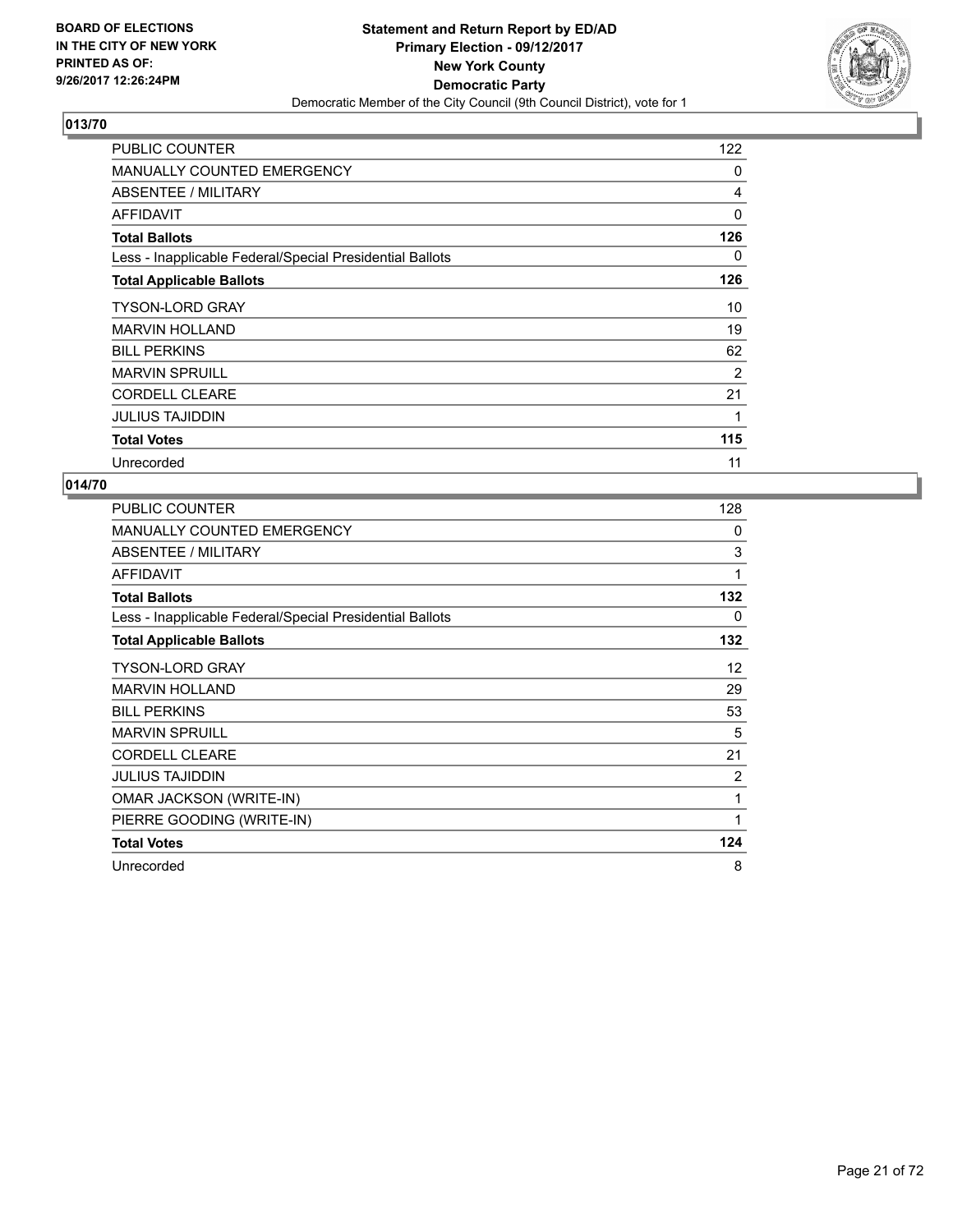

| <b>PUBLIC COUNTER</b>                                    | 103 |
|----------------------------------------------------------|-----|
| <b>MANUALLY COUNTED EMERGENCY</b>                        | 0   |
| ABSENTEE / MILITARY                                      | 3   |
| <b>AFFIDAVIT</b>                                         | 2   |
| <b>Total Ballots</b>                                     | 108 |
| Less - Inapplicable Federal/Special Presidential Ballots | 0   |
| <b>Total Applicable Ballots</b>                          | 108 |
| <b>TYSON-LORD GRAY</b>                                   | 12  |
| <b>MARVIN HOLLAND</b>                                    | 14  |
| <b>BILL PERKINS</b>                                      | 48  |
| <b>MARVIN SPRUILL</b>                                    | 8   |
| <b>CORDELL CLEARE</b>                                    | 18  |
| <b>JULIUS TAJIDDIN</b>                                   | 2   |
| <b>Total Votes</b>                                       | 102 |
| Unrecorded                                               | 6   |

| PUBLIC COUNTER                                           | 131          |
|----------------------------------------------------------|--------------|
| <b>MANUALLY COUNTED EMERGENCY</b>                        | 0            |
| ABSENTEE / MILITARY                                      | 3            |
| <b>AFFIDAVIT</b>                                         | 3            |
| <b>Total Ballots</b>                                     | 137          |
| Less - Inapplicable Federal/Special Presidential Ballots | 0            |
| <b>Total Applicable Ballots</b>                          | 137          |
| <b>TYSON-LORD GRAY</b>                                   | 14           |
| <b>MARVIN HOLLAND</b>                                    | 29           |
| <b>BILL PERKINS</b>                                      | 48           |
| <b>MARVIN SPRUILL</b>                                    | 6            |
| <b>CORDELL CLEARE</b>                                    | 32           |
| <b>JULIUS TAJIDDIN</b>                                   | 1            |
| PIERRE GOODING (WRITE-IN)                                | $\mathbf{1}$ |
| <b>Total Votes</b>                                       | 131          |
| Unrecorded                                               | 6            |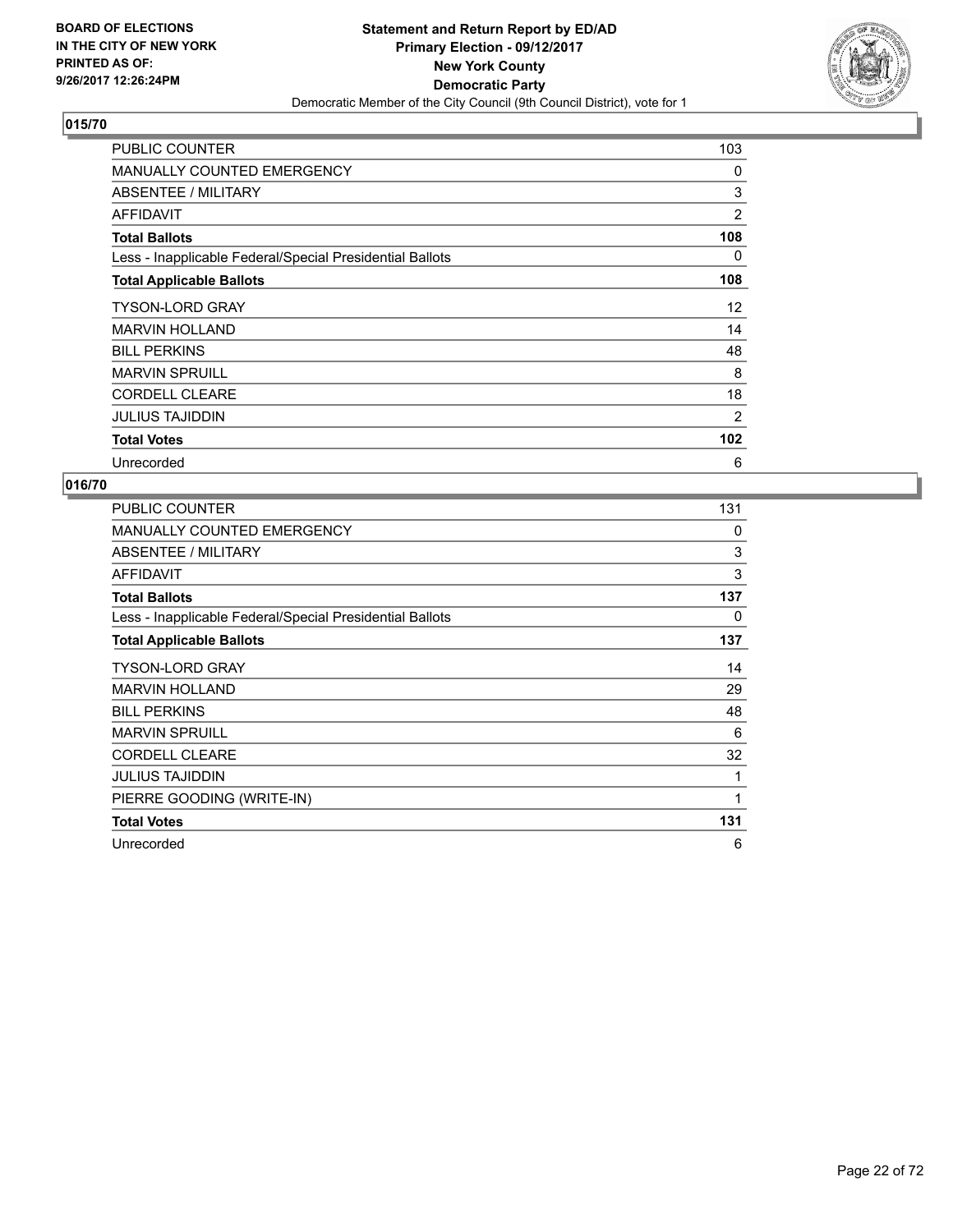

| <b>PUBLIC COUNTER</b>                                    | 90             |
|----------------------------------------------------------|----------------|
| <b>MANUALLY COUNTED EMERGENCY</b>                        | 0              |
| ABSENTEE / MILITARY                                      | 2              |
| <b>AFFIDAVIT</b>                                         | $\Omega$       |
| <b>Total Ballots</b>                                     | 92             |
| Less - Inapplicable Federal/Special Presidential Ballots | 0              |
| <b>Total Applicable Ballots</b>                          | 92             |
| <b>TYSON-LORD GRAY</b>                                   | 4              |
| <b>MARVIN HOLLAND</b>                                    | 11             |
| <b>BILL PERKINS</b>                                      | 37             |
| <b>MARVIN SPRUILL</b>                                    | 0              |
| <b>CORDELL CLEARE</b>                                    | 38             |
| <b>JULIUS TAJIDDIN</b>                                   | 0              |
| <b>Total Votes</b>                                       | 90             |
| Unrecorded                                               | $\overline{2}$ |

| <b>PUBLIC COUNTER</b>                                    | 76             |
|----------------------------------------------------------|----------------|
| <b>MANUALLY COUNTED EMERGENCY</b>                        | 0              |
| ABSENTEE / MILITARY                                      | $\overline{2}$ |
| AFFIDAVIT                                                | 4              |
| <b>Total Ballots</b>                                     | 82             |
| Less - Inapplicable Federal/Special Presidential Ballots | 0              |
| <b>Total Applicable Ballots</b>                          | 82             |
| <b>TYSON-LORD GRAY</b>                                   | 11             |
| <b>MARVIN HOLLAND</b>                                    | 10             |
| <b>BILL PERKINS</b>                                      | 30             |
| <b>MARVIN SPRUILL</b>                                    | 5              |
| <b>CORDELL CLEARE</b>                                    | 23             |
| JULIUS TAJIDDIN                                          | 0              |
| <b>Total Votes</b>                                       | 79             |
| Unrecorded                                               | 3              |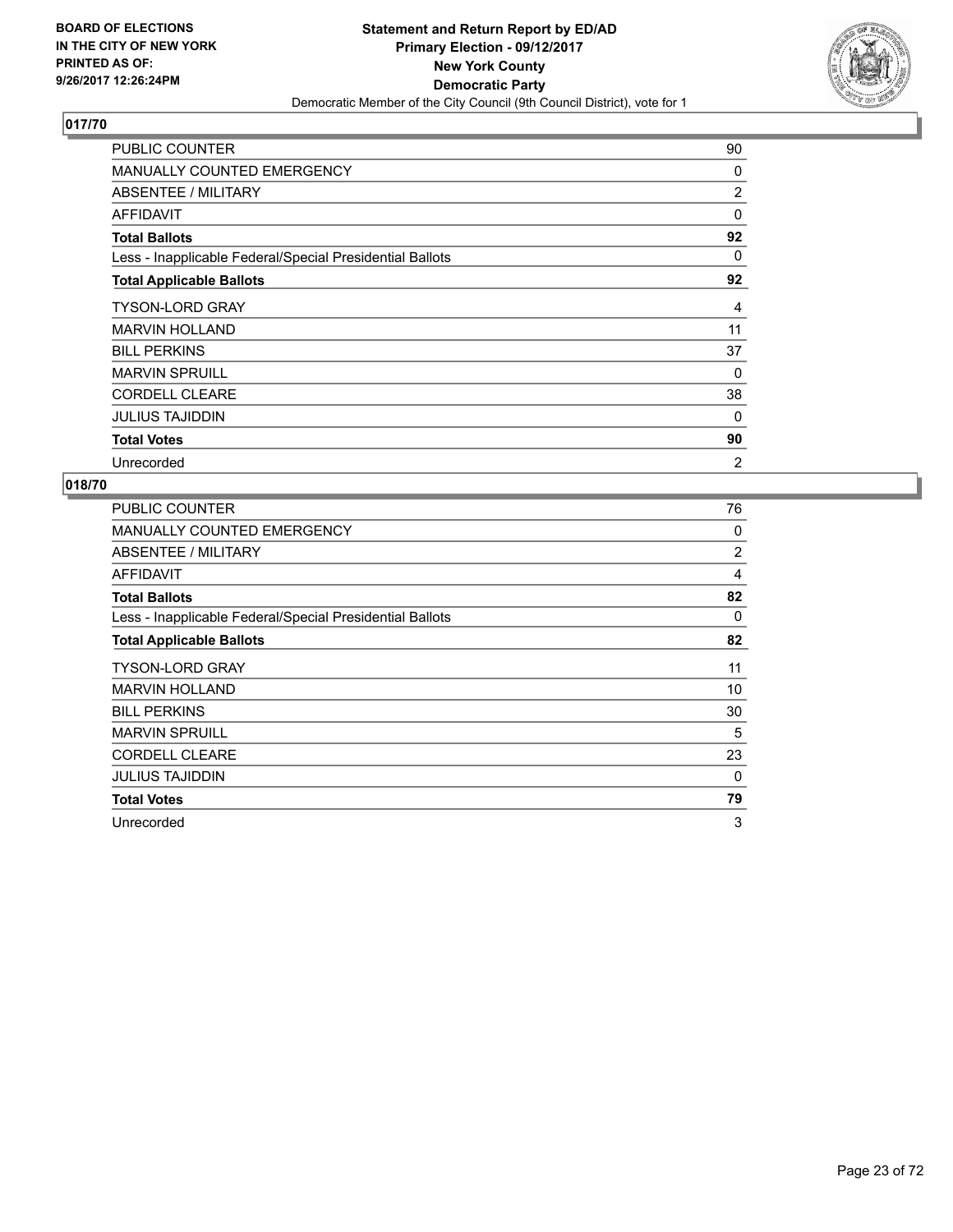

| PUBLIC COUNTER                                           | 139 |
|----------------------------------------------------------|-----|
| <b>MANUALLY COUNTED EMERGENCY</b>                        | 0   |
| ABSENTEE / MILITARY                                      | 1   |
| <b>AFFIDAVIT</b>                                         | 0   |
| <b>Total Ballots</b>                                     | 140 |
| Less - Inapplicable Federal/Special Presidential Ballots | 0   |
| <b>Total Applicable Ballots</b>                          | 140 |
| <b>TYSON-LORD GRAY</b>                                   | 9   |
| <b>MARVIN HOLLAND</b>                                    | 21  |
| <b>BILL PERKINS</b>                                      | 70  |
| <b>MARVIN SPRUILL</b>                                    | 1   |
| <b>CORDELL CLEARE</b>                                    | 32  |
| <b>JULIUS TAJIDDIN</b>                                   | 0   |
| BRIAN CONNER (WRITE-IN)                                  | 1   |
| <b>Total Votes</b>                                       | 134 |
| Unrecorded                                               | 6   |

| <b>PUBLIC COUNTER</b>                                    | 118 |
|----------------------------------------------------------|-----|
| <b>MANUALLY COUNTED EMERGENCY</b>                        | 0   |
| ABSENTEE / MILITARY                                      | 3   |
| <b>AFFIDAVIT</b>                                         | 0   |
| <b>Total Ballots</b>                                     | 121 |
| Less - Inapplicable Federal/Special Presidential Ballots | 0   |
| <b>Total Applicable Ballots</b>                          | 121 |
| <b>TYSON-LORD GRAY</b>                                   | 7   |
| <b>MARVIN HOLLAND</b>                                    | 12  |
| <b>BILL PERKINS</b>                                      | 62  |
| <b>MARVIN SPRUILL</b>                                    | 4   |
| <b>CORDELL CLEARE</b>                                    | 27  |
| <b>JULIUS TAJIDDIN</b>                                   | 1   |
| <b>Total Votes</b>                                       | 113 |
| Unrecorded                                               | 8   |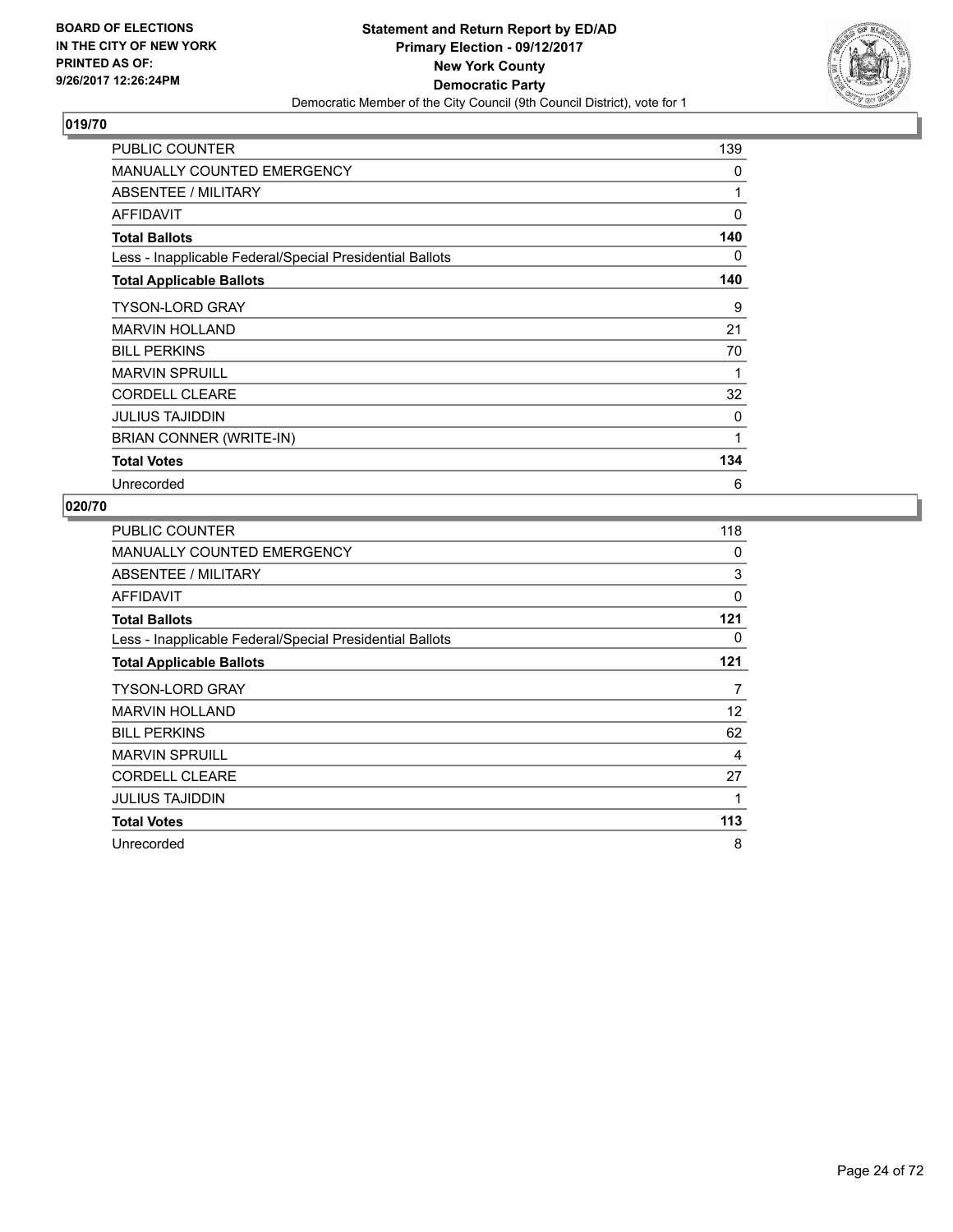

| PUBLIC COUNTER                                           | 156            |
|----------------------------------------------------------|----------------|
| <b>MANUALLY COUNTED EMERGENCY</b>                        | 0              |
| ABSENTEE / MILITARY                                      | 1              |
| <b>AFFIDAVIT</b>                                         | $\overline{2}$ |
| <b>Total Ballots</b>                                     | 159            |
| Less - Inapplicable Federal/Special Presidential Ballots | 0              |
| <b>Total Applicable Ballots</b>                          | 159            |
| <b>TYSON-LORD GRAY</b>                                   | 9              |
| <b>MARVIN HOLLAND</b>                                    | 27             |
| <b>BILL PERKINS</b>                                      | 71             |
| <b>MARVIN SPRUILL</b>                                    | 6              |
| <b>CORDELL CLEARE</b>                                    | 37             |
| <b>JULIUS TAJIDDIN</b>                                   | 4              |
| DIANNE L. MACK (WRITE-IN)                                | 1              |
| <b>Total Votes</b>                                       | 155            |
| Unrecorded                                               | 4              |

| <b>PUBLIC COUNTER</b>                                    | 131 |
|----------------------------------------------------------|-----|
| <b>MANUALLY COUNTED EMERGENCY</b>                        | 0   |
| ABSENTEE / MILITARY                                      | 5   |
| AFFIDAVIT                                                | 1   |
| <b>Total Ballots</b>                                     | 137 |
| Less - Inapplicable Federal/Special Presidential Ballots | 0   |
| <b>Total Applicable Ballots</b>                          | 137 |
| <b>TYSON-LORD GRAY</b>                                   | 20  |
| <b>MARVIN HOLLAND</b>                                    | 15  |
| <b>BILL PERKINS</b>                                      | 73  |
| <b>MARVIN SPRUILL</b>                                    | 1   |
| <b>CORDELL CLEARE</b>                                    | 23  |
| <b>JULIUS TAJIDDIN</b>                                   | 0   |
| <b>Total Votes</b>                                       | 132 |
| Unrecorded                                               | 5   |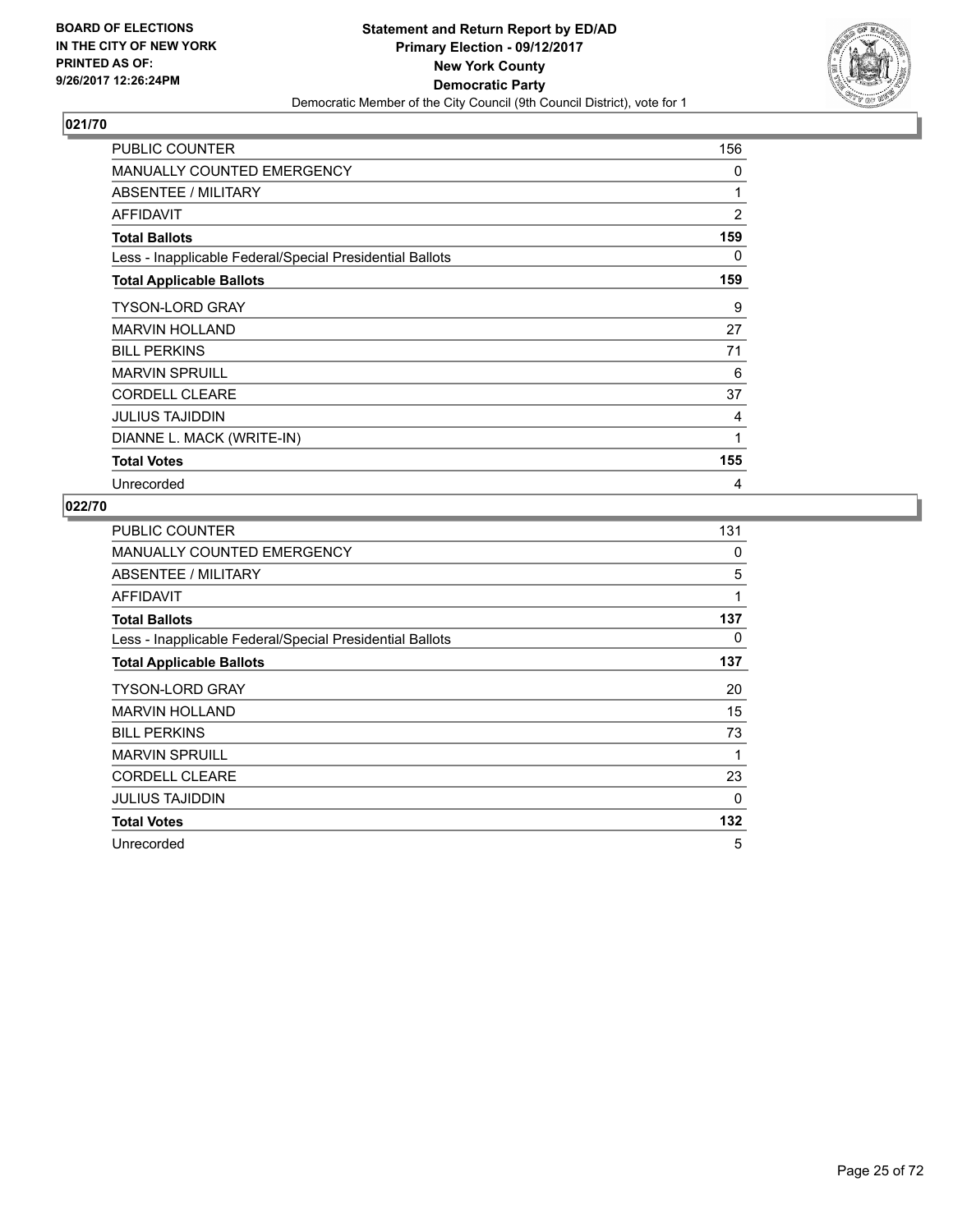

| <b>PUBLIC COUNTER</b>                                    | 157 |
|----------------------------------------------------------|-----|
| <b>MANUALLY COUNTED EMERGENCY</b>                        | 0   |
| ABSENTEE / MILITARY                                      | 3   |
| AFFIDAVIT                                                | 0   |
| <b>Total Ballots</b>                                     | 160 |
| Less - Inapplicable Federal/Special Presidential Ballots | 0   |
| <b>Total Applicable Ballots</b>                          | 160 |
| <b>TYSON-LORD GRAY</b>                                   | 16  |
| <b>MARVIN HOLLAND</b>                                    | 24  |
| <b>BILL PERKINS</b>                                      | 78  |
| <b>MARVIN SPRUILL</b>                                    | 4   |
| <b>CORDELL CLEARE</b>                                    | 29  |
| <b>JULIUS TAJIDDIN</b>                                   | 6   |
| <b>Total Votes</b>                                       | 157 |
| Unrecorded                                               | 3   |

| PUBLIC COUNTER                                           | 98             |
|----------------------------------------------------------|----------------|
| <b>MANUALLY COUNTED EMERGENCY</b>                        | 0              |
| ABSENTEE / MILITARY                                      | 5              |
| <b>AFFIDAVIT</b>                                         | $\overline{2}$ |
| <b>Total Ballots</b>                                     | 105            |
| Less - Inapplicable Federal/Special Presidential Ballots | 0              |
| <b>Total Applicable Ballots</b>                          | 105            |
| <b>TYSON-LORD GRAY</b>                                   | 8              |
| <b>MARVIN HOLLAND</b>                                    | 21             |
| <b>BILL PERKINS</b>                                      | 49             |
| <b>MARVIN SPRUILL</b>                                    | 4              |
| <b>CORDELL CLEARE</b>                                    | 16             |
| <b>JULIUS TAJIDDIN</b>                                   | 3              |
| ATHENA MOORE (WRITE-IN)                                  | 1              |
| JOHN JAMES (WRITE-IN)                                    | 1              |
| <b>Total Votes</b>                                       | 103            |
| Unrecorded                                               | $\overline{2}$ |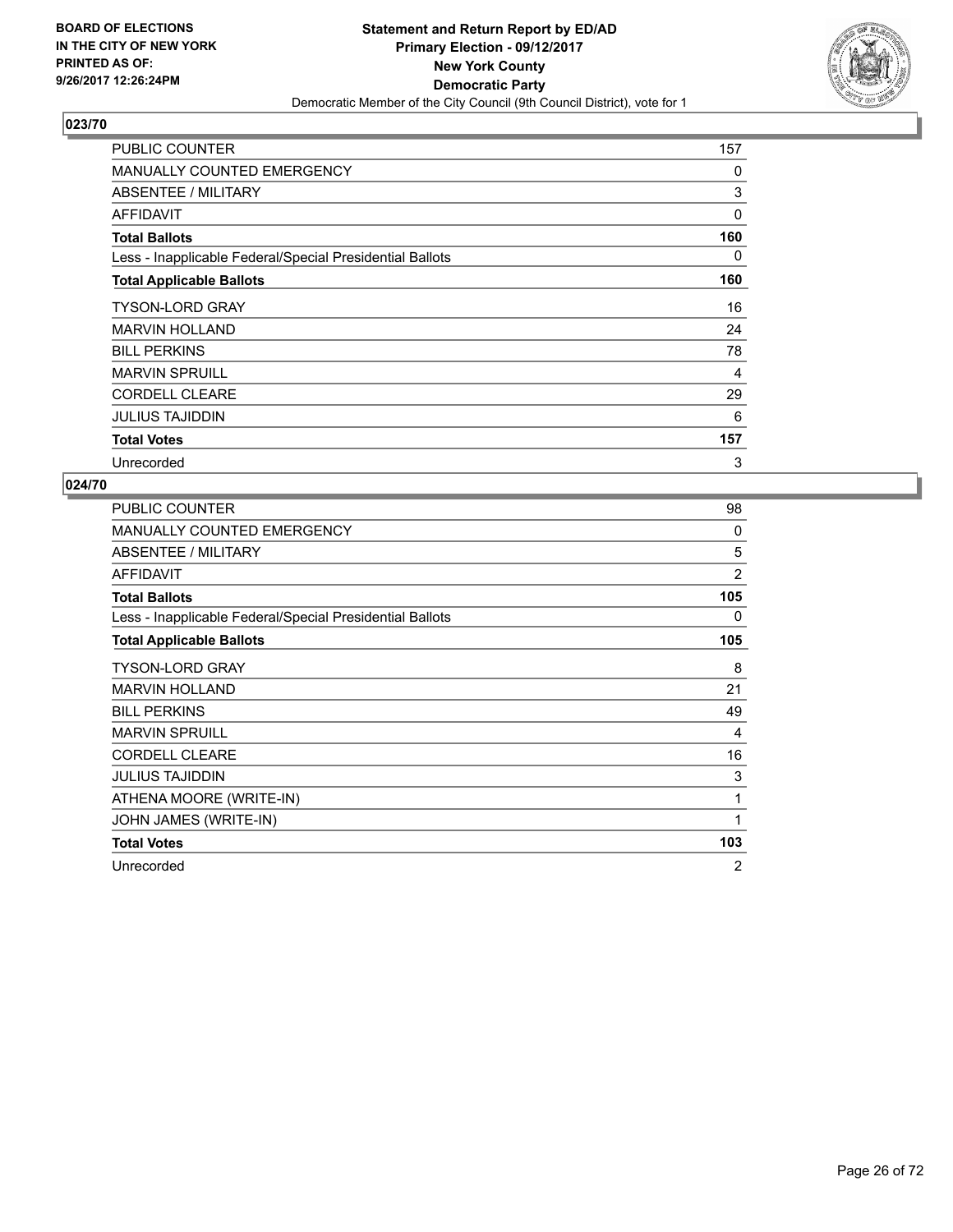

| <b>PUBLIC COUNTER</b>                                    | 88       |
|----------------------------------------------------------|----------|
| <b>MANUALLY COUNTED EMERGENCY</b>                        | 0        |
| ABSENTEE / MILITARY                                      | 6        |
| <b>AFFIDAVIT</b>                                         | $\Omega$ |
| <b>Total Ballots</b>                                     | 94       |
| Less - Inapplicable Federal/Special Presidential Ballots | 0        |
| <b>Total Applicable Ballots</b>                          | 94       |
| <b>TYSON-LORD GRAY</b>                                   | 5        |
| <b>MARVIN HOLLAND</b>                                    | 22       |
| <b>BILL PERKINS</b>                                      | 51       |
| <b>MARVIN SPRUILL</b>                                    | 3        |
| <b>CORDELL CLEARE</b>                                    | 6        |
| <b>JULIUS TAJIDDIN</b>                                   | 3        |
| <b>Total Votes</b>                                       | 90       |
| Unrecorded                                               | 4        |

| PUBLIC COUNTER                                           | 146 |
|----------------------------------------------------------|-----|
| <b>MANUALLY COUNTED EMERGENCY</b>                        | 0   |
| <b>ABSENTEE / MILITARY</b>                               | 2   |
| AFFIDAVIT                                                | 1   |
| <b>Total Ballots</b>                                     | 149 |
| Less - Inapplicable Federal/Special Presidential Ballots | 0   |
| <b>Total Applicable Ballots</b>                          | 149 |
| <b>TYSON-LORD GRAY</b>                                   | 12  |
| <b>MARVIN HOLLAND</b>                                    | 33  |
| <b>BILL PERKINS</b>                                      | 71  |
| <b>MARVIN SPRUILL</b>                                    | 3   |
| <b>CORDELL CLEARE</b>                                    | 24  |
| JULIUS TAJIDDIN                                          | 3   |
| <b>Total Votes</b>                                       | 146 |
| Unrecorded                                               | 3   |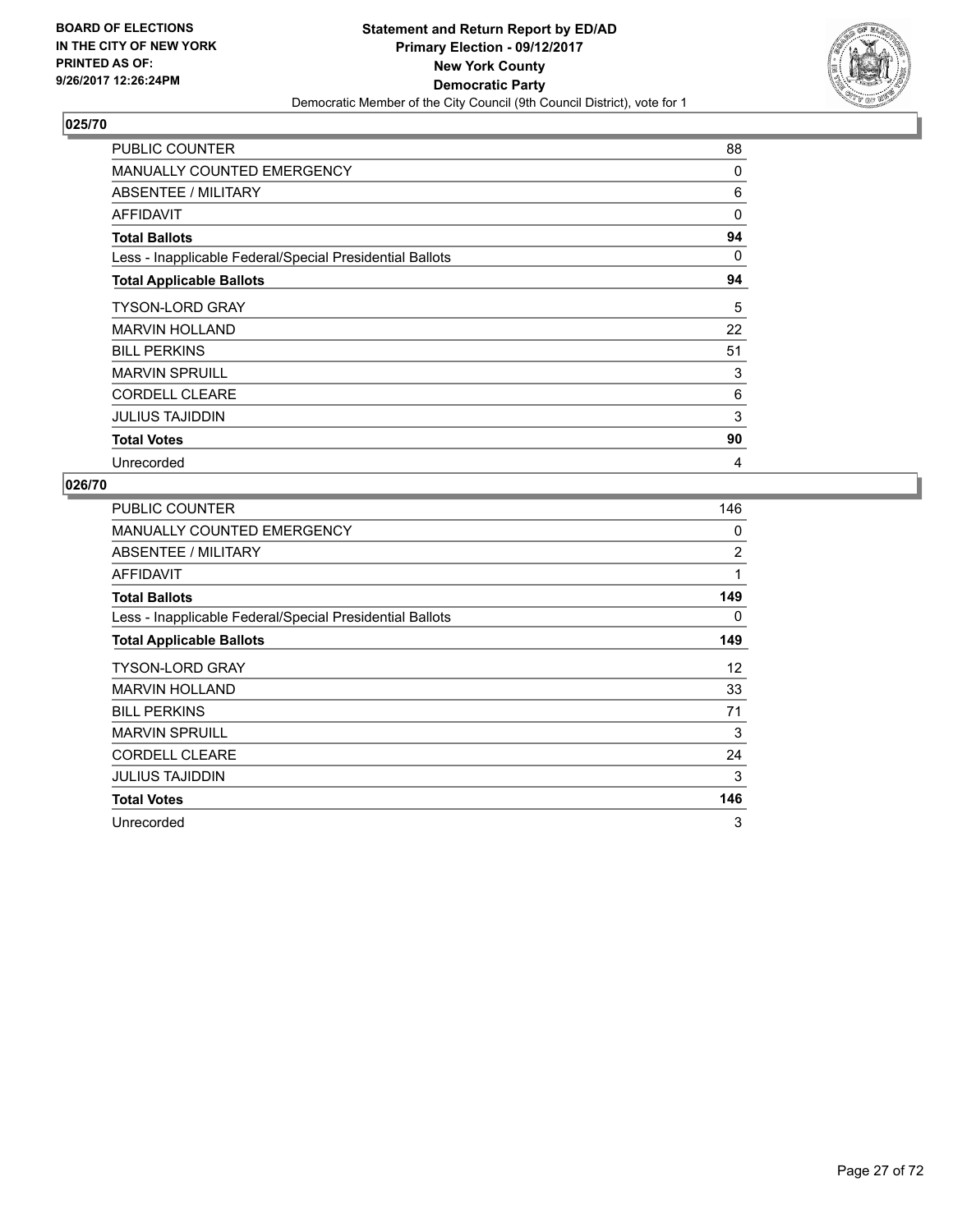

| <b>PUBLIC COUNTER</b>                                    | 128 |
|----------------------------------------------------------|-----|
| <b>MANUALLY COUNTED EMERGENCY</b>                        | 0   |
| ABSENTEE / MILITARY                                      | 5   |
| AFFIDAVIT                                                | 0   |
| <b>Total Ballots</b>                                     | 133 |
| Less - Inapplicable Federal/Special Presidential Ballots | 0   |
| <b>Total Applicable Ballots</b>                          | 133 |
| <b>TYSON-LORD GRAY</b>                                   | 8   |
| <b>MARVIN HOLLAND</b>                                    | 51  |
| <b>BILL PERKINS</b>                                      | 50  |
| <b>MARVIN SPRUILL</b>                                    | 5   |
| <b>CORDELL CLEARE</b>                                    | 14  |
| <b>JULIUS TAJIDDIN</b>                                   | 1   |
| <b>Total Votes</b>                                       | 129 |
| Unrecorded                                               | 4   |

| <b>PUBLIC COUNTER</b>                                    | 83       |
|----------------------------------------------------------|----------|
| <b>MANUALLY COUNTED EMERGENCY</b>                        | 0        |
| ABSENTEE / MILITARY                                      | 1        |
| <b>AFFIDAVIT</b>                                         | $\Omega$ |
| <b>Total Ballots</b>                                     | 84       |
| Less - Inapplicable Federal/Special Presidential Ballots | 0        |
| <b>Total Applicable Ballots</b>                          | 84       |
| TYSON-LORD GRAY                                          | 10       |
| <b>MARVIN HOLLAND</b>                                    | 23       |
| <b>BILL PERKINS</b>                                      | 31       |
| <b>MARVIN SPRUILL</b>                                    | $\Omega$ |
| <b>CORDELL CLEARE</b>                                    | 15       |
| <b>JULIUS TAJIDDIN</b>                                   | 1        |
| <b>Total Votes</b>                                       | 80       |
| Unrecorded                                               | 4        |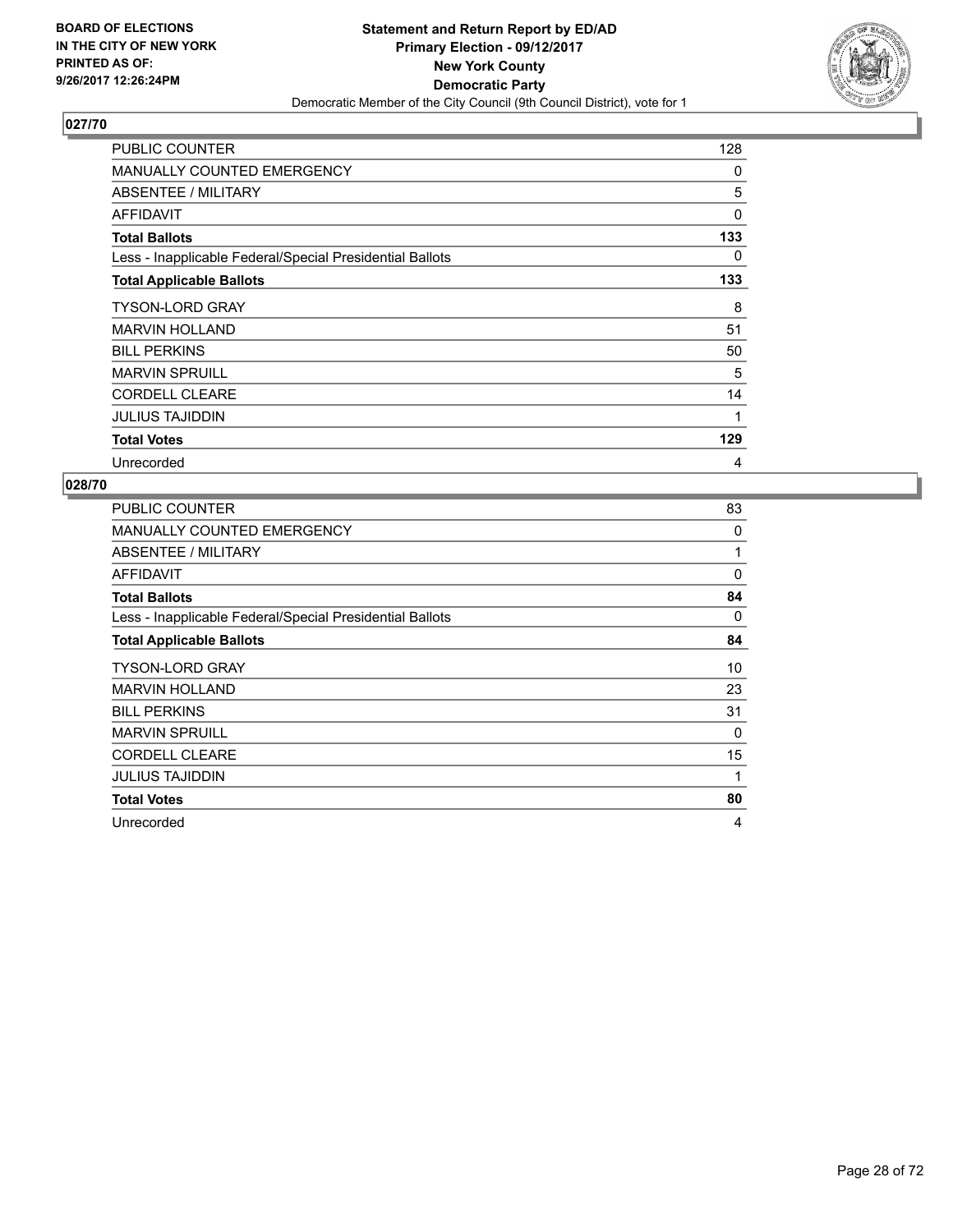

| PUBLIC COUNTER                                           | 107            |
|----------------------------------------------------------|----------------|
| <b>MANUALLY COUNTED EMERGENCY</b>                        | 0              |
| ABSENTEE / MILITARY                                      | 3              |
| <b>AFFIDAVIT</b>                                         | $\overline{2}$ |
| <b>Total Ballots</b>                                     | 112            |
| Less - Inapplicable Federal/Special Presidential Ballots | 0              |
| <b>Total Applicable Ballots</b>                          | 112            |
| <b>TYSON-LORD GRAY</b>                                   | 14             |
| <b>MARVIN HOLLAND</b>                                    | 18             |
| <b>BILL PERKINS</b>                                      | 49             |
| <b>MARVIN SPRUILL</b>                                    | 1              |
| <b>CORDELL CLEARE</b>                                    | 27             |
| <b>JULIUS TAJIDDIN</b>                                   | 0              |
| PIERRE GOODING (WRITE-IN)                                | 1              |
| <b>Total Votes</b>                                       | 110            |
| Unrecorded                                               | 2              |

| <b>PUBLIC COUNTER</b>                                    | 93  |
|----------------------------------------------------------|-----|
| <b>MANUALLY COUNTED EMERGENCY</b>                        | 0   |
| ABSENTEE / MILITARY                                      | 7   |
| AFFIDAVIT                                                | 1   |
| <b>Total Ballots</b>                                     | 101 |
| Less - Inapplicable Federal/Special Presidential Ballots | 0   |
| <b>Total Applicable Ballots</b>                          | 101 |
| <b>TYSON-LORD GRAY</b>                                   | 10  |
| <b>MARVIN HOLLAND</b>                                    | 16  |
| <b>BILL PERKINS</b>                                      | 49  |
| <b>MARVIN SPRUILL</b>                                    | 7   |
| <b>CORDELL CLEARE</b>                                    | 8   |
| <b>JULIUS TAJIDDIN</b>                                   | 4   |
| <b>Total Votes</b>                                       | 94  |
| Unrecorded                                               | 7   |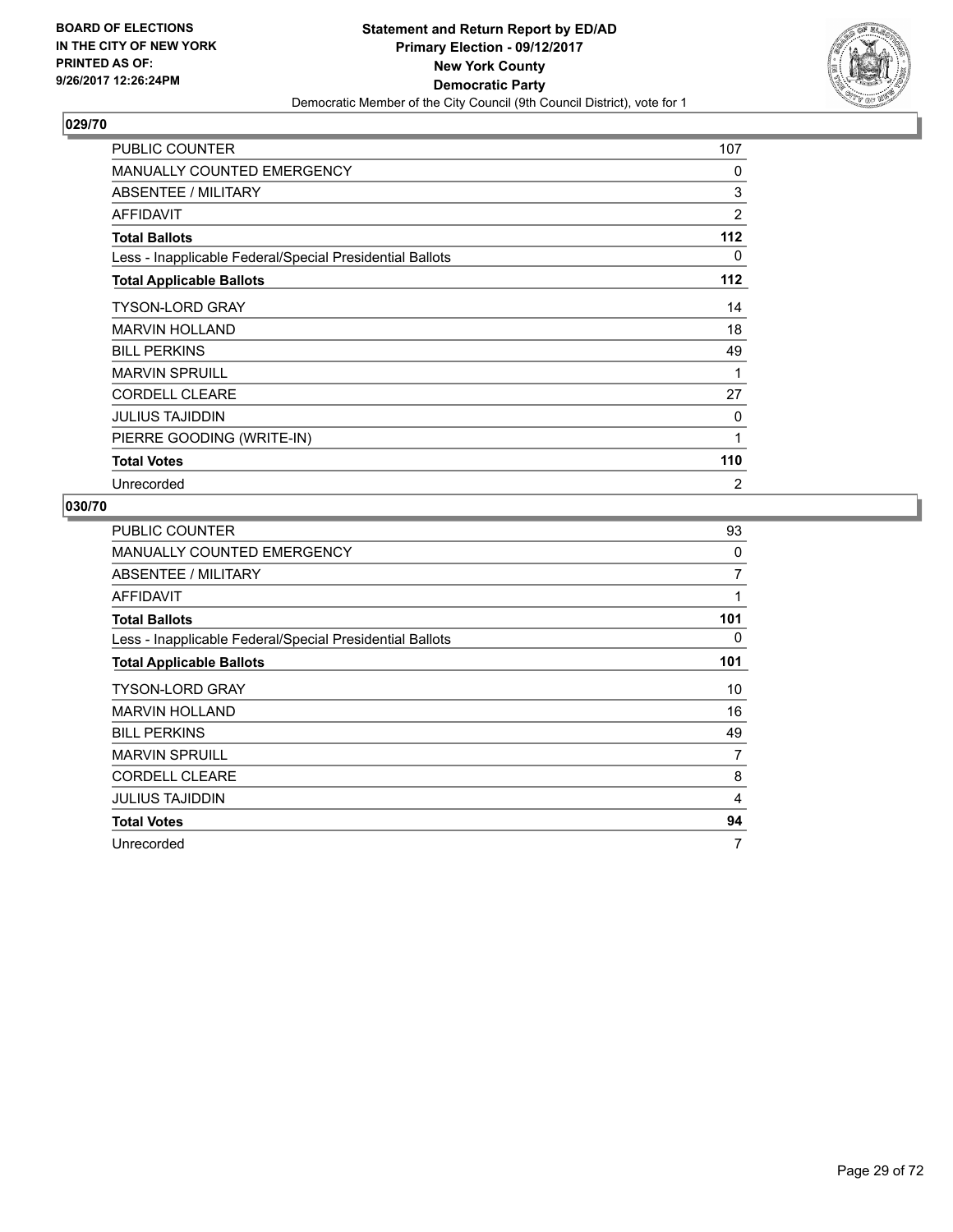

| PUBLIC COUNTER                                           | 99       |
|----------------------------------------------------------|----------|
| <b>MANUALLY COUNTED EMERGENCY</b>                        | 0        |
| ABSENTEE / MILITARY                                      | 3        |
| AFFIDAVIT                                                | $\Omega$ |
| <b>Total Ballots</b>                                     | 102      |
| Less - Inapplicable Federal/Special Presidential Ballots | 0        |
| <b>Total Applicable Ballots</b>                          | 102      |
| <b>TYSON-LORD GRAY</b>                                   | 12       |
| <b>MARVIN HOLLAND</b>                                    | 30       |
| <b>BILL PERKINS</b>                                      | 43       |
| <b>MARVIN SPRUILL</b>                                    | 2        |
| <b>CORDELL CLEARE</b>                                    | 11       |
| <b>JULIUS TAJIDDIN</b>                                   | 1        |
| <b>Total Votes</b>                                       | 99       |
| Unrecorded                                               | 3        |

| <b>PUBLIC COUNTER</b>                                    | 66       |
|----------------------------------------------------------|----------|
| <b>MANUALLY COUNTED EMERGENCY</b>                        | 0        |
| ABSENTEE / MILITARY                                      | 3        |
| <b>AFFIDAVIT</b>                                         | $\Omega$ |
| <b>Total Ballots</b>                                     | 69       |
| Less - Inapplicable Federal/Special Presidential Ballots | 0        |
| <b>Total Applicable Ballots</b>                          | 69       |
| <b>TYSON-LORD GRAY</b>                                   | 6        |
| <b>MARVIN HOLLAND</b>                                    | 5        |
| <b>BILL PERKINS</b>                                      | 39       |
| <b>MARVIN SPRUILL</b>                                    | 3        |
| <b>CORDELL CLEARE</b>                                    | 9        |
| <b>JULIUS TAJIDDIN</b>                                   | 1        |
| KEITH WRIGHT (WRITE-IN)                                  | 1        |
| UNATTRIBUTABLE WRITE-IN (WRITE-IN)                       | 1        |
| <b>Total Votes</b>                                       | 65       |
| Unrecorded                                               | 4        |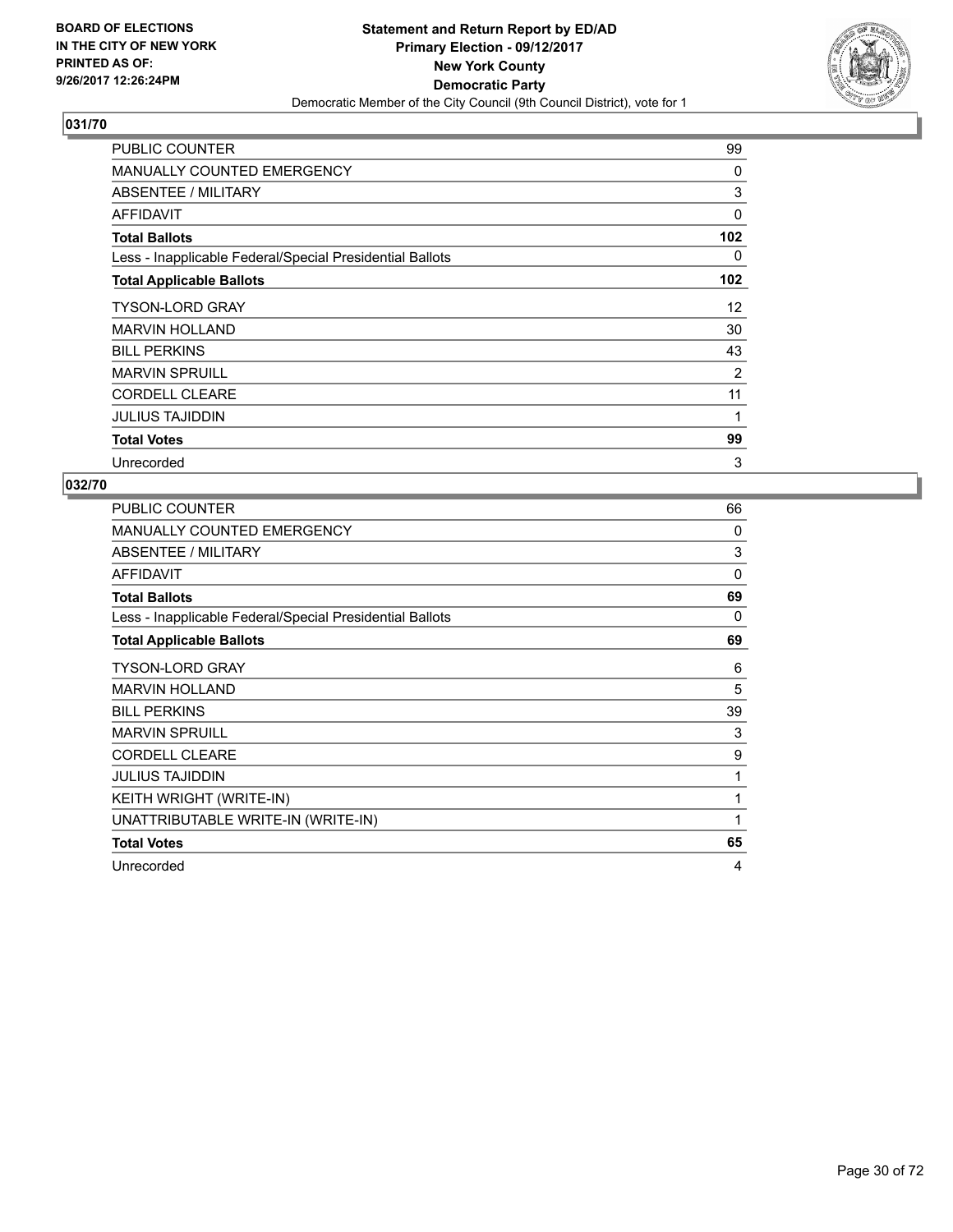

| <b>PUBLIC COUNTER</b>                                    | 120 |
|----------------------------------------------------------|-----|
| <b>MANUALLY COUNTED EMERGENCY</b>                        | 0   |
| ABSENTEE / MILITARY                                      | 6   |
| AFFIDAVIT                                                | 2   |
| <b>Total Ballots</b>                                     | 128 |
| Less - Inapplicable Federal/Special Presidential Ballots | 0   |
| <b>Total Applicable Ballots</b>                          | 128 |
| <b>TYSON-LORD GRAY</b>                                   | 21  |
| <b>MARVIN HOLLAND</b>                                    | 16  |
| <b>BILL PERKINS</b>                                      | 65  |
| <b>MARVIN SPRUILL</b>                                    | 2   |
| <b>CORDELL CLEARE</b>                                    | 17  |
| <b>JULIUS TAJIDDIN</b>                                   | 2   |
| <b>Total Votes</b>                                       | 123 |
| Unrecorded                                               | 5   |

| <b>PUBLIC COUNTER</b>                                    | 144            |
|----------------------------------------------------------|----------------|
| <b>MANUALLY COUNTED EMERGENCY</b>                        | 0              |
| <b>ABSENTEE / MILITARY</b>                               | 6              |
| AFFIDAVIT                                                | 1              |
| <b>Total Ballots</b>                                     | 151            |
| Less - Inapplicable Federal/Special Presidential Ballots | 0              |
| <b>Total Applicable Ballots</b>                          | 151            |
| <b>TYSON-LORD GRAY</b>                                   | 10             |
| <b>MARVIN HOLLAND</b>                                    | 50             |
| <b>BILL PERKINS</b>                                      | 61             |
| <b>MARVIN SPRUILL</b>                                    | 1              |
| <b>CORDELL CLEARE</b>                                    | 22             |
| JULIUS TAJIDDIN                                          | 5              |
| <b>Total Votes</b>                                       | 149            |
| Unrecorded                                               | $\overline{2}$ |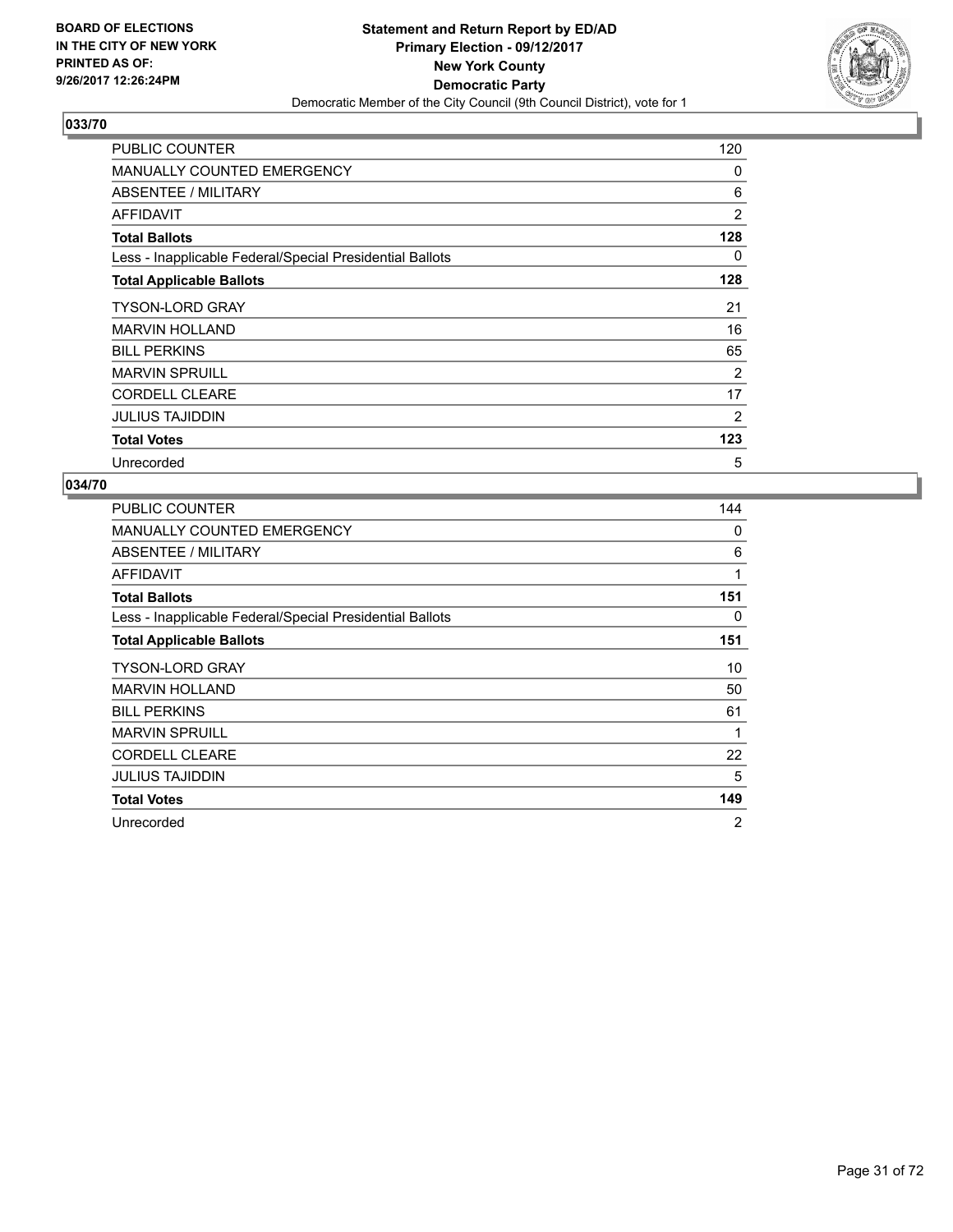

| PUBLIC COUNTER                                           | 153 |
|----------------------------------------------------------|-----|
| <b>MANUALLY COUNTED EMERGENCY</b>                        | 0   |
| ABSENTEE / MILITARY                                      | 3   |
| <b>AFFIDAVIT</b>                                         | 2   |
| <b>Total Ballots</b>                                     | 158 |
| Less - Inapplicable Federal/Special Presidential Ballots | 0   |
| <b>Total Applicable Ballots</b>                          | 158 |
| <b>TYSON-LORD GRAY</b>                                   | 7   |
| <b>MARVIN HOLLAND</b>                                    | 44  |
| <b>BILL PERKINS</b>                                      | 71  |
| <b>MARVIN SPRUILL</b>                                    | 1   |
| <b>CORDELL CLEARE</b>                                    | 32  |
| <b>JULIUS TAJIDDIN</b>                                   | 1   |
| <b>Total Votes</b>                                       | 156 |
| Unrecorded                                               | 2   |

| PUBLIC COUNTER                                           | 135 |
|----------------------------------------------------------|-----|
| <b>MANUALLY COUNTED EMERGENCY</b>                        | 0   |
| ABSENTEE / MILITARY                                      | 10  |
| AFFIDAVIT                                                | 1   |
| <b>Total Ballots</b>                                     | 146 |
| Less - Inapplicable Federal/Special Presidential Ballots | 0   |
| <b>Total Applicable Ballots</b>                          | 146 |
| <b>TYSON-LORD GRAY</b>                                   | 5   |
| <b>MARVIN HOLLAND</b>                                    | 19  |
| <b>BILL PERKINS</b>                                      | 85  |
| <b>MARVIN SPRUILL</b>                                    | 4   |
| <b>CORDELL CLEARE</b>                                    | 20  |
| <b>JULIUS TAJIDDIN</b>                                   | 5   |
| PIERRE GOODING (WRITE-IN)                                | 1   |
| <b>Total Votes</b>                                       | 139 |
| Unrecorded                                               | 7   |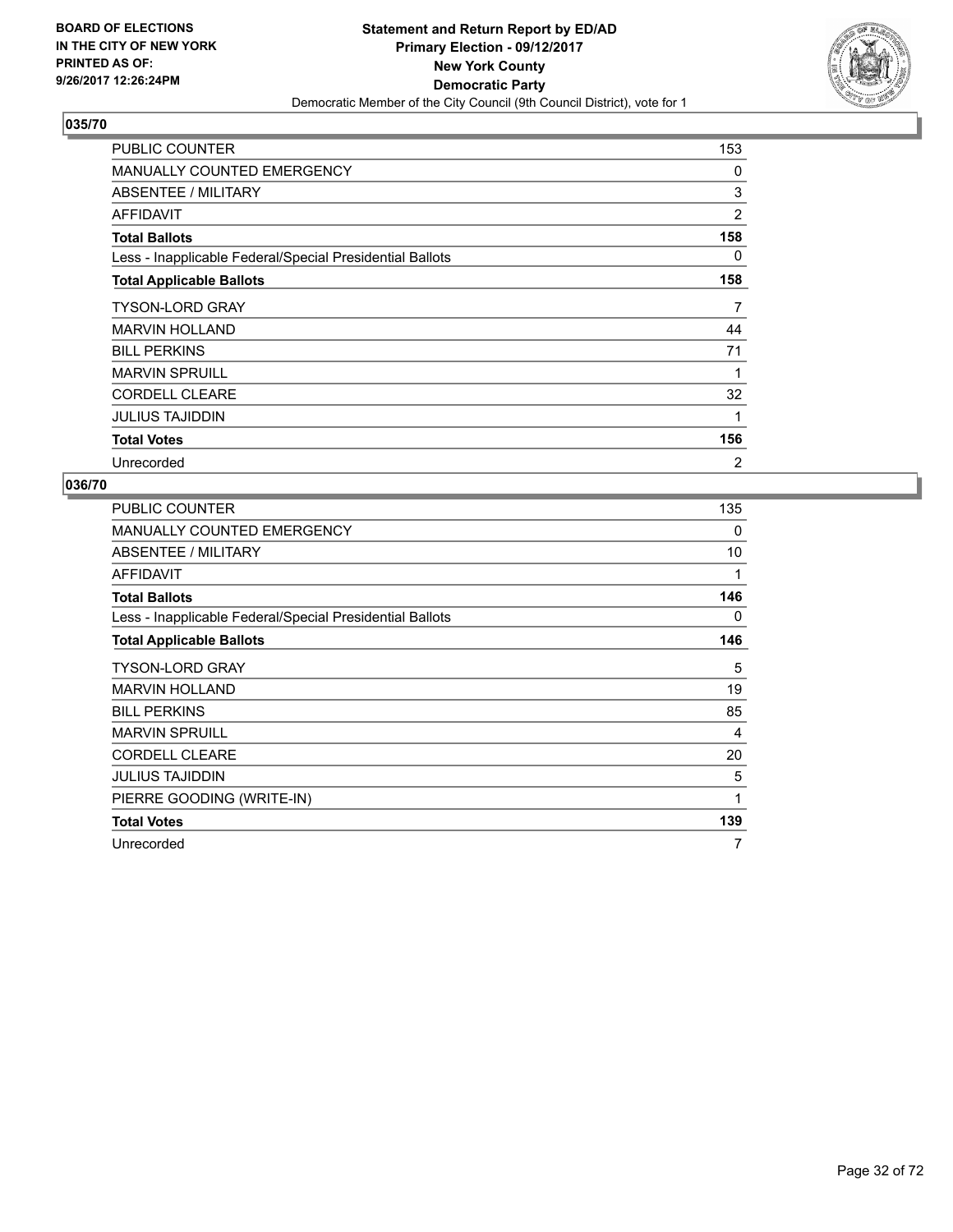

| <b>PUBLIC COUNTER</b>                                    | 77       |
|----------------------------------------------------------|----------|
| MANUALLY COUNTED EMERGENCY                               | 0        |
| ABSENTEE / MILITARY                                      | 6        |
| <b>AFFIDAVIT</b>                                         | $\Omega$ |
| <b>Total Ballots</b>                                     | 83       |
| Less - Inapplicable Federal/Special Presidential Ballots | 0        |
| <b>Total Applicable Ballots</b>                          | 83       |
| <b>TYSON-LORD GRAY</b>                                   | 6        |
| <b>MARVIN HOLLAND</b>                                    | 21       |
| <b>BILL PERKINS</b>                                      | 35       |
| <b>MARVIN SPRUILL</b>                                    | 2        |
| <b>CORDELL CLEARE</b>                                    | 8        |
| <b>JULIUS TAJIDDIN</b>                                   | 1        |
| <b>Total Votes</b>                                       | 73       |
| Unrecorded                                               | 10       |

| PUBLIC COUNTER                                           | 80       |
|----------------------------------------------------------|----------|
| <b>MANUALLY COUNTED EMERGENCY</b>                        | 0        |
| ABSENTEE / MILITARY                                      | 5        |
| AFFIDAVIT                                                | 1        |
| <b>Total Ballots</b>                                     | 86       |
| Less - Inapplicable Federal/Special Presidential Ballots | $\Omega$ |
| <b>Total Applicable Ballots</b>                          | 86       |
| <b>TYSON-LORD GRAY</b>                                   | 4        |
| <b>MARVIN HOLLAND</b>                                    | 14       |
| <b>BILL PERKINS</b>                                      | 49       |
| <b>MARVIN SPRUILL</b>                                    | 4        |
| <b>CORDELL CLEARE</b>                                    | 7        |
| <b>JULIUS TAJIDDIN</b>                                   | 2        |
| DIANA AYALA (WRITE-IN)                                   | 1        |
| <b>Total Votes</b>                                       | 81       |
| Unrecorded                                               | 5        |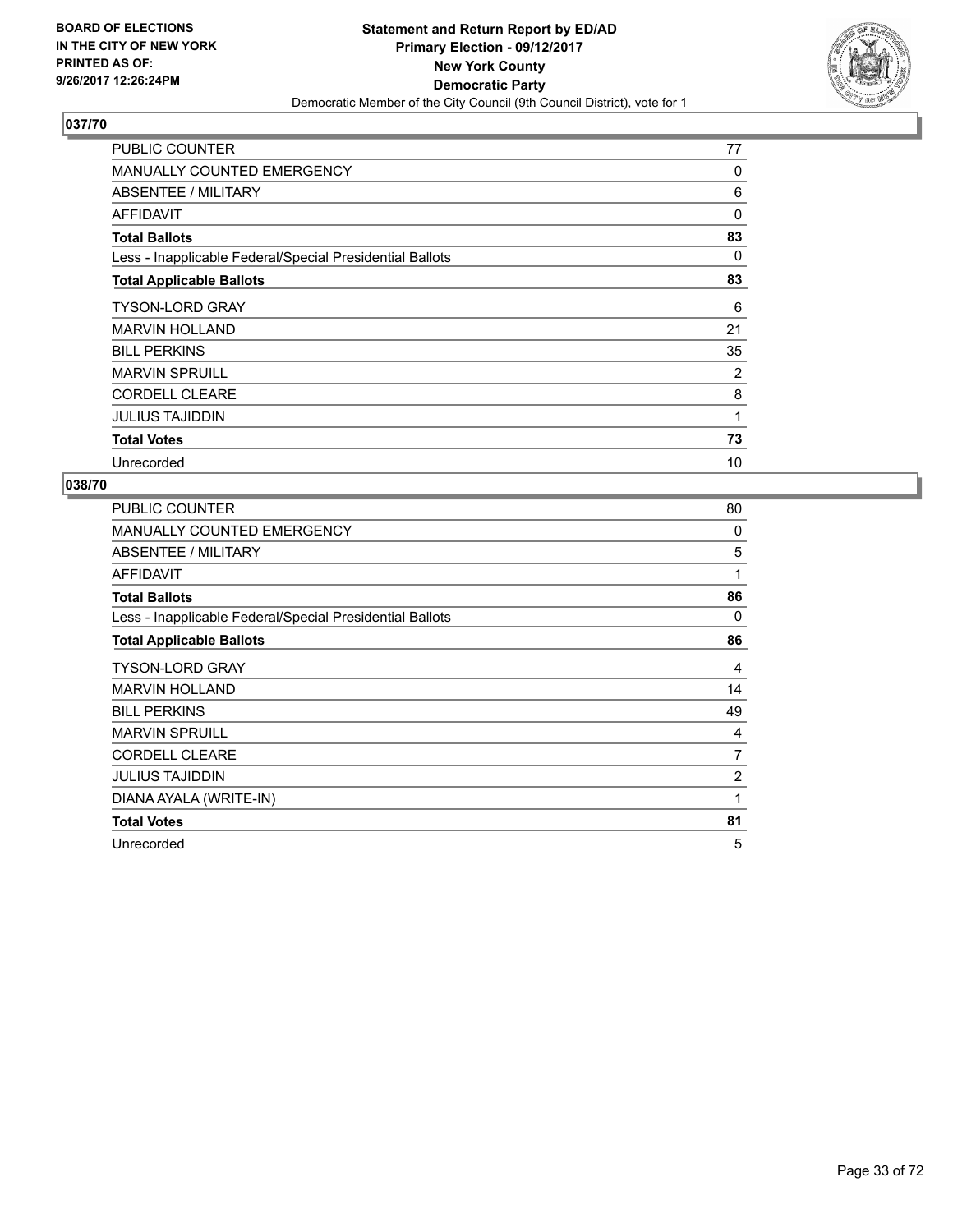

| <b>PUBLIC COUNTER</b>                                    | 64 |
|----------------------------------------------------------|----|
| <b>MANUALLY COUNTED EMERGENCY</b>                        | 0  |
| ABSENTEE / MILITARY                                      | 1  |
| AFFIDAVIT                                                | 0  |
| <b>Total Ballots</b>                                     | 65 |
| Less - Inapplicable Federal/Special Presidential Ballots | 0  |
| <b>Total Applicable Ballots</b>                          | 65 |
| <b>TYSON-LORD GRAY</b>                                   | 6  |
| <b>MARVIN HOLLAND</b>                                    | 10 |
| <b>BILL PERKINS</b>                                      | 40 |
| <b>MARVIN SPRUILL</b>                                    | 0  |
| <b>CORDELL CLEARE</b>                                    | 5  |
| <b>JULIUS TAJIDDIN</b>                                   | 1  |
| <b>Total Votes</b>                                       | 62 |
| Unrecorded                                               | 3  |

| <b>PUBLIC COUNTER</b>                                    | 183            |
|----------------------------------------------------------|----------------|
| <b>MANUALLY COUNTED EMERGENCY</b>                        | 0              |
| ABSENTEE / MILITARY                                      | $\overline{7}$ |
| AFFIDAVIT                                                | 1              |
| <b>Total Ballots</b>                                     | 191            |
| Less - Inapplicable Federal/Special Presidential Ballots | 0              |
| <b>Total Applicable Ballots</b>                          | 191            |
| <b>TYSON-LORD GRAY</b>                                   | 7              |
| <b>MARVIN HOLLAND</b>                                    | 29             |
| <b>BILL PERKINS</b>                                      | 105            |
| <b>MARVIN SPRUILL</b>                                    | 4              |
| <b>CORDELL CLEARE</b>                                    | 34             |
| <b>JULIUS TAJIDDIN</b>                                   | 3              |
| SHARON JOSEPH (WRITE-IN)                                 | 1              |
| <b>Total Votes</b>                                       | 183            |
| Unrecorded                                               | 8              |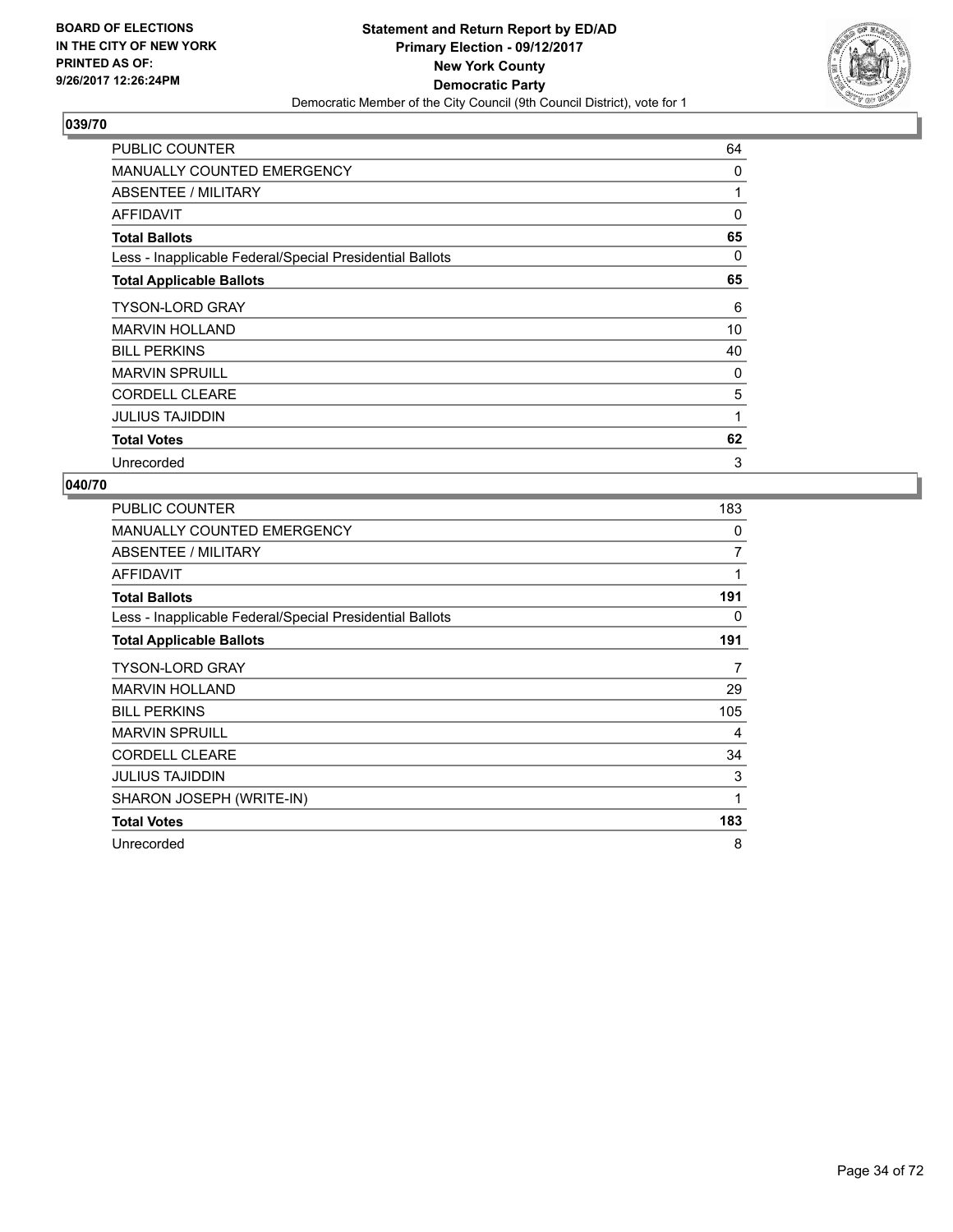

| PUBLIC COUNTER                                           | 216 |
|----------------------------------------------------------|-----|
| <b>MANUALLY COUNTED EMERGENCY</b>                        | 0   |
| ABSENTEE / MILITARY                                      | 9   |
| AFFIDAVIT                                                | 1   |
| <b>Total Ballots</b>                                     | 226 |
| Less - Inapplicable Federal/Special Presidential Ballots | 0   |
| <b>Total Applicable Ballots</b>                          | 226 |
| <b>TYSON-LORD GRAY</b>                                   | 20  |
| <b>MARVIN HOLLAND</b>                                    | 40  |
| <b>BILL PERKINS</b>                                      | 99  |
| <b>MARVIN SPRUILL</b>                                    | 0   |
| <b>CORDELL CLEARE</b>                                    | 55  |
| JULIUS TAJIDDIN                                          | 4   |
| DIANA AYALA (WRITE-IN)                                   | 1   |
| <b>Total Votes</b>                                       | 219 |
| Unrecorded                                               | 7   |

| <b>PUBLIC COUNTER</b>                                    | 154          |
|----------------------------------------------------------|--------------|
| <b>MANUALLY COUNTED EMERGENCY</b>                        | 0            |
| ABSENTEE / MILITARY                                      | 10           |
| <b>AFFIDAVIT</b>                                         | 2            |
| <b>Total Ballots</b>                                     | 166          |
| Less - Inapplicable Federal/Special Presidential Ballots | 0            |
| <b>Total Applicable Ballots</b>                          | 166          |
| <b>TYSON-LORD GRAY</b>                                   | 9            |
| <b>MARVIN HOLLAND</b>                                    | 43           |
| <b>BILL PERKINS</b>                                      | 79           |
| <b>MARVIN SPRUILL</b>                                    | 5            |
| <b>CORDELL CLEARE</b>                                    | 19           |
| <b>JULIUS TAJIDDIN</b>                                   | 4            |
| DIANNE L. MACK (WRITE-IN)                                | $\mathbf{1}$ |
| <b>Total Votes</b>                                       | 160          |
| Unrecorded                                               | 6            |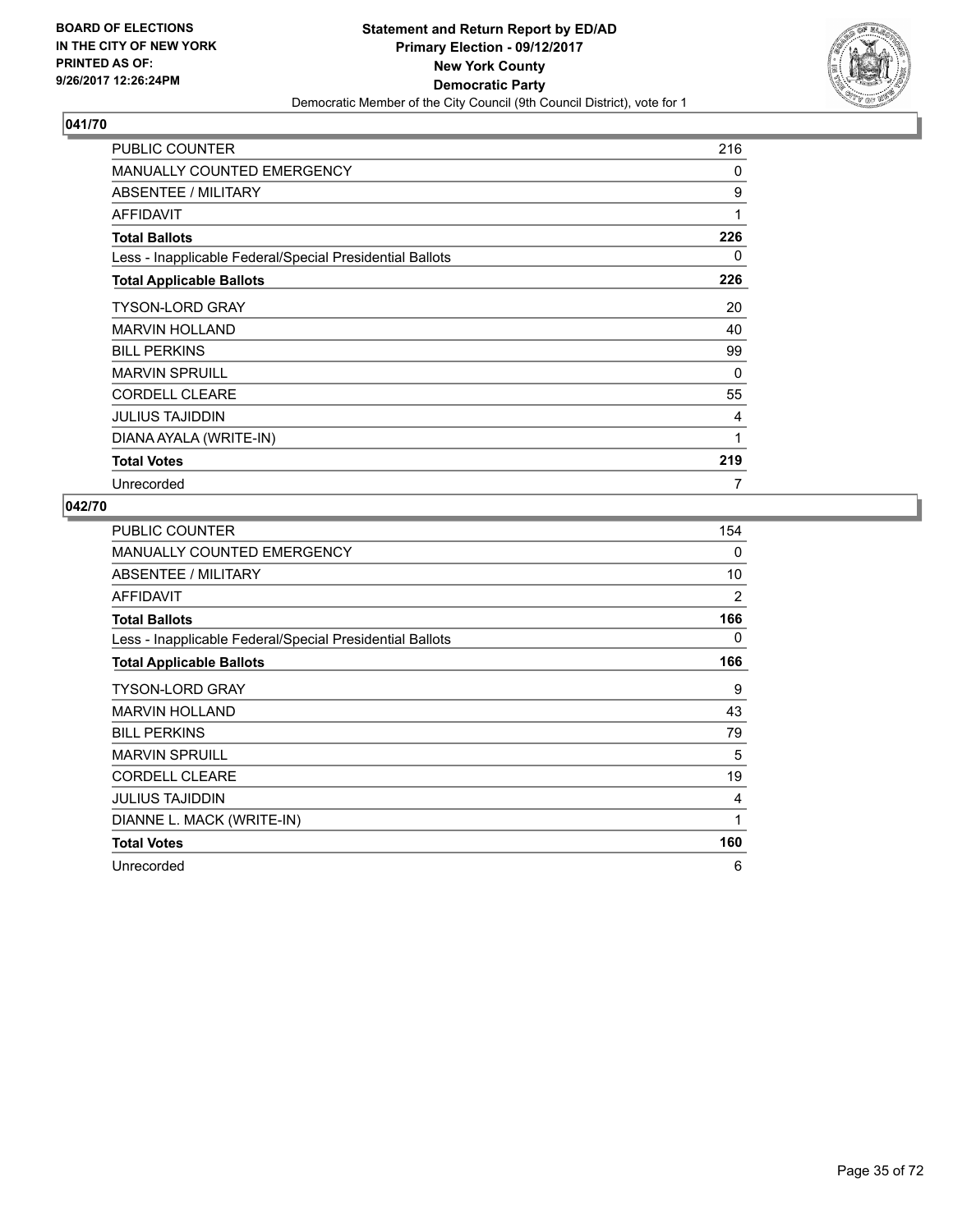

| <b>PUBLIC COUNTER</b>                                    | 126 |
|----------------------------------------------------------|-----|
| <b>MANUALLY COUNTED EMERGENCY</b>                        | 0   |
| ABSENTEE / MILITARY                                      | 4   |
| AFFIDAVIT                                                | 0   |
| <b>Total Ballots</b>                                     | 130 |
| Less - Inapplicable Federal/Special Presidential Ballots | 0   |
| <b>Total Applicable Ballots</b>                          | 130 |
| <b>TYSON-LORD GRAY</b>                                   | 14  |
| <b>MARVIN HOLLAND</b>                                    | 30  |
| <b>BILL PERKINS</b>                                      | 66  |
| <b>MARVIN SPRUILL</b>                                    | 0   |
| <b>CORDELL CLEARE</b>                                    | 16  |
| <b>JULIUS TAJIDDIN</b>                                   | 0   |
| PIERRE GOODING (WRITE-IN)                                | 1   |
| <b>Total Votes</b>                                       | 127 |
| Unrecorded                                               | 3   |

| <b>PUBLIC COUNTER</b>                                    | 136 |
|----------------------------------------------------------|-----|
| <b>MANUALLY COUNTED EMERGENCY</b>                        | 0   |
| ABSENTEE / MILITARY                                      | 5   |
| <b>AFFIDAVIT</b>                                         | 0   |
| <b>Total Ballots</b>                                     | 141 |
| Less - Inapplicable Federal/Special Presidential Ballots | 0   |
| <b>Total Applicable Ballots</b>                          | 141 |
| <b>TYSON-LORD GRAY</b>                                   | 12  |
| <b>MARVIN HOLLAND</b>                                    | 26  |
| <b>BILL PERKINS</b>                                      | 65  |
| <b>MARVIN SPRUILL</b>                                    | 3   |
| <b>CORDELL CLEARE</b>                                    | 26  |
| <b>JULIUS TAJIDDIN</b>                                   | 4   |
| SAUDA AZIZA JACKSON (WRITE-IN)                           | 1   |
| <b>Total Votes</b>                                       | 137 |
| Unrecorded                                               | 4   |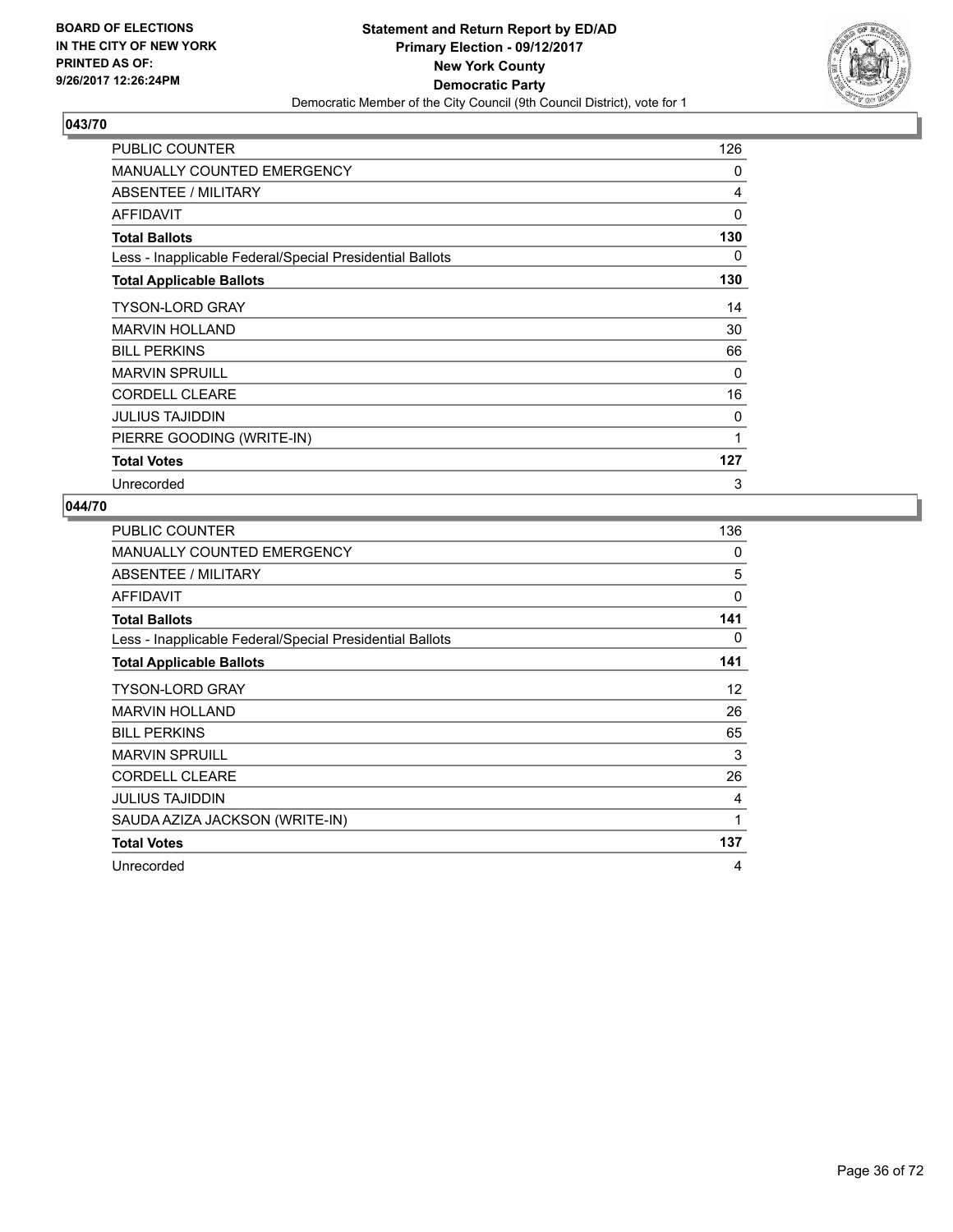

| <b>PUBLIC COUNTER</b>                                    | 101 |
|----------------------------------------------------------|-----|
| <b>MANUALLY COUNTED EMERGENCY</b>                        | 0   |
| ABSENTEE / MILITARY                                      | 3   |
| AFFIDAVIT                                                | 1   |
| <b>Total Ballots</b>                                     | 105 |
| Less - Inapplicable Federal/Special Presidential Ballots | 0   |
| <b>Total Applicable Ballots</b>                          | 105 |
| <b>TYSON-LORD GRAY</b>                                   | 14  |
| <b>MARVIN HOLLAND</b>                                    | 26  |
| <b>BILL PERKINS</b>                                      | 42  |
| <b>MARVIN SPRUILL</b>                                    | 5   |
| <b>CORDELL CLEARE</b>                                    | 14  |
| <b>JULIUS TAJIDDIN</b>                                   | 0   |
| <b>Total Votes</b>                                       | 101 |
| Unrecorded                                               | 4   |

| PUBLIC COUNTER                                           | 200 |
|----------------------------------------------------------|-----|
| <b>MANUALLY COUNTED EMERGENCY</b>                        | 0   |
| ABSENTEE / MILITARY                                      | 9   |
| AFFIDAVIT                                                | 2   |
| <b>Total Ballots</b>                                     | 211 |
| Less - Inapplicable Federal/Special Presidential Ballots | 0   |
| <b>Total Applicable Ballots</b>                          | 211 |
| <b>TYSON-LORD GRAY</b>                                   | 17  |
| <b>MARVIN HOLLAND</b>                                    | 52  |
| <b>BILL PERKINS</b>                                      | 103 |
| <b>MARVIN SPRUILL</b>                                    | 2   |
| <b>CORDELL CLEARE</b>                                    | 27  |
| <b>JULIUS TAJIDDIN</b>                                   | 2   |
| UNATTRIBUTABLE WRITE-IN (WRITE-IN)                       | 1   |
| <b>Total Votes</b>                                       | 204 |
| Unrecorded                                               | 7   |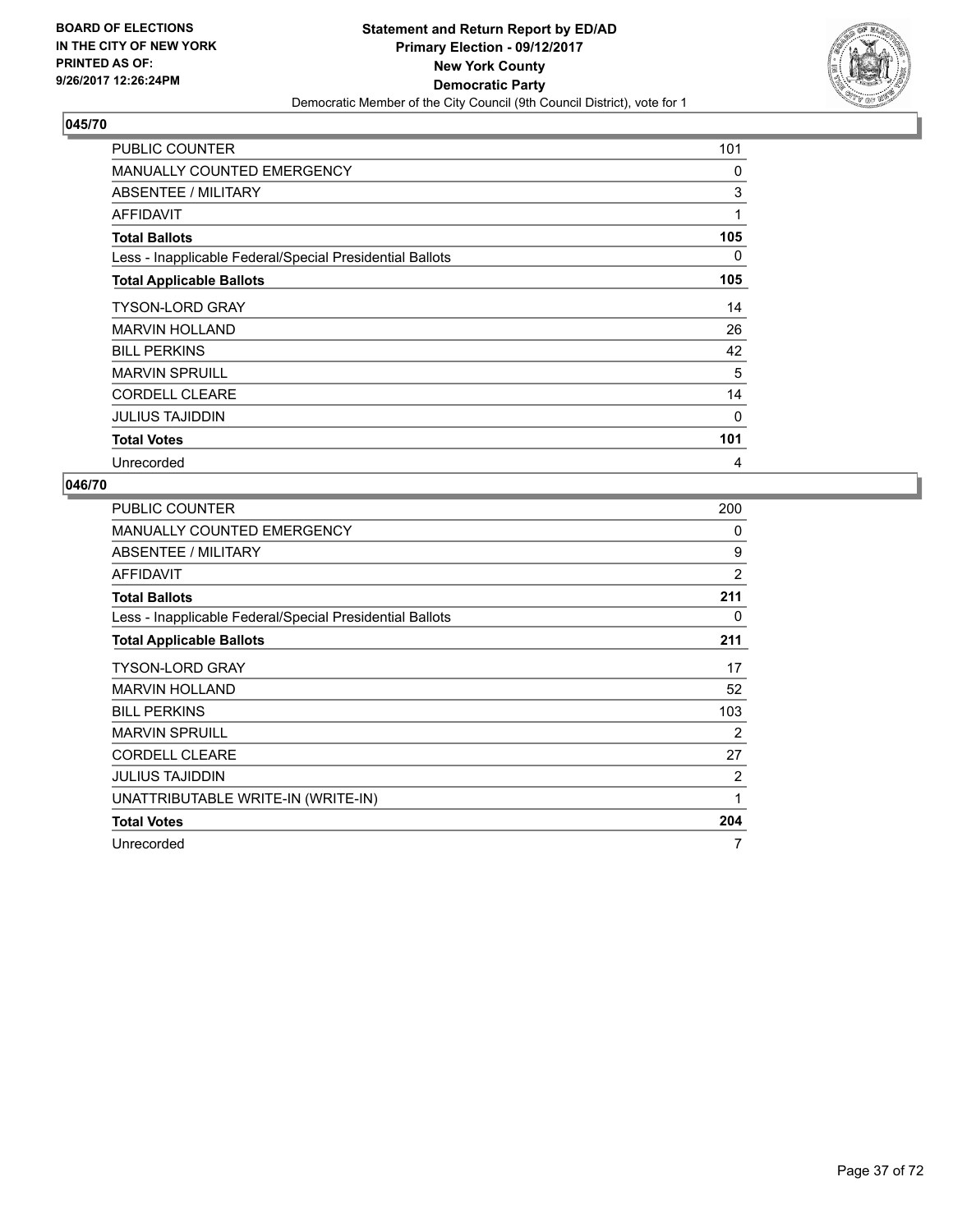

| PUBLIC COUNTER                                           | 160      |
|----------------------------------------------------------|----------|
| <b>MANUALLY COUNTED EMERGENCY</b>                        | 0        |
| ABSENTEE / MILITARY                                      | 2        |
| <b>AFFIDAVIT</b>                                         | $\Omega$ |
| <b>Total Ballots</b>                                     | 162      |
| Less - Inapplicable Federal/Special Presidential Ballots | 0        |
| <b>Total Applicable Ballots</b>                          | 162      |
| <b>TYSON-LORD GRAY</b>                                   | 8        |
| <b>MARVIN HOLLAND</b>                                    | 39       |
| <b>BILL PERKINS</b>                                      | 94       |
| <b>MARVIN SPRUILL</b>                                    | 1        |
| <b>CORDELL CLEARE</b>                                    | 18       |
| <b>JULIUS TAJIDDIN</b>                                   | 0        |
| <b>Total Votes</b>                                       | 160      |
| Unrecorded                                               | 2        |

| <b>PUBLIC COUNTER</b>                                    | 103 |
|----------------------------------------------------------|-----|
| <b>MANUALLY COUNTED EMERGENCY</b>                        | 0   |
| ABSENTEE / MILITARY                                      | 27  |
| AFFIDAVIT                                                | 1   |
| <b>Total Ballots</b>                                     | 131 |
| Less - Inapplicable Federal/Special Presidential Ballots | 0   |
| <b>Total Applicable Ballots</b>                          | 131 |
| <b>TYSON-LORD GRAY</b>                                   | 19  |
| <b>MARVIN HOLLAND</b>                                    | 19  |
| <b>BILL PERKINS</b>                                      | 59  |
| <b>MARVIN SPRUILL</b>                                    | 7   |
| <b>CORDELL CLEARE</b>                                    | 16  |
| JULIUS TAJIDDIN                                          | 2   |
| <b>Total Votes</b>                                       | 122 |
| Unrecorded                                               | 9   |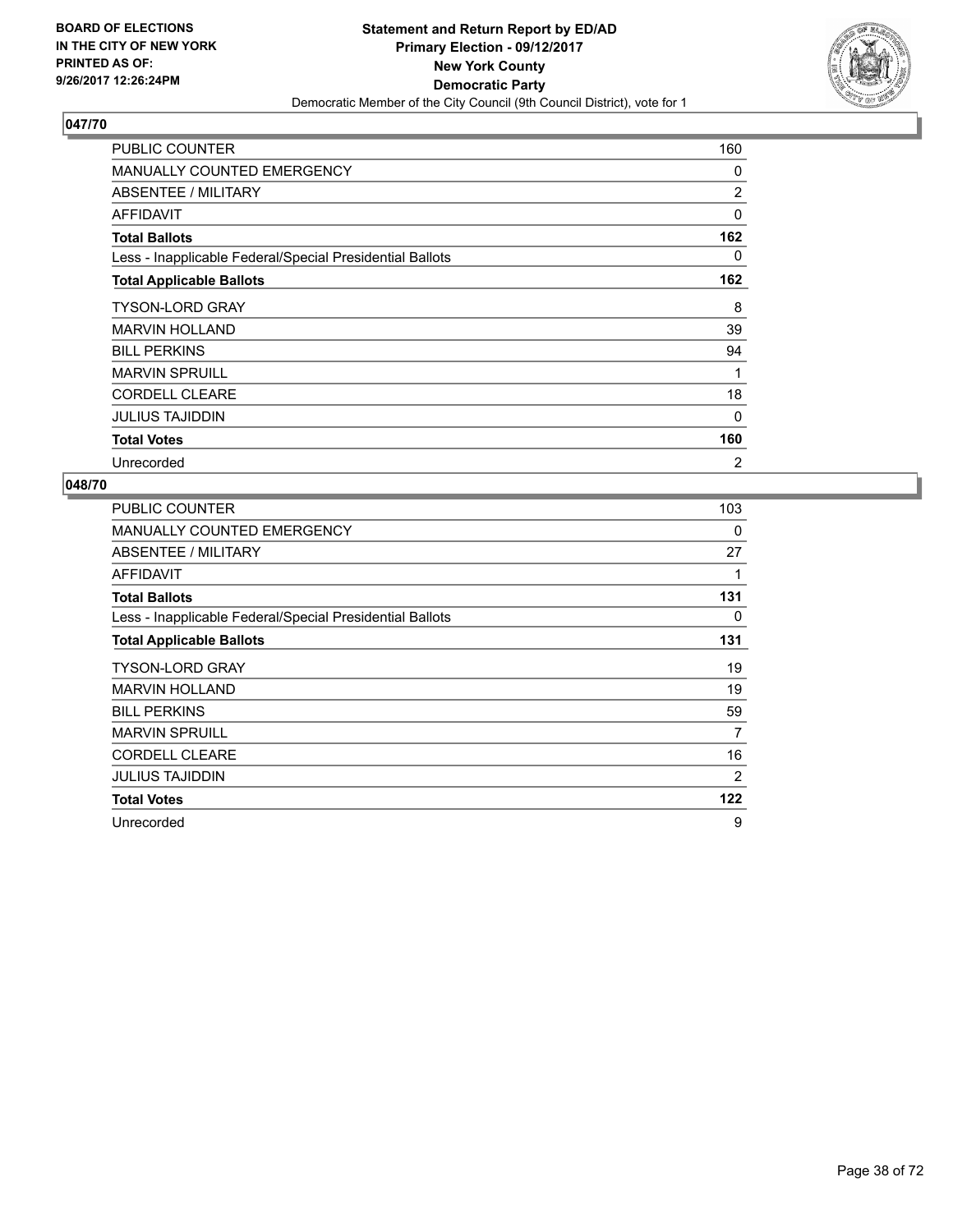

| PUBLIC COUNTER                                           | 68 |
|----------------------------------------------------------|----|
| <b>MANUALLY COUNTED EMERGENCY</b>                        | 0  |
| ABSENTEE / MILITARY                                      | 0  |
| AFFIDAVIT                                                | 5  |
| <b>Total Ballots</b>                                     | 73 |
| Less - Inapplicable Federal/Special Presidential Ballots | 0  |
| <b>Total Applicable Ballots</b>                          | 73 |
| <b>TYSON-LORD GRAY</b>                                   | 6  |
| <b>MARVIN HOLLAND</b>                                    | 15 |
| <b>BILL PERKINS</b>                                      | 35 |
| <b>MARVIN SPRUILL</b>                                    | 2  |
| <b>CORDELL CLEARE</b>                                    | 11 |
| <b>JULIUS TAJIDDIN</b>                                   | 3  |
| <b>Total Votes</b>                                       | 72 |
| Unrecorded                                               | 1  |

| PUBLIC COUNTER                                           | 161            |
|----------------------------------------------------------|----------------|
| MANUALLY COUNTED EMERGENCY                               | 0              |
| ABSENTEE / MILITARY                                      | 6              |
| AFFIDAVIT                                                | $\overline{2}$ |
| <b>Total Ballots</b>                                     | 169            |
| Less - Inapplicable Federal/Special Presidential Ballots | 0              |
| <b>Total Applicable Ballots</b>                          | 169            |
| <b>TYSON-LORD GRAY</b>                                   | 14             |
| <b>MARVIN HOLLAND</b>                                    | 48             |
| <b>BILL PERKINS</b>                                      | 76             |
| <b>MARVIN SPRUILL</b>                                    | 4              |
| <b>CORDELL CLEARE</b>                                    | 22             |
| <b>JULIUS TAJIDDIN</b>                                   | 2              |
| DIANNE L. MACK (WRITE-IN)                                | 2              |
| <b>Total Votes</b>                                       | 168            |
| Unrecorded                                               | 1              |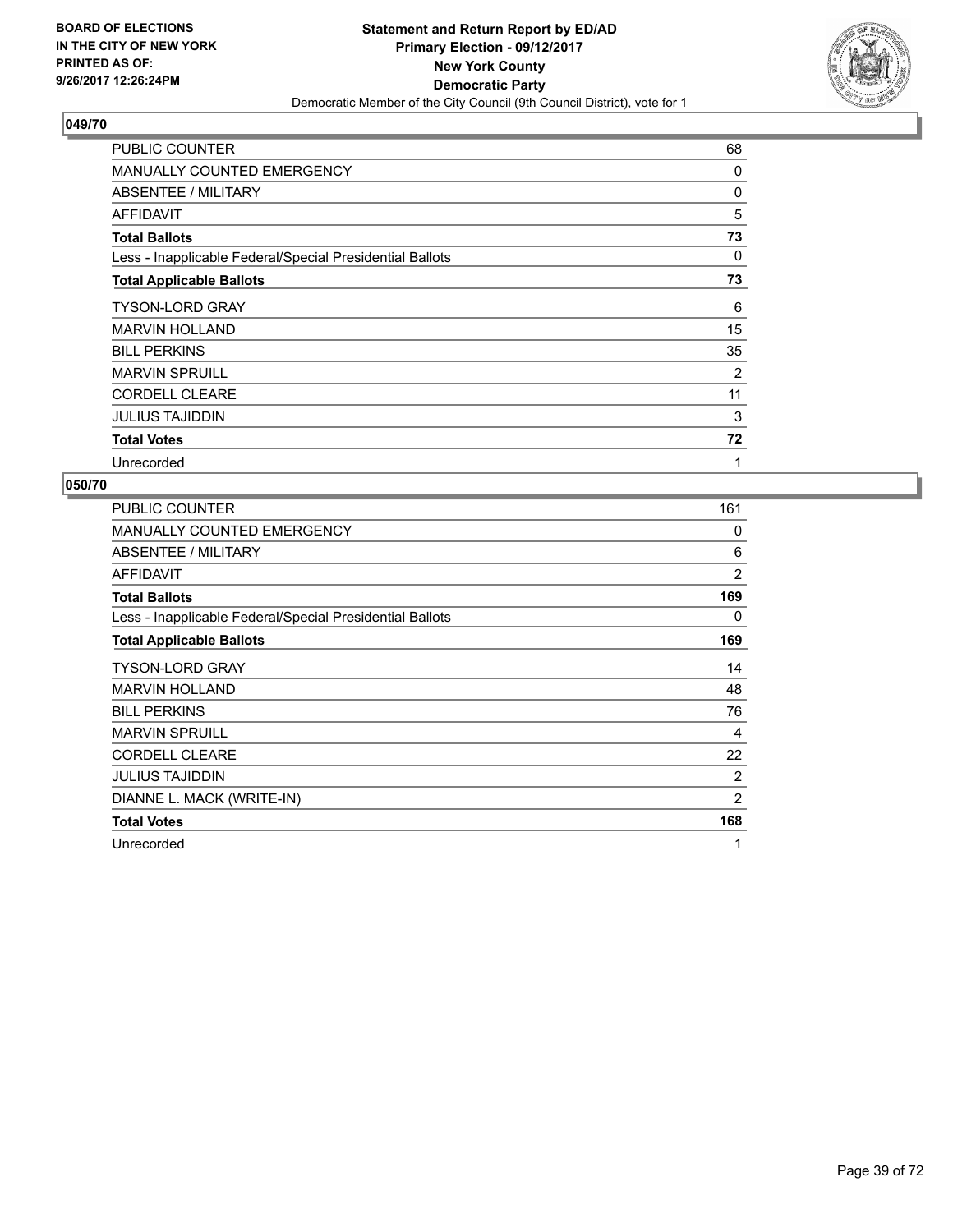

| <b>PUBLIC COUNTER</b>                                    | 70             |
|----------------------------------------------------------|----------------|
| <b>MANUALLY COUNTED EMERGENCY</b>                        | 0              |
| <b>ABSENTEE / MILITARY</b>                               | $\overline{2}$ |
| AFFIDAVIT                                                | 0              |
| <b>Total Ballots</b>                                     | 72             |
| Less - Inapplicable Federal/Special Presidential Ballots | 0              |
| <b>Total Applicable Ballots</b>                          | 72             |
| <b>TYSON-LORD GRAY</b>                                   | 7              |
|                                                          |                |
| <b>MARVIN HOLLAND</b>                                    | 17             |
| <b>BILL PERKINS</b>                                      | 32             |
| <b>MARVIN SPRUILL</b>                                    | 0              |
| <b>CORDELL CLEARE</b>                                    | 12             |
| <b>JULIUS TAJIDDIN</b>                                   | 4              |

| <b>PUBLIC COUNTER</b>                                    | 130 |
|----------------------------------------------------------|-----|
| <b>MANUALLY COUNTED EMERGENCY</b>                        | 0   |
| <b>ABSENTEE / MILITARY</b>                               | 6   |
| AFFIDAVIT                                                | 1   |
| <b>Total Ballots</b>                                     | 137 |
| Less - Inapplicable Federal/Special Presidential Ballots | 0   |
| <b>Total Applicable Ballots</b>                          | 137 |
| <b>TYSON-LORD GRAY</b>                                   | 16  |
| <b>MARVIN HOLLAND</b>                                    | 19  |
| <b>BILL PERKINS</b>                                      | 69  |
| <b>MARVIN SPRUILL</b>                                    | 3   |
| <b>CORDELL CLEARE</b>                                    | 25  |
| JULIUS TAJIDDIN                                          | 3   |
| <b>IDONIS RODRIGUEZ (WRITE-IN)</b>                       | 1   |
| <b>Total Votes</b>                                       | 136 |
| Unrecorded                                               | 1   |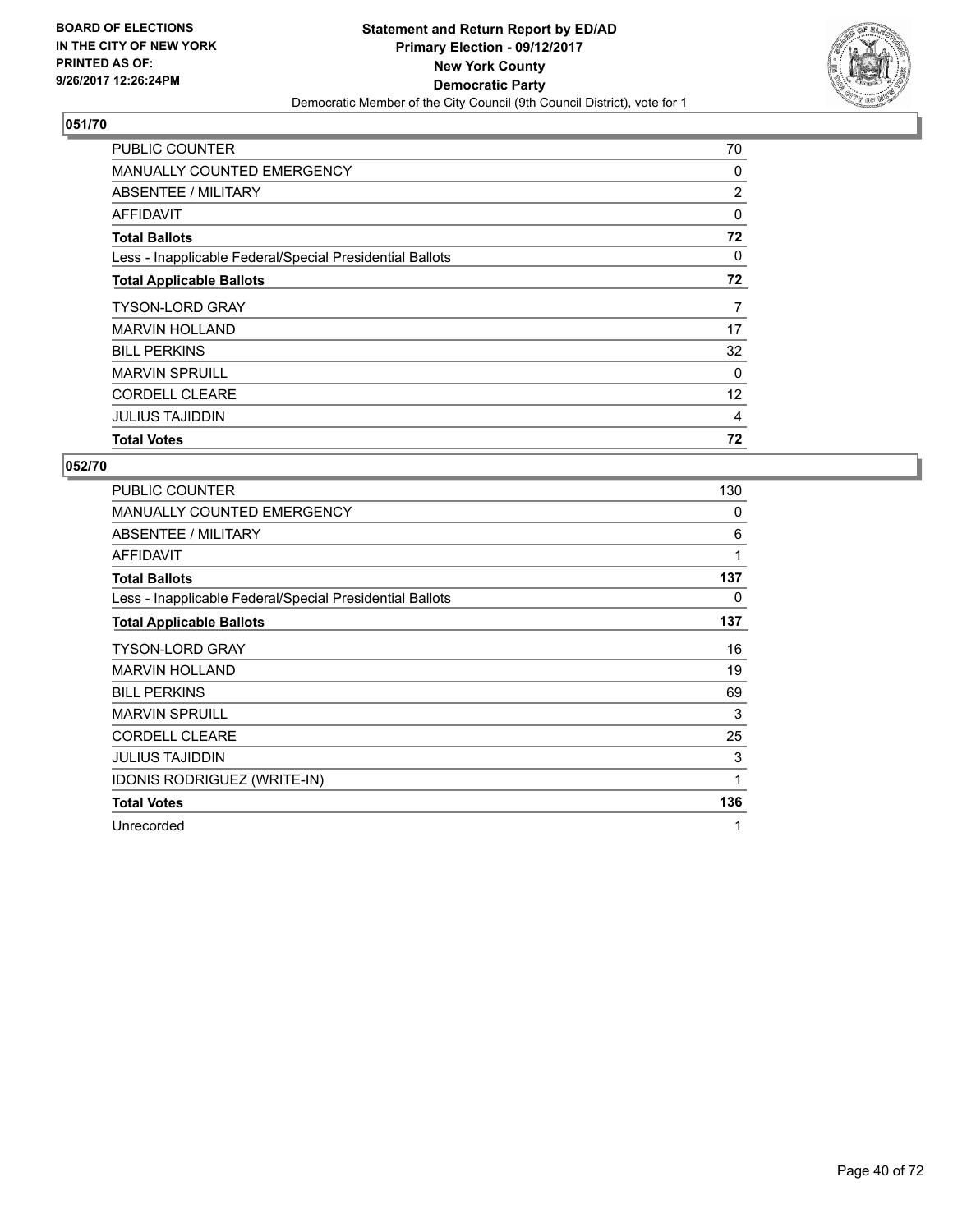

| <b>PUBLIC COUNTER</b>                                    | 146 |
|----------------------------------------------------------|-----|
| <b>MANUALLY COUNTED EMERGENCY</b>                        | 0   |
| ABSENTEE / MILITARY                                      | 10  |
| AFFIDAVIT                                                | 0   |
| <b>Total Ballots</b>                                     | 156 |
| Less - Inapplicable Federal/Special Presidential Ballots | 0   |
| <b>Total Applicable Ballots</b>                          | 156 |
| <b>TYSON-LORD GRAY</b>                                   | 22  |
| <b>MARVIN HOLLAND</b>                                    | 35  |
| <b>BILL PERKINS</b>                                      | 71  |
| <b>MARVIN SPRUILL</b>                                    | 2   |
| <b>CORDELL CLEARE</b>                                    | 17  |
| <b>JULIUS TAJIDDIN</b>                                   | 2   |
| <b>Total Votes</b>                                       | 149 |
| Unrecorded                                               | 7   |

| PUBLIC COUNTER                                           | 271 |
|----------------------------------------------------------|-----|
| <b>MANUALLY COUNTED EMERGENCY</b>                        | 0   |
| ABSENTEE / MILITARY                                      | 5   |
| AFFIDAVIT                                                | 1   |
| <b>Total Ballots</b>                                     | 277 |
| Less - Inapplicable Federal/Special Presidential Ballots | 0   |
| <b>Total Applicable Ballots</b>                          | 277 |
| <b>TYSON-LORD GRAY</b>                                   | 22  |
| <b>MARVIN HOLLAND</b>                                    | 56  |
| <b>BILL PERKINS</b>                                      | 137 |
| <b>MARVIN SPRUILL</b>                                    | 6   |
| <b>CORDELL CLEARE</b>                                    | 44  |
| JULIUS TAJIDDIN                                          | 1   |
| <b>Total Votes</b>                                       | 266 |
| Unrecorded                                               | 11  |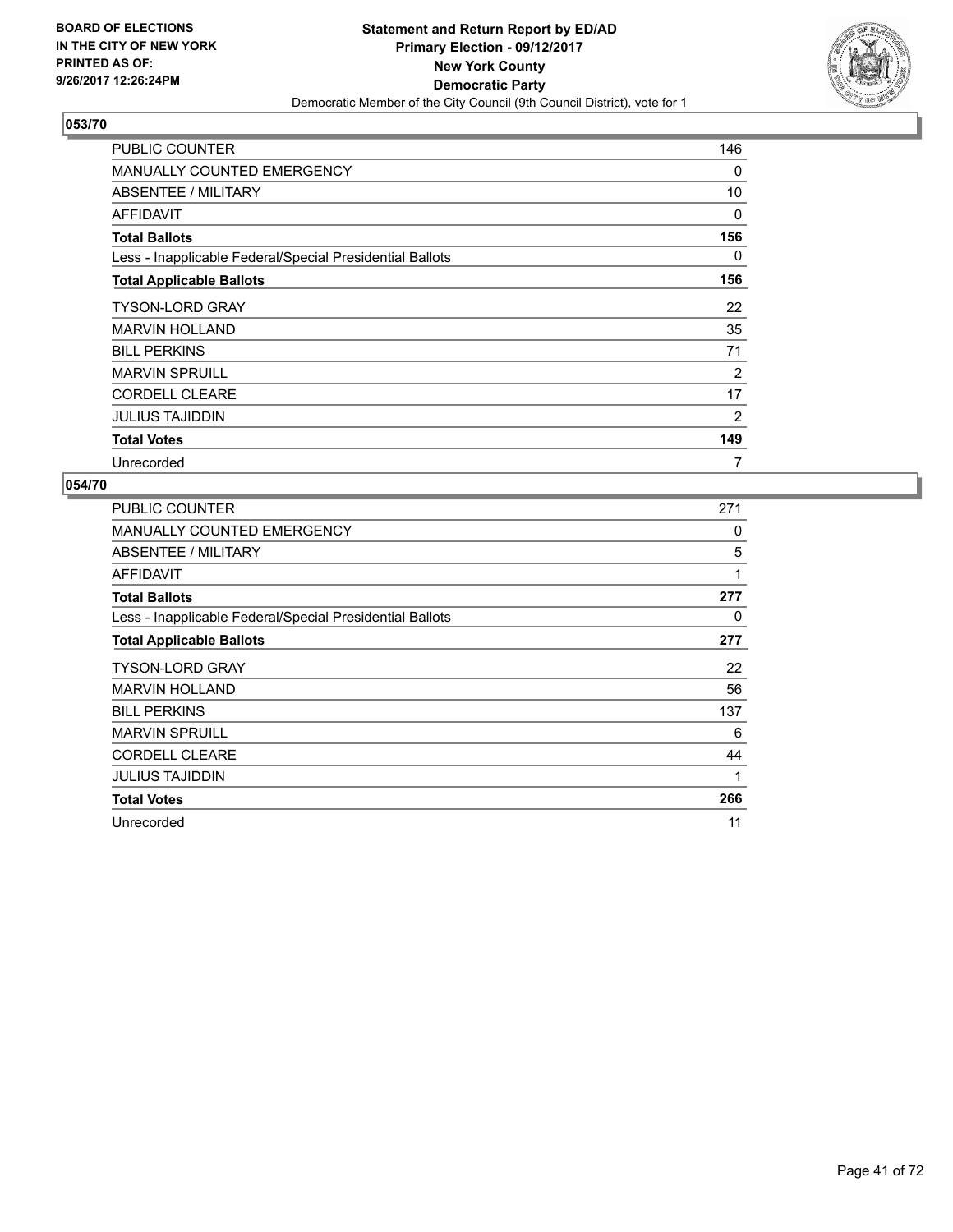

| <b>PUBLIC COUNTER</b>                                    | 167 |
|----------------------------------------------------------|-----|
| <b>MANUALLY COUNTED EMERGENCY</b>                        | 0   |
| ABSENTEE / MILITARY                                      | 9   |
| AFFIDAVIT                                                | 0   |
| <b>Total Ballots</b>                                     | 176 |
| Less - Inapplicable Federal/Special Presidential Ballots | 0   |
| <b>Total Applicable Ballots</b>                          | 176 |
| <b>TYSON-LORD GRAY</b>                                   | 16  |
| <b>MARVIN HOLLAND</b>                                    | 32  |
| <b>BILL PERKINS</b>                                      | 99  |
| <b>MARVIN SPRUILL</b>                                    | 4   |
| <b>CORDELL CLEARE</b>                                    | 21  |
| <b>JULIUS TAJIDDIN</b>                                   | 0   |
| DOLINA DUZANT (WRITE-IN)                                 | 1   |
| <b>Total Votes</b>                                       | 173 |
| Unrecorded                                               | 3   |

| <b>PUBLIC COUNTER</b>                                    | 111 |
|----------------------------------------------------------|-----|
| <b>MANUALLY COUNTED EMERGENCY</b>                        | 0   |
| ABSENTEE / MILITARY                                      | 4   |
| AFFIDAVIT                                                | 0   |
| <b>Total Ballots</b>                                     | 115 |
| Less - Inapplicable Federal/Special Presidential Ballots | 0   |
| <b>Total Applicable Ballots</b>                          | 115 |
| <b>TYSON-LORD GRAY</b>                                   | 16  |
| <b>MARVIN HOLLAND</b>                                    | 26  |
| <b>BILL PERKINS</b>                                      | 61  |
| <b>MARVIN SPRUILL</b>                                    | 0   |
| <b>CORDELL CLEARE</b>                                    | 8   |
| <b>JULIUS TAJIDDIN</b>                                   | 1   |
| <b>Total Votes</b>                                       | 112 |
| Unrecorded                                               | 3   |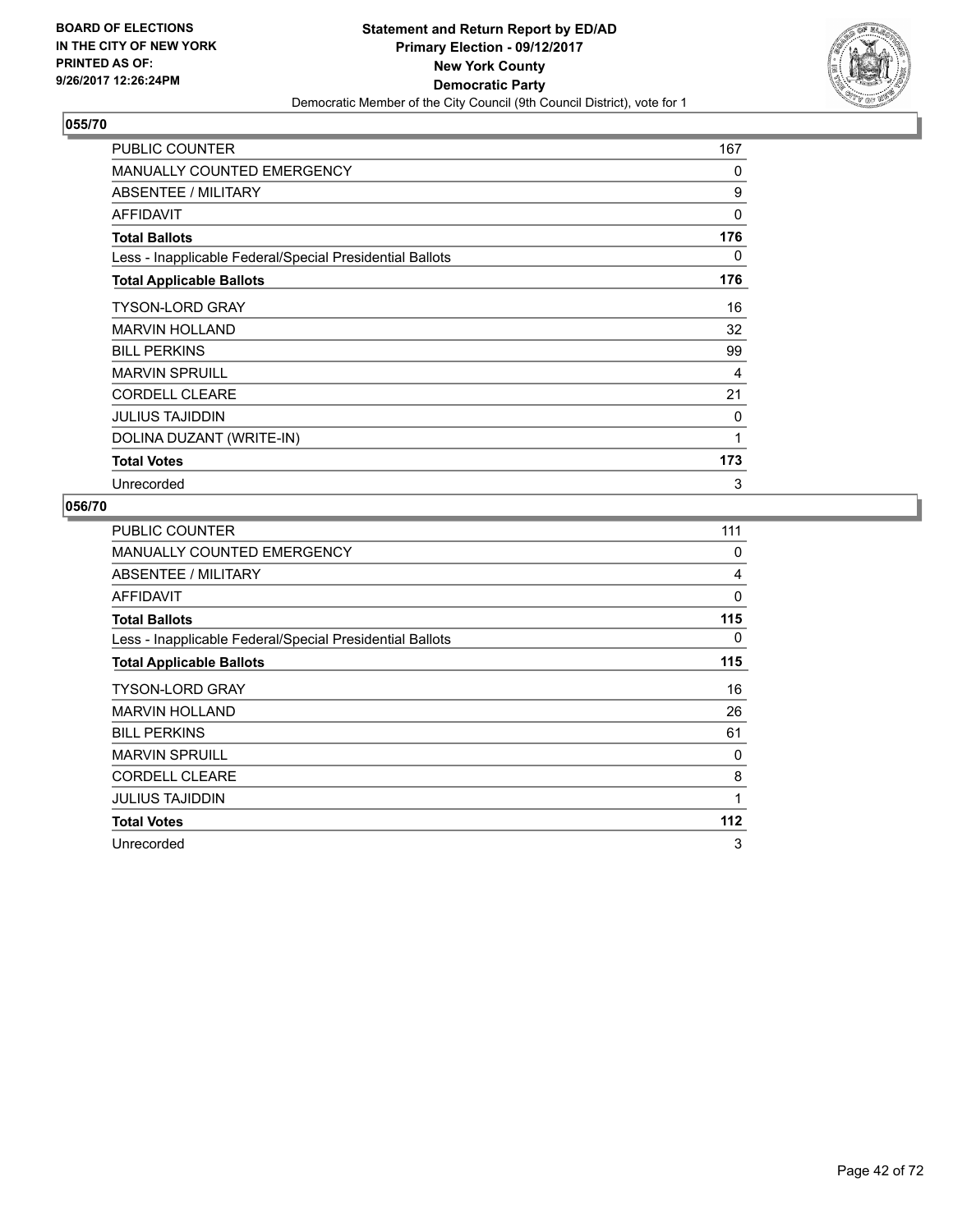

| <b>PUBLIC COUNTER</b>                                    | 78       |
|----------------------------------------------------------|----------|
| <b>MANUALLY COUNTED EMERGENCY</b>                        | 0        |
| ABSENTEE / MILITARY                                      | 3        |
| <b>AFFIDAVIT</b>                                         | $\Omega$ |
| <b>Total Ballots</b>                                     | 81       |
| Less - Inapplicable Federal/Special Presidential Ballots | 0        |
| <b>Total Applicable Ballots</b>                          | 81       |
| <b>TYSON-LORD GRAY</b>                                   | 8        |
| <b>MARVIN HOLLAND</b>                                    | 23       |
| <b>BILL PERKINS</b>                                      | 37       |
| <b>MARVIN SPRUILL</b>                                    | 4        |
| <b>CORDELL CLEARE</b>                                    | 5        |
| <b>JULIUS TAJIDDIN</b>                                   | 0        |
| <b>Total Votes</b>                                       | 77       |
| Unrecorded                                               | 4        |

| <b>PUBLIC COUNTER</b>                                    | 113            |
|----------------------------------------------------------|----------------|
| <b>MANUALLY COUNTED EMERGENCY</b>                        | 0              |
| <b>ABSENTEE / MILITARY</b>                               | 11             |
| AFFIDAVIT                                                | 1              |
| <b>Total Ballots</b>                                     | 125            |
| Less - Inapplicable Federal/Special Presidential Ballots | 0              |
| <b>Total Applicable Ballots</b>                          | 125            |
| <b>TYSON-LORD GRAY</b>                                   | 7              |
| <b>MARVIN HOLLAND</b>                                    | 36             |
| <b>BILL PERKINS</b>                                      | 61             |
| <b>MARVIN SPRUILL</b>                                    | 3              |
| <b>CORDELL CLEARE</b>                                    | 15             |
| JULIUS TAJIDDIN                                          | 1              |
| <b>Total Votes</b>                                       | 123            |
| Unrecorded                                               | $\overline{2}$ |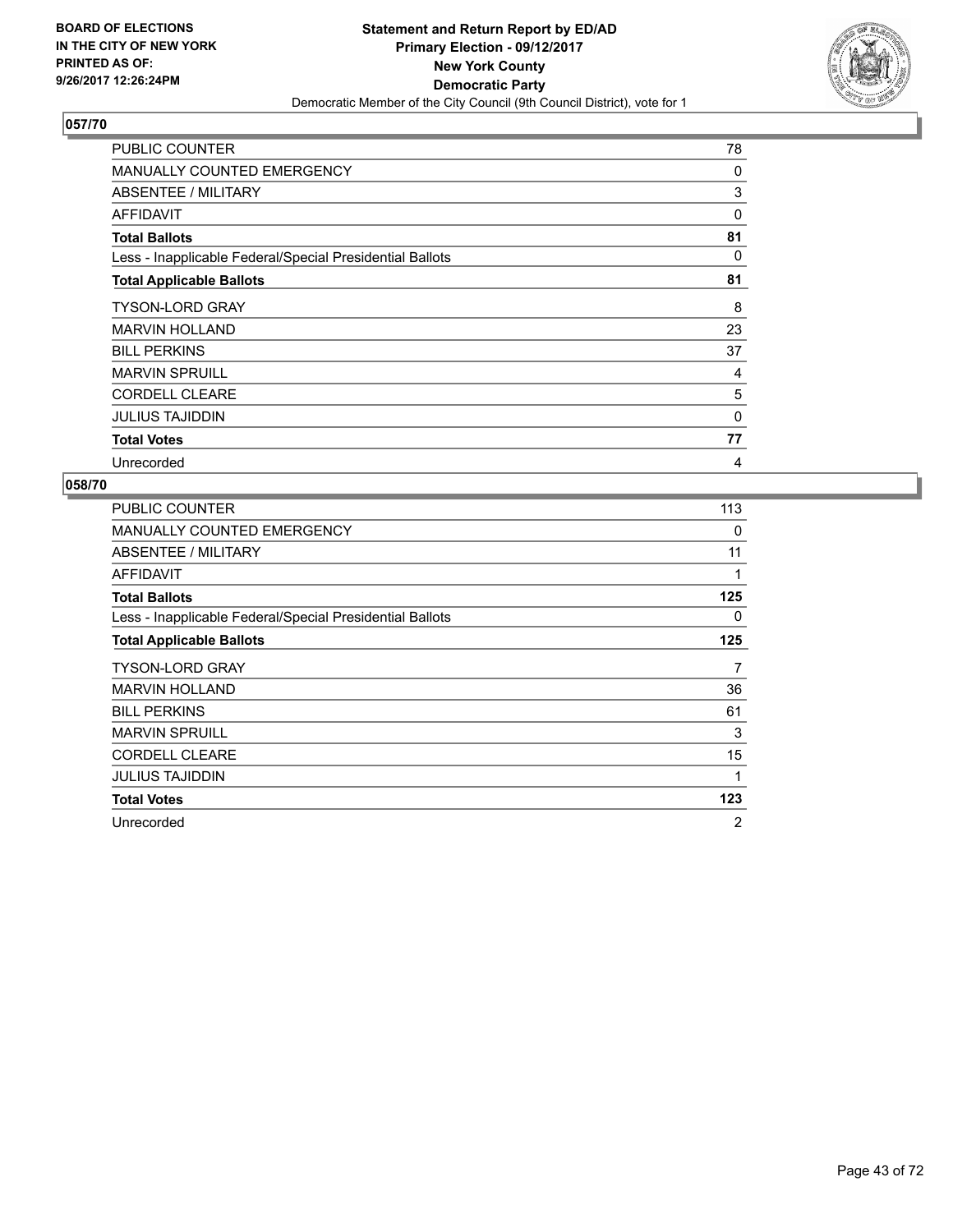

| <b>PUBLIC COUNTER</b>                                    | 77             |
|----------------------------------------------------------|----------------|
| <b>MANUALLY COUNTED EMERGENCY</b>                        | 0              |
| ABSENTEE / MILITARY                                      | 11             |
| AFFIDAVIT                                                | 3              |
| <b>Total Ballots</b>                                     | 91             |
| Less - Inapplicable Federal/Special Presidential Ballots | 0              |
| <b>Total Applicable Ballots</b>                          | 91             |
| <b>TYSON-LORD GRAY</b>                                   | 5              |
| <b>MARVIN HOLLAND</b>                                    | 21             |
| <b>BILL PERKINS</b>                                      | 45             |
| <b>MARVIN SPRUILL</b>                                    | 3              |
| <b>CORDELL CLEARE</b>                                    | 11             |
| <b>JULIUS TAJIDDIN</b>                                   | 4              |
| <b>Total Votes</b>                                       | 89             |
| Unrecorded                                               | $\overline{2}$ |

| <b>PUBLIC COUNTER</b>                                    | 85 |
|----------------------------------------------------------|----|
| <b>MANUALLY COUNTED EMERGENCY</b>                        | 0  |
| ABSENTEE / MILITARY                                      | 6  |
| AFFIDAVIT                                                | 0  |
| <b>Total Ballots</b>                                     | 91 |
| Less - Inapplicable Federal/Special Presidential Ballots | 0  |
| <b>Total Applicable Ballots</b>                          | 91 |
| <b>TYSON-LORD GRAY</b>                                   | 8  |
| <b>MARVIN HOLLAND</b>                                    | 20 |
| <b>BILL PERKINS</b>                                      | 49 |
| <b>MARVIN SPRUILL</b>                                    | 2  |
| <b>CORDELL CLEARE</b>                                    | 8  |
| <b>JULIUS TAJIDDIN</b>                                   | 0  |
| <b>Total Votes</b>                                       | 87 |
| Unrecorded                                               | 4  |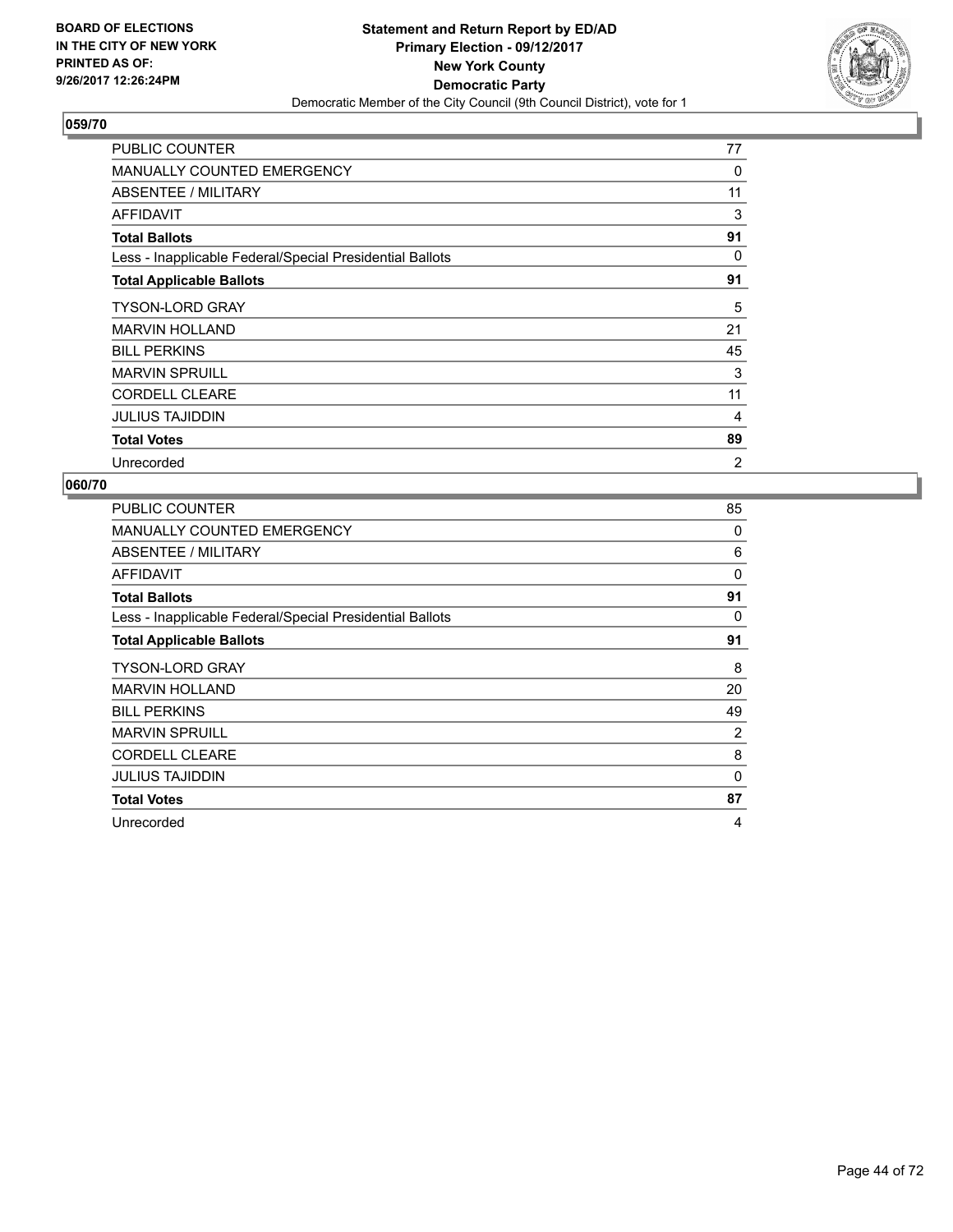

| <b>PUBLIC COUNTER</b>                                    | 89 |
|----------------------------------------------------------|----|
| <b>MANUALLY COUNTED EMERGENCY</b>                        | 0  |
| ABSENTEE / MILITARY                                      | 10 |
| <b>AFFIDAVIT</b>                                         | 0  |
| <b>Total Ballots</b>                                     | 99 |
| Less - Inapplicable Federal/Special Presidential Ballots | 0  |
| <b>Total Applicable Ballots</b>                          | 99 |
| <b>TYSON-LORD GRAY</b>                                   | 11 |
| <b>MARVIN HOLLAND</b>                                    | 19 |
| <b>BILL PERKINS</b>                                      | 48 |
| <b>MARVIN SPRUILL</b>                                    | 3  |
| <b>CORDELL CLEARE</b>                                    | 8  |
| <b>JULIUS TAJIDDIN</b>                                   | 1  |
| <b>Total Votes</b>                                       | 90 |
| Unrecorded                                               | 9  |

| PUBLIC COUNTER                                           | 125 |
|----------------------------------------------------------|-----|
| <b>MANUALLY COUNTED EMERGENCY</b>                        | 0   |
| ABSENTEE / MILITARY                                      | 4   |
| <b>AFFIDAVIT</b>                                         | 1   |
| <b>Total Ballots</b>                                     | 130 |
| Less - Inapplicable Federal/Special Presidential Ballots | 0   |
| <b>Total Applicable Ballots</b>                          | 130 |
| <b>TYSON-LORD GRAY</b>                                   | 16  |
| <b>MARVIN HOLLAND</b>                                    | 26  |
| <b>BILL PERKINS</b>                                      | 66  |
| <b>MARVIN SPRUILL</b>                                    | 4   |
| <b>CORDELL CLEARE</b>                                    | 8   |
| <b>JULIUS TAJIDDIN</b>                                   | 5   |
| JAMES S. DENNIS (WRITE-IN)                               | 1   |
| THOMAS LOPEZ-PIERRE (WRITE-IN)                           | 1   |
| <b>Total Votes</b>                                       | 127 |
| Unrecorded                                               | 3   |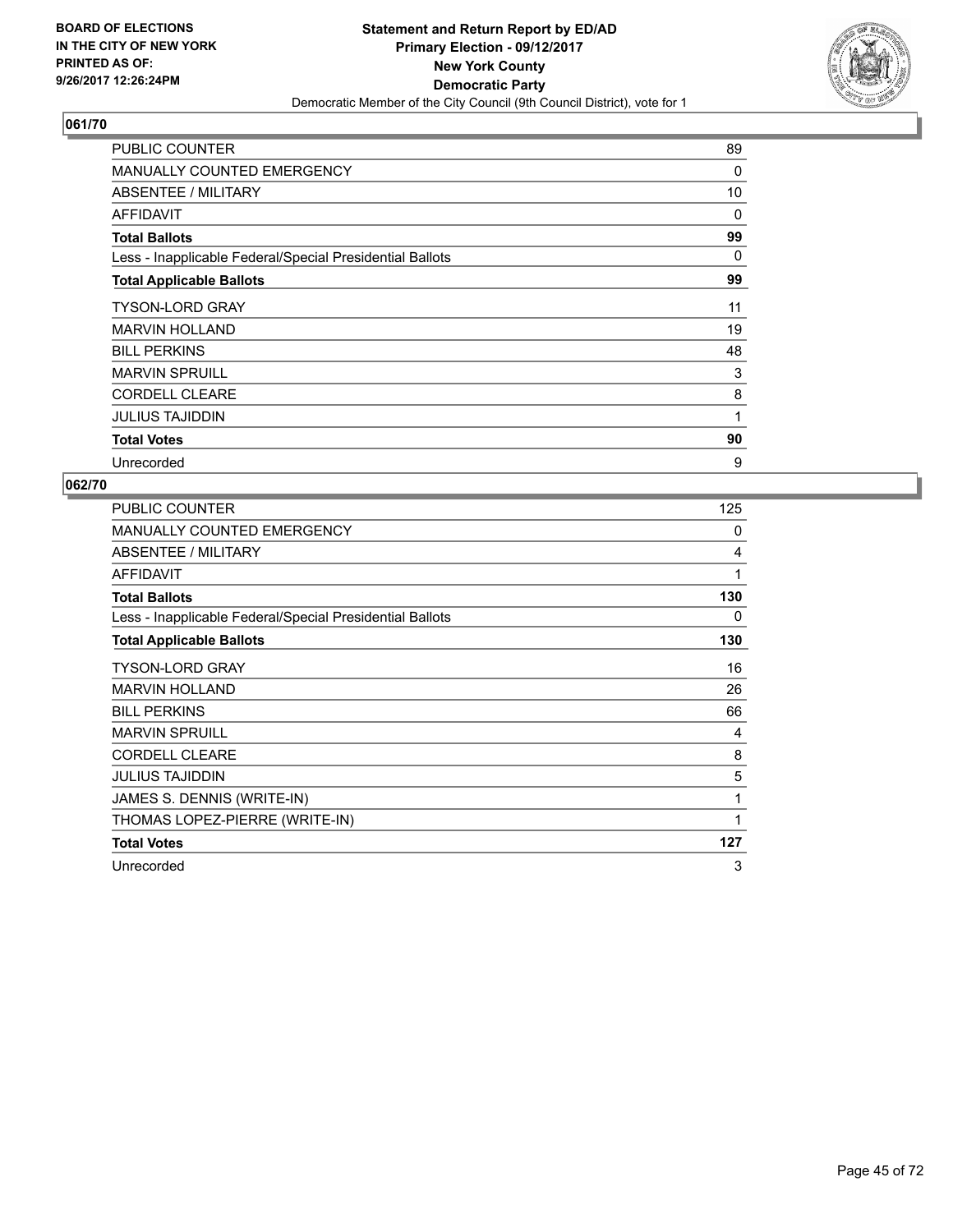

| <b>PUBLIC COUNTER</b>                                    | 99  |
|----------------------------------------------------------|-----|
| <b>MANUALLY COUNTED EMERGENCY</b>                        | 0   |
| ABSENTEE / MILITARY                                      | 11  |
| AFFIDAVIT                                                |     |
| <b>Total Ballots</b>                                     | 111 |
| Less - Inapplicable Federal/Special Presidential Ballots | 0   |
| <b>Total Applicable Ballots</b>                          | 111 |
| <b>TYSON-LORD GRAY</b>                                   | 8   |
| <b>MARVIN HOLLAND</b>                                    | 20  |
| <b>BILL PERKINS</b>                                      | 57  |
| <b>MARVIN SPRUILL</b>                                    | 4   |
| <b>CORDELL CLEARE</b>                                    | 16  |
| <b>JULIUS TAJIDDIN</b>                                   | 1   |
| UNATTRIBUTABLE WRITE-IN (WRITE-IN)                       | 1   |
| <b>Total Votes</b>                                       | 107 |
| Unrecorded                                               | 4   |

| <b>PUBLIC COUNTER</b>                                    | 93          |
|----------------------------------------------------------|-------------|
| <b>MANUALLY COUNTED EMERGENCY</b>                        | 0           |
| ABSENTEE / MILITARY                                      | 2           |
| AFFIDAVIT                                                | 0           |
| <b>Total Ballots</b>                                     | 95          |
| Less - Inapplicable Federal/Special Presidential Ballots | 0           |
| <b>Total Applicable Ballots</b>                          | 95          |
| <b>TYSON-LORD GRAY</b>                                   | 5           |
| <b>MARVIN HOLLAND</b>                                    | 16          |
| <b>BILL PERKINS</b>                                      | 49          |
| <b>MARVIN SPRUILL</b>                                    | $\mathbf 1$ |
| <b>CORDELL CLEARE</b>                                    | 23          |
| <b>JULIUS TAJIDDIN</b>                                   | 0           |
| <b>Total Votes</b>                                       | 94          |
| Unrecorded                                               | 1           |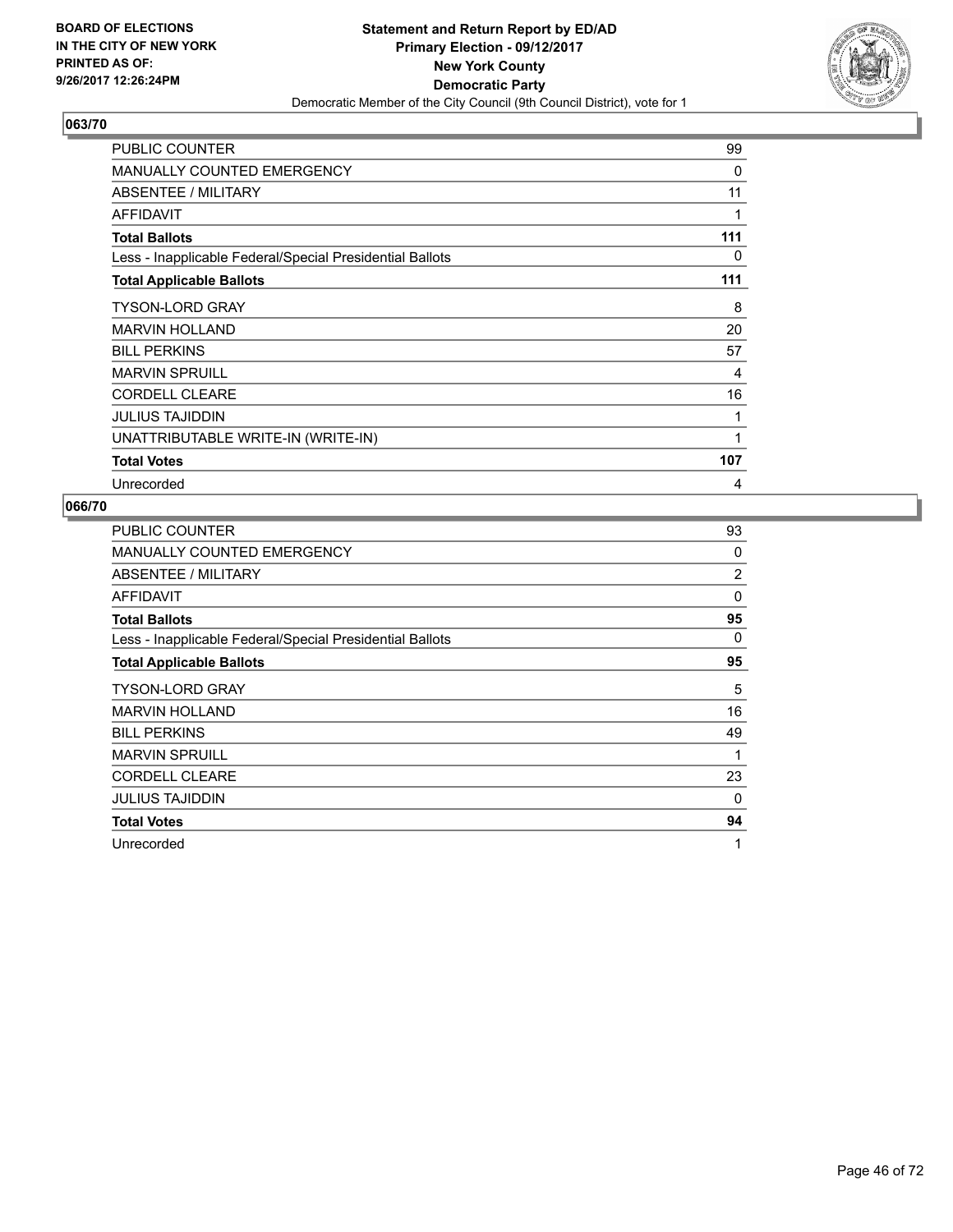

| PUBLIC COUNTER                                           | 59       |
|----------------------------------------------------------|----------|
| <b>MANUALLY COUNTED EMERGENCY</b>                        | 0        |
| ABSENTEE / MILITARY                                      | 0        |
| <b>AFFIDAVIT</b>                                         | $\Omega$ |
| <b>Total Ballots</b>                                     | 59       |
| Less - Inapplicable Federal/Special Presidential Ballots | 0        |
| <b>Total Applicable Ballots</b>                          | 59       |
| <b>TYSON-LORD GRAY</b>                                   | 6        |
| <b>MARVIN HOLLAND</b>                                    | 9        |
| <b>BILL PERKINS</b>                                      | 29       |
| <b>MARVIN SPRUILL</b>                                    | 2        |
| <b>CORDELL CLEARE</b>                                    | 10       |
| <b>JULIUS TAJIDDIN</b>                                   | 1        |
| NORME CAMPUSANO (WRITE-IN)                               | 1        |
| <b>Total Votes</b>                                       | 58       |
| Unrecorded                                               | 1        |

| <b>PUBLIC COUNTER</b>                                    | 136            |
|----------------------------------------------------------|----------------|
| <b>MANUALLY COUNTED EMERGENCY</b>                        | 0              |
| ABSENTEE / MILITARY                                      | 3              |
| AFFIDAVIT                                                | $\overline{2}$ |
| <b>Total Ballots</b>                                     | 141            |
| Less - Inapplicable Federal/Special Presidential Ballots | 0              |
| <b>Total Applicable Ballots</b>                          | 141            |
| <b>TYSON-LORD GRAY</b>                                   | 11             |
| <b>MARVIN HOLLAND</b>                                    | 20             |
| <b>BILL PERKINS</b>                                      | 60             |
| <b>MARVIN SPRUILL</b>                                    | $\overline{2}$ |
| <b>CORDELL CLEARE</b>                                    | 27             |
| <b>JULIUS TAJIDDIN</b>                                   | 19             |
| PIERRE GOODING (WRITE-IN)                                | 1              |
| <b>Total Votes</b>                                       | 140            |
| Unrecorded                                               | 1              |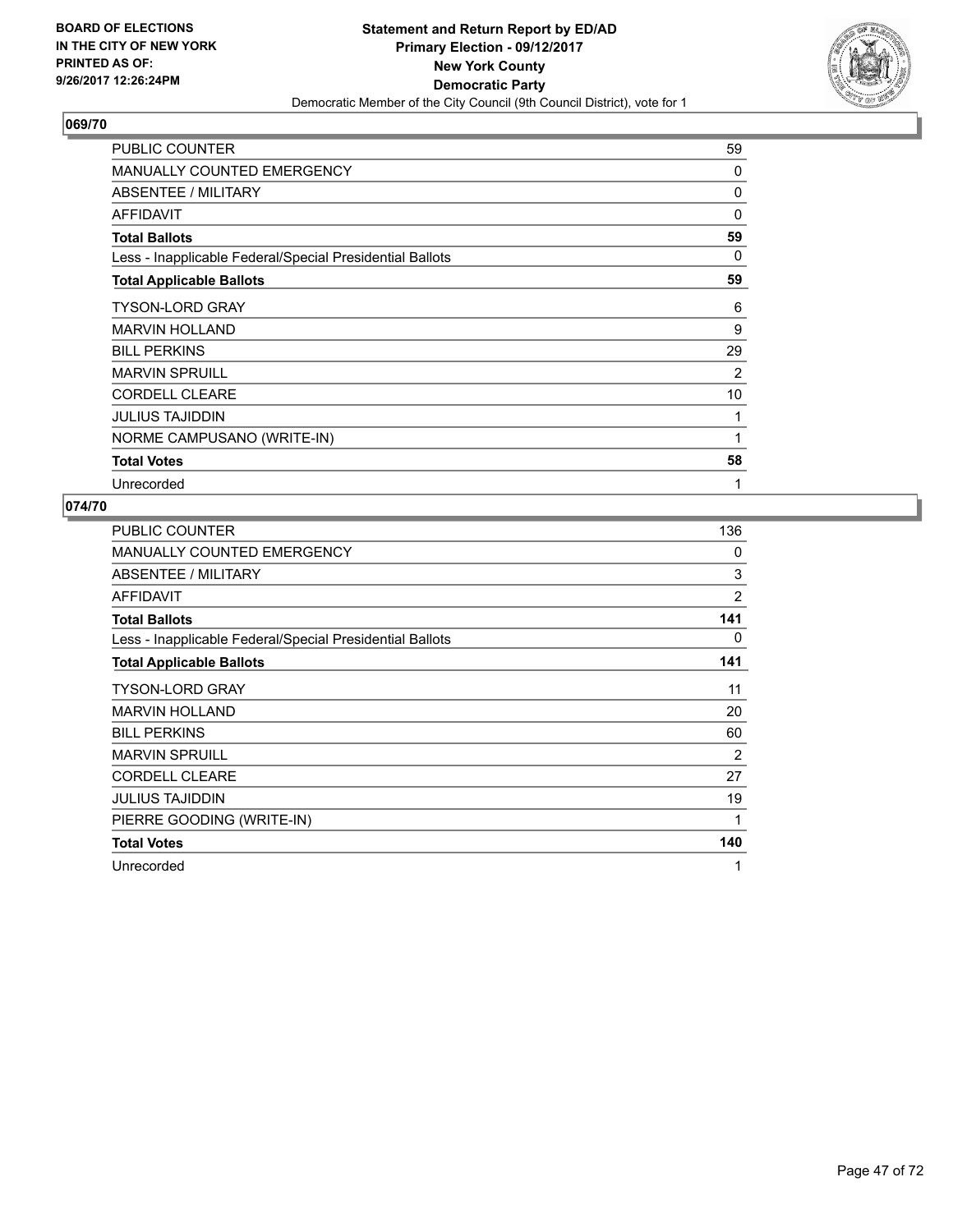

| <b>PUBLIC COUNTER</b>                                    | 99       |
|----------------------------------------------------------|----------|
| <b>MANUALLY COUNTED EMERGENCY</b>                        | 0        |
| ABSENTEE / MILITARY                                      | 3        |
| <b>AFFIDAVIT</b>                                         | $\Omega$ |
| <b>Total Ballots</b>                                     | 102      |
| Less - Inapplicable Federal/Special Presidential Ballots | 0        |
| <b>Total Applicable Ballots</b>                          | 102      |
| <b>TYSON-LORD GRAY</b>                                   | 8        |
| <b>MARVIN HOLLAND</b>                                    | 21       |
| <b>BILL PERKINS</b>                                      | 47       |
| <b>MARVIN SPRUILL</b>                                    | 3        |
| <b>CORDELL CLEARE</b>                                    | 15       |
| <b>JULIUS TAJIDDIN</b>                                   | 0        |
| <b>Total Votes</b>                                       | 94       |
| Unrecorded                                               | 8        |

| PUBLIC COUNTER                                           | 46 |
|----------------------------------------------------------|----|
| <b>MANUALLY COUNTED EMERGENCY</b>                        | 0  |
| ABSENTEE / MILITARY                                      | 4  |
| AFFIDAVIT                                                | 0  |
| <b>Total Ballots</b>                                     | 50 |
| Less - Inapplicable Federal/Special Presidential Ballots | 0  |
| <b>Total Applicable Ballots</b>                          | 50 |
| TYSON-LORD GRAY                                          | 4  |
| <b>MARVIN HOLLAND</b>                                    | 13 |
| <b>BILL PERKINS</b>                                      | 22 |
| <b>MARVIN SPRUILL</b>                                    | 1  |
| <b>CORDELL CLEARE</b>                                    | 8  |
| <b>JULIUS TAJIDDIN</b>                                   | 0  |
| THOMAS LOPEZ-PIERRE (WRITE-IN)                           | 1  |
| <b>Total Votes</b>                                       | 49 |
| Unrecorded                                               | 1  |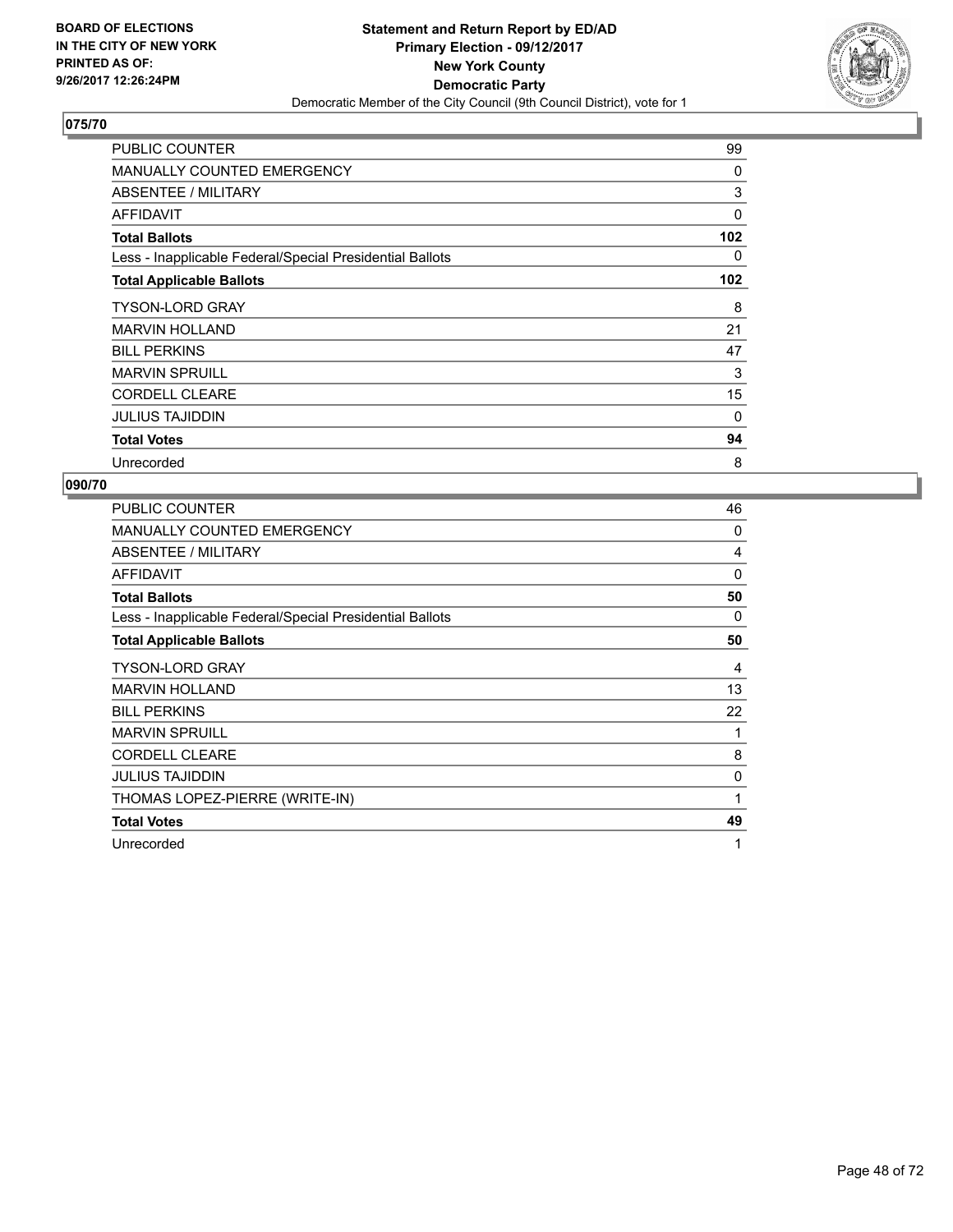

| PUBLIC COUNTER                                           | 54             |
|----------------------------------------------------------|----------------|
| <b>MANUALLY COUNTED EMERGENCY</b>                        | 0              |
| ABSENTEE / MILITARY                                      | $\overline{2}$ |
| AFFIDAVIT                                                | 0              |
| <b>Total Ballots</b>                                     | 56             |
| Less - Inapplicable Federal/Special Presidential Ballots | 0              |
| <b>Total Applicable Ballots</b>                          | 56             |
| <b>TYSON-LORD GRAY</b>                                   | 1              |
| <b>MARVIN HOLLAND</b>                                    | 11             |
| <b>BILL PERKINS</b>                                      | 30             |
| <b>MARVIN SPRUILL</b>                                    | 3              |
| <b>CORDELL CLEARE</b>                                    | 8              |
| <b>JULIUS TAJIDDIN</b>                                   | $\Omega$       |
| <b>Total Votes</b>                                       | 53             |
| Unrecorded                                               | 3              |

| <b>PUBLIC COUNTER</b>                                    | 118            |
|----------------------------------------------------------|----------------|
| <b>MANUALLY COUNTED EMERGENCY</b>                        | 0              |
| <b>ABSENTEE / MILITARY</b>                               | 7              |
| AFFIDAVIT                                                | 3              |
| <b>Total Ballots</b>                                     | 128            |
| Less - Inapplicable Federal/Special Presidential Ballots | 0              |
| <b>Total Applicable Ballots</b>                          | 128            |
| <b>TYSON-LORD GRAY</b>                                   | 10             |
| <b>MARVIN HOLLAND</b>                                    | 24             |
| <b>BILL PERKINS</b>                                      | 48             |
| <b>MARVIN SPRUILL</b>                                    | 6              |
| <b>CORDELL CLEARE</b>                                    | 34             |
| JULIUS TAJIDDIN                                          | 4              |
| <b>Total Votes</b>                                       | 126            |
| Unrecorded                                               | $\overline{2}$ |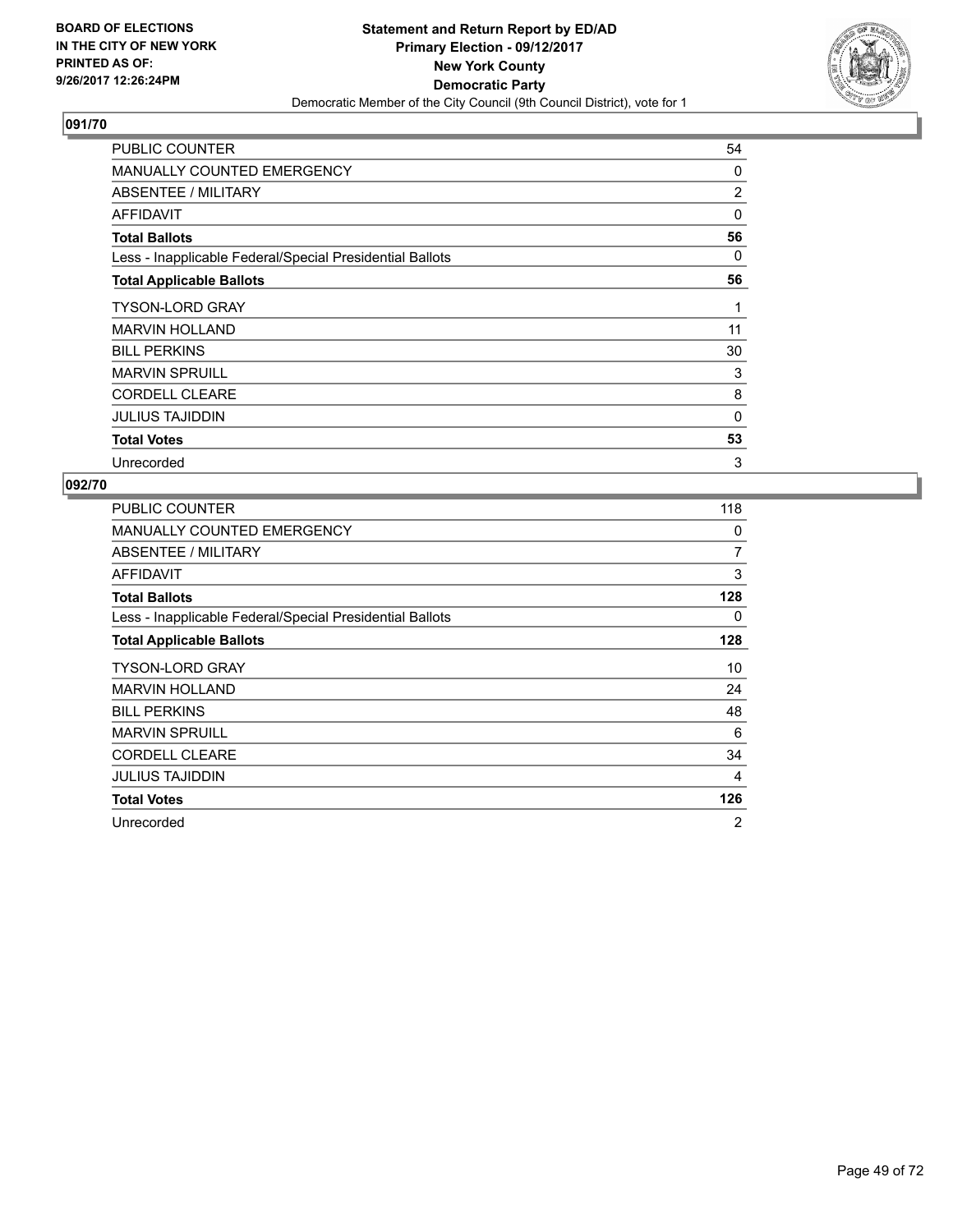

| <b>PUBLIC COUNTER</b>                                    | 106 |
|----------------------------------------------------------|-----|
| <b>MANUALLY COUNTED EMERGENCY</b>                        | 0   |
| <b>ABSENTEE / MILITARY</b>                               | 5   |
| <b>AFFIDAVIT</b>                                         | 2   |
| <b>Total Ballots</b>                                     | 113 |
| Less - Inapplicable Federal/Special Presidential Ballots | 0   |
| <b>Total Applicable Ballots</b>                          | 113 |
| <b>TYSON-LORD GRAY</b>                                   | 2   |
| <b>MARVIN HOLLAND</b>                                    | 28  |
| <b>BILL PERKINS</b>                                      | 45  |
| <b>MARVIN SPRUILL</b>                                    | 2   |
| <b>CORDELL CLEARE</b>                                    | 30  |
| <b>JULIUS TAJIDDIN</b>                                   | 2   |
| <b>Total Votes</b>                                       | 109 |
| Unrecorded                                               | 4   |
|                                                          |     |

**095/70 COMBINED into: 069/70**

| <b>PUBLIC COUNTER</b>                                    | 102 |
|----------------------------------------------------------|-----|
| <b>MANUALLY COUNTED EMERGENCY</b>                        | 0   |
| ABSENTEE / MILITARY                                      | 6   |
| <b>AFFIDAVIT</b>                                         | 1   |
| <b>Total Ballots</b>                                     | 109 |
| Less - Inapplicable Federal/Special Presidential Ballots | 0   |
| <b>Total Applicable Ballots</b>                          | 109 |
| <b>TYSON-LORD GRAY</b>                                   | 15  |
| <b>MARVIN HOLLAND</b>                                    | 20  |
| <b>BILL PERKINS</b>                                      | 52  |
| <b>MARVIN SPRUILL</b>                                    | 2   |
| <b>CORDELL CLEARE</b>                                    | 13  |
| <b>JULIUS TAJIDDIN</b>                                   | 4   |
| <b>Total Votes</b>                                       | 106 |
| Unrecorded                                               | 3   |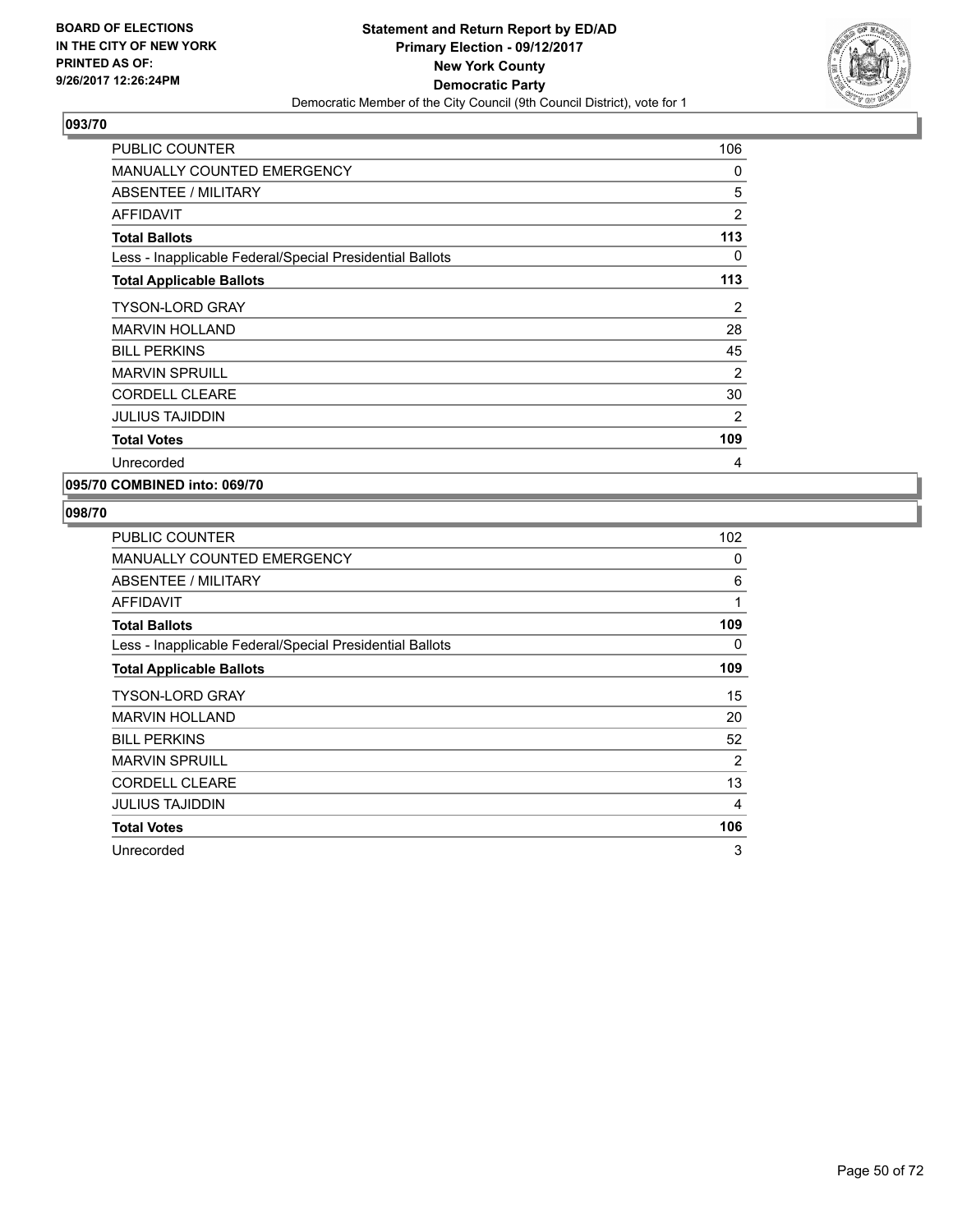

| PUBLIC COUNTER                                           | 110 |
|----------------------------------------------------------|-----|
| <b>MANUALLY COUNTED EMERGENCY</b>                        | 0   |
| ABSENTEE / MILITARY                                      | 6   |
| <b>AFFIDAVIT</b>                                         | 5   |
| <b>Total Ballots</b>                                     | 121 |
| Less - Inapplicable Federal/Special Presidential Ballots | 0   |
| <b>Total Applicable Ballots</b>                          | 121 |
| <b>TYSON-LORD GRAY</b>                                   | 14  |
| <b>MARVIN HOLLAND</b>                                    | 24  |
| <b>BILL PERKINS</b>                                      | 53  |
| <b>MARVIN SPRUILL</b>                                    | 6   |
| <b>CORDELL CLEARE</b>                                    | 18  |
| <b>JULIUS TAJIDDIN</b>                                   | 2   |
| IDONY RODRIQUEZ (WRITE-IN)                               | 1   |
| <b>Total Votes</b>                                       | 118 |
| Unrecorded                                               | 3   |

| PUBLIC COUNTER                                           | 83 |
|----------------------------------------------------------|----|
| MANUALLY COUNTED EMERGENCY                               | 0  |
| ABSENTEE / MILITARY                                      | 3  |
| <b>AFFIDAVIT</b>                                         | 5  |
| <b>Total Ballots</b>                                     | 91 |
| Less - Inapplicable Federal/Special Presidential Ballots | 0  |
| <b>Total Applicable Ballots</b>                          | 91 |
| <b>TYSON-LORD GRAY</b>                                   | 11 |
| <b>MARVIN HOLLAND</b>                                    | 14 |
| <b>BILL PERKINS</b>                                      | 48 |
| <b>MARVIN SPRUILL</b>                                    | 2  |
| <b>CORDELL CLEARE</b>                                    | 10 |
| <b>JULIUS TAJIDDIN</b>                                   | 2  |
| <b>Total Votes</b>                                       | 87 |
| Unrecorded                                               | 4  |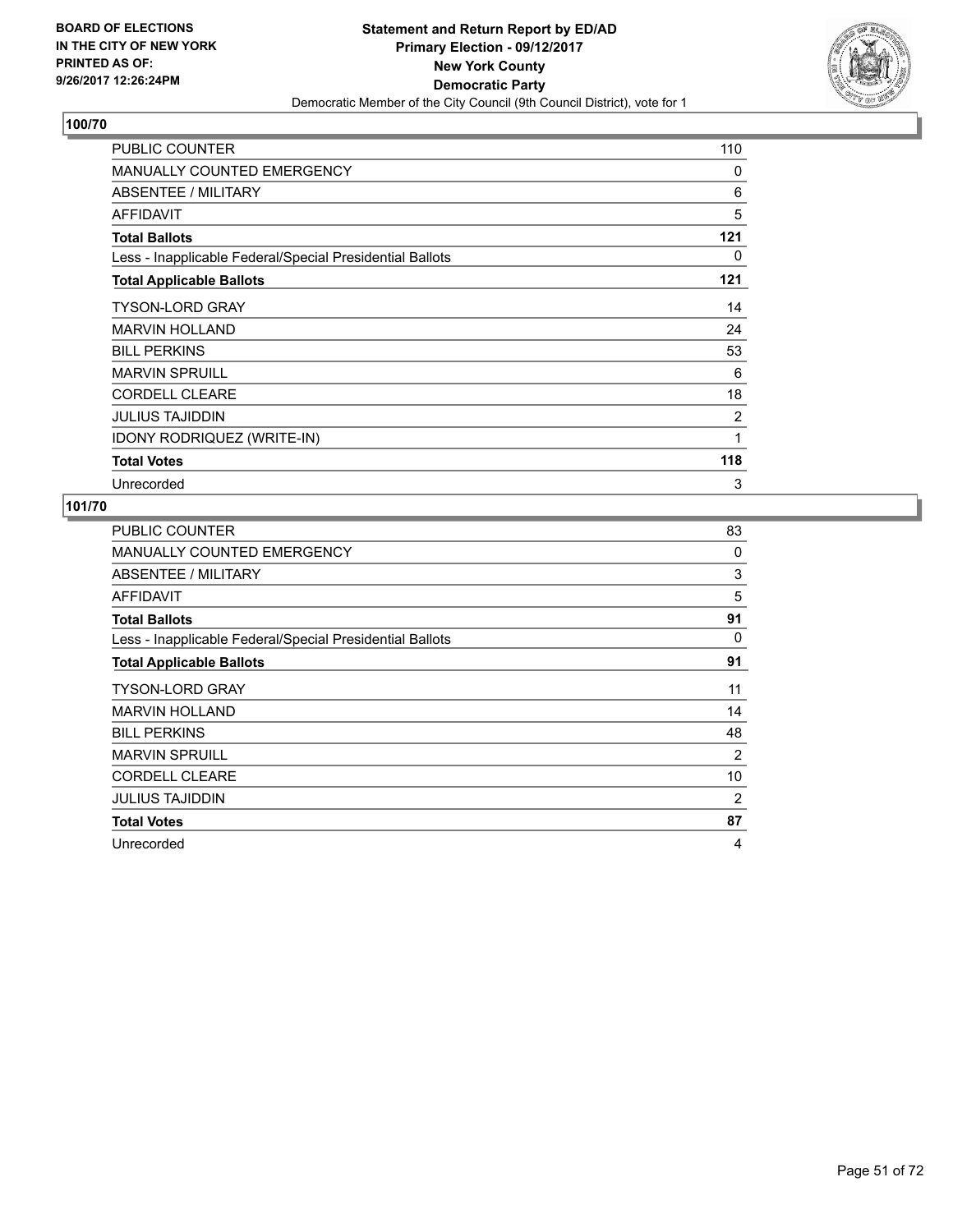

| <b>PUBLIC COUNTER</b>                                    | 113 |
|----------------------------------------------------------|-----|
| <b>MANUALLY COUNTED EMERGENCY</b>                        | 0   |
| ABSENTEE / MILITARY                                      | 2   |
| <b>AFFIDAVIT</b>                                         | 1   |
| <b>Total Ballots</b>                                     | 116 |
| Less - Inapplicable Federal/Special Presidential Ballots | 0   |
| <b>Total Applicable Ballots</b>                          | 116 |
| <b>TYSON-LORD GRAY</b>                                   | 27  |
| <b>MARVIN HOLLAND</b>                                    | 18  |
| <b>BILL PERKINS</b>                                      | 42  |
| <b>MARVIN SPRUILL</b>                                    | 4   |
| <b>CORDELL CLEARE</b>                                    | 14  |
| <b>JULIUS TAJIDDIN</b>                                   | 3   |
| <b>Total Votes</b>                                       | 108 |
| Unrecorded                                               | 8   |

| 81             |
|----------------|
| 0              |
| 6              |
| 3              |
| 90             |
| 0              |
| 90             |
| 9              |
| 28             |
| 30             |
| 1              |
| 13             |
| 4              |
| $\overline{2}$ |
| 87             |
| 3              |
|                |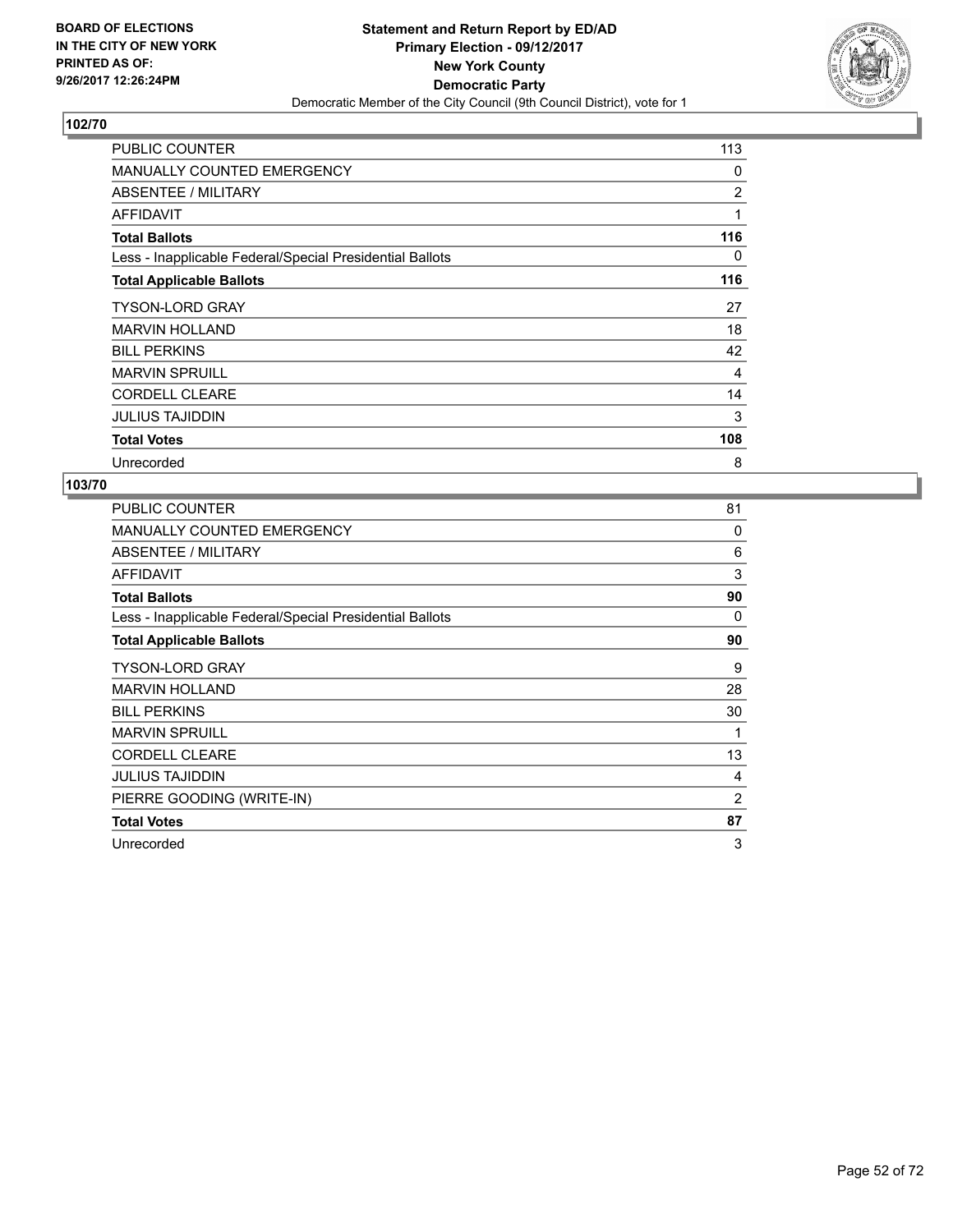

| <b>PUBLIC COUNTER</b>                                    | 138            |
|----------------------------------------------------------|----------------|
| <b>MANUALLY COUNTED EMERGENCY</b>                        | 0              |
| ABSENTEE / MILITARY                                      | $\overline{2}$ |
| AFFIDAVIT                                                | $\overline{2}$ |
| <b>Total Ballots</b>                                     | 142            |
| Less - Inapplicable Federal/Special Presidential Ballots | 0              |
| <b>Total Applicable Ballots</b>                          | 142            |
| <b>TYSON-LORD GRAY</b>                                   | 7              |
| <b>MARVIN HOLLAND</b>                                    | 23             |
| <b>BILL PERKINS</b>                                      | 62             |
| <b>MARVIN SPRUILL</b>                                    | 3              |
| <b>CORDELL CLEARE</b>                                    | 43             |
| <b>JULIUS TAJIDDIN</b>                                   | 2              |
| <b>NUBIS KALE (WRITE-IN)</b>                             | 1              |
| <b>Total Votes</b>                                       | 141            |
| Unrecorded                                               | 1              |

| <b>PUBLIC COUNTER</b>                                    | 117            |
|----------------------------------------------------------|----------------|
| <b>MANUALLY COUNTED EMERGENCY</b>                        | 0              |
| ABSENTEE / MILITARY                                      | $\overline{2}$ |
| <b>AFFIDAVIT</b>                                         | 1              |
| <b>Total Ballots</b>                                     | 120            |
| Less - Inapplicable Federal/Special Presidential Ballots | 0              |
| <b>Total Applicable Ballots</b>                          | 120            |
| <b>TYSON-LORD GRAY</b>                                   | 10             |
| <b>MARVIN HOLLAND</b>                                    | 15             |
| <b>BILL PERKINS</b>                                      | 53             |
| <b>MARVIN SPRUILL</b>                                    | 2              |
| <b>CORDELL CLEARE</b>                                    | 35             |
| <b>JULIUS TAJIDDIN</b>                                   | 1              |
| MARK LEVINE (WRITE-IN)                                   | 1              |
| <b>Total Votes</b>                                       | 117            |
| Unrecorded                                               | 3              |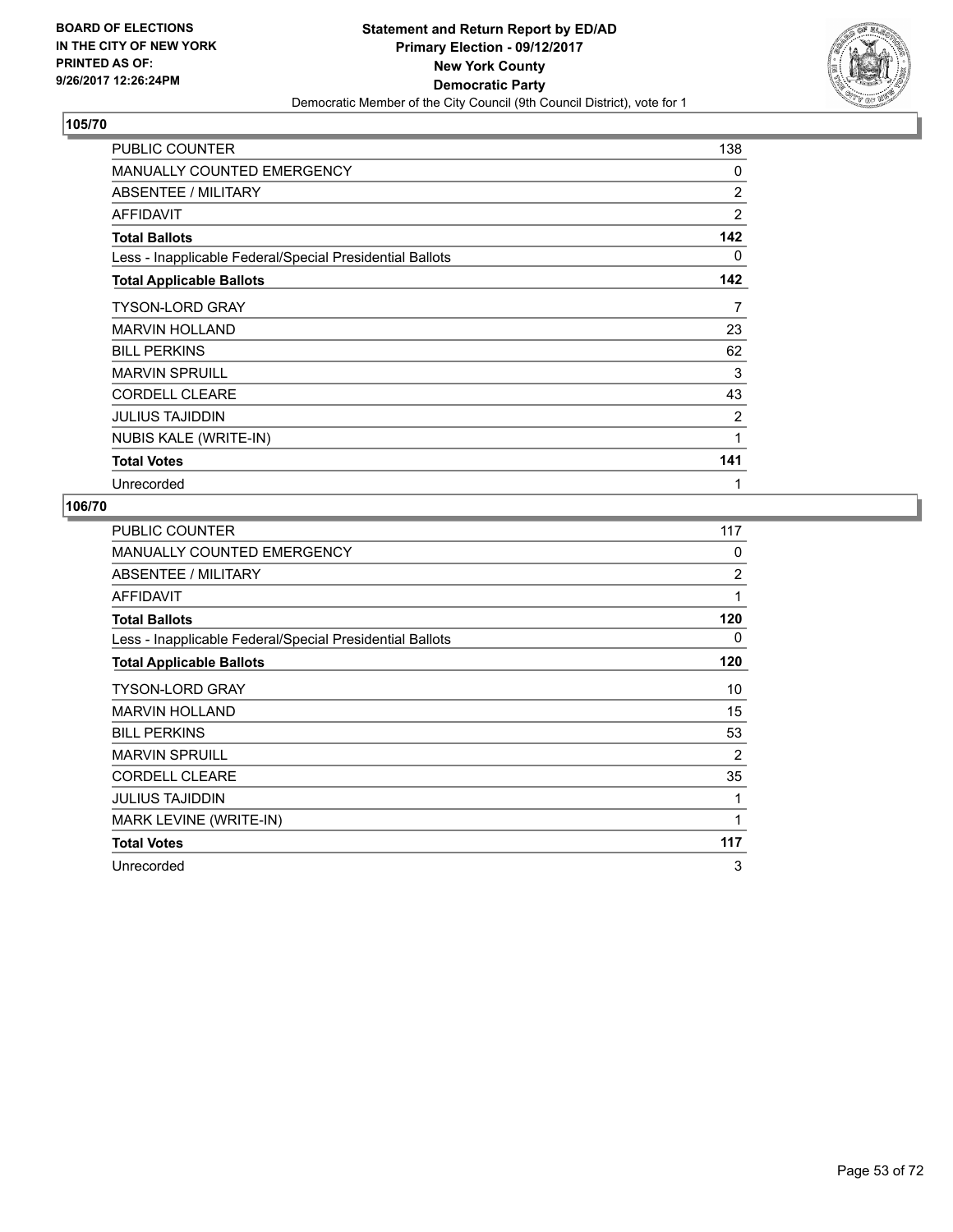

| <b>PUBLIC COUNTER</b>                                    | 75 |
|----------------------------------------------------------|----|
| <b>MANUALLY COUNTED EMERGENCY</b>                        | 0  |
| ABSENTEE / MILITARY                                      | 1  |
| <b>AFFIDAVIT</b>                                         | 1  |
| <b>Total Ballots</b>                                     | 77 |
| Less - Inapplicable Federal/Special Presidential Ballots | 0  |
| <b>Total Applicable Ballots</b>                          | 77 |
| <b>TYSON-LORD GRAY</b>                                   | 6  |
| <b>MARVIN HOLLAND</b>                                    | 11 |
| <b>BILL PERKINS</b>                                      | 38 |
| <b>MARVIN SPRUILL</b>                                    | 4  |
| <b>CORDELL CLEARE</b>                                    | 16 |
| <b>JULIUS TAJIDDIN</b>                                   | 1  |
| <b>Total Votes</b>                                       | 76 |
| Unrecorded                                               | 1  |

| PUBLIC COUNTER                                           | 136 |
|----------------------------------------------------------|-----|
| <b>MANUALLY COUNTED EMERGENCY</b>                        | 0   |
| ABSENTEE / MILITARY                                      | 5   |
| AFFIDAVIT                                                | 2   |
| <b>Total Ballots</b>                                     | 143 |
| Less - Inapplicable Federal/Special Presidential Ballots | 0   |
| <b>Total Applicable Ballots</b>                          | 143 |
| TYSON-LORD GRAY                                          | 10  |
| <b>MARVIN HOLLAND</b>                                    | 16  |
| <b>BILL PERKINS</b>                                      | 33  |
| <b>MARVIN SPRUILL</b>                                    | 1   |
| <b>CORDELL CLEARE</b>                                    | 67  |
| JULIUS TAJIDDIN                                          | 1   |
| <b>Total Votes</b>                                       | 128 |
| Unrecorded                                               | 15  |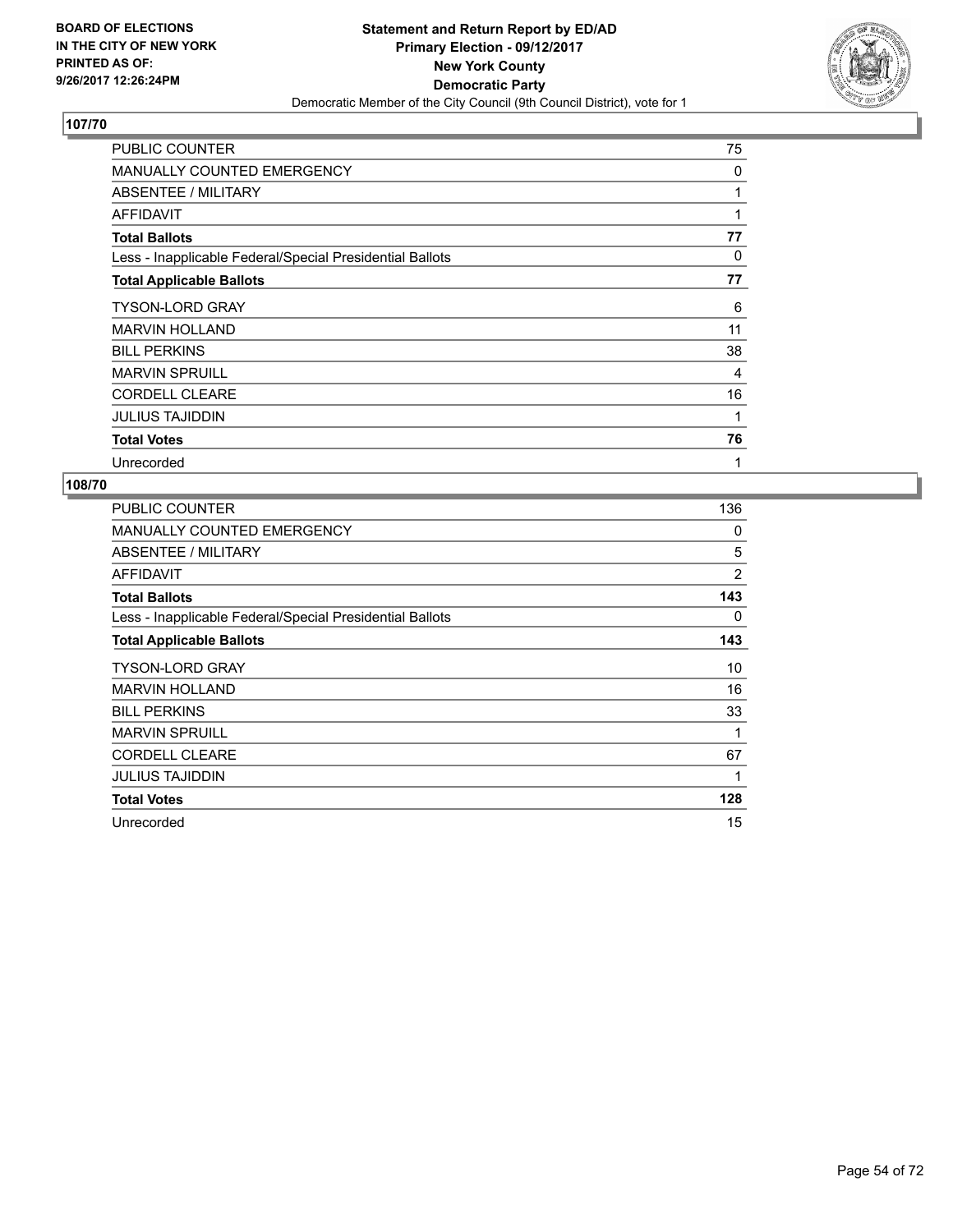

| PUBLIC COUNTER                                           | 102 |
|----------------------------------------------------------|-----|
| <b>MANUALLY COUNTED EMERGENCY</b>                        | 0   |
| ABSENTEE / MILITARY                                      | 6   |
| <b>AFFIDAVIT</b>                                         | 3   |
| <b>Total Ballots</b>                                     | 111 |
| Less - Inapplicable Federal/Special Presidential Ballots | 0   |
| <b>Total Applicable Ballots</b>                          | 111 |
| <b>TYSON-LORD GRAY</b>                                   | 5   |
| <b>MARVIN HOLLAND</b>                                    | 18  |
| <b>BILL PERKINS</b>                                      | 59  |
| <b>MARVIN SPRUILL</b>                                    | 1   |
| <b>CORDELL CLEARE</b>                                    | 12  |
| <b>JULIUS TAJIDDIN</b>                                   | 5   |
| PIERRE GOODING (WRITE-IN)                                | 1   |
| <b>Total Votes</b>                                       | 101 |
| Unrecorded                                               | 10  |

| PUBLIC COUNTER                                           | 56 |
|----------------------------------------------------------|----|
| <b>MANUALLY COUNTED EMERGENCY</b>                        | 0  |
| ABSENTEE / MILITARY                                      | 2  |
| AFFIDAVIT                                                | 0  |
| <b>Total Ballots</b>                                     | 58 |
| Less - Inapplicable Federal/Special Presidential Ballots | 0  |
| <b>Total Applicable Ballots</b>                          | 58 |
| <b>TYSON-LORD GRAY</b>                                   | 5  |
| <b>MARVIN HOLLAND</b>                                    | 18 |
| <b>BILL PERKINS</b>                                      | 20 |
| <b>MARVIN SPRUILL</b>                                    | 3  |
| <b>CORDELL CLEARE</b>                                    | 10 |
| <b>JULIUS TAJIDDIN</b>                                   | 0  |
| <b>Total Votes</b>                                       | 56 |
| Unrecorded                                               | 2  |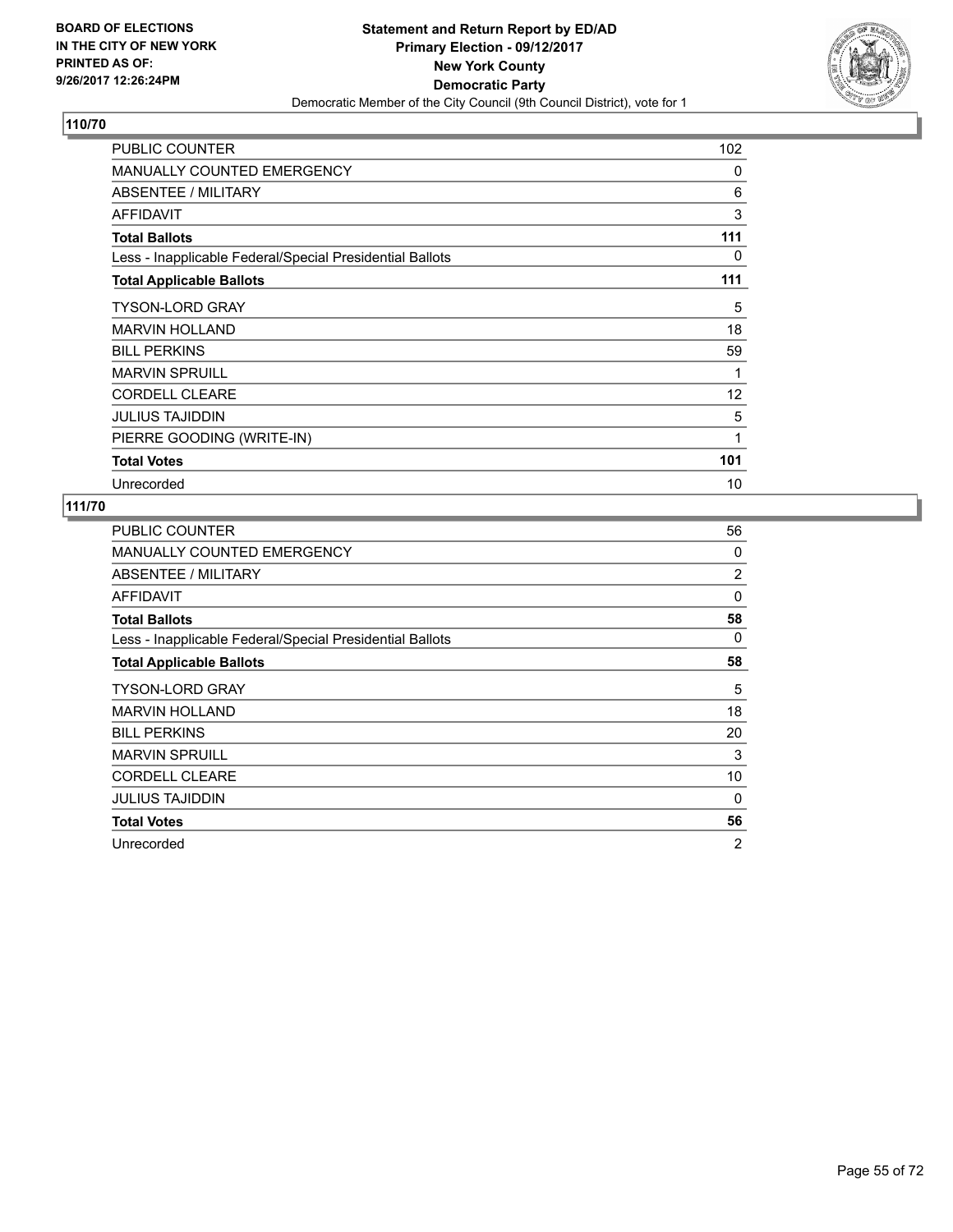

| <b>PUBLIC COUNTER</b>                                    | 96  |
|----------------------------------------------------------|-----|
| <b>MANUALLY COUNTED EMERGENCY</b>                        | 0   |
| ABSENTEE / MILITARY                                      | 3   |
| AFFIDAVIT                                                | 1   |
| <b>Total Ballots</b>                                     | 100 |
| Less - Inapplicable Federal/Special Presidential Ballots | 0   |
| <b>Total Applicable Ballots</b>                          | 100 |
| <b>TYSON-LORD GRAY</b>                                   | 9   |
| <b>MARVIN HOLLAND</b>                                    | 11  |
| <b>BILL PERKINS</b>                                      | 57  |
| <b>MARVIN SPRUILL</b>                                    | 3   |
| <b>CORDELL CLEARE</b>                                    | 15  |
| <b>JULIUS TAJIDDIN</b>                                   | 2   |
| <b>Total Votes</b>                                       | 97  |
| Unrecorded                                               | 3   |

| <b>PUBLIC COUNTER</b>                                    | 112 |
|----------------------------------------------------------|-----|
| <b>MANUALLY COUNTED EMERGENCY</b>                        | 0   |
| ABSENTEE / MILITARY                                      | 2   |
| <b>AFFIDAVIT</b>                                         | 1   |
| <b>Total Ballots</b>                                     | 115 |
| Less - Inapplicable Federal/Special Presidential Ballots | 0   |
| <b>Total Applicable Ballots</b>                          | 115 |
| TYSON-LORD GRAY                                          | 10  |
| <b>MARVIN HOLLAND</b>                                    | 11  |
| <b>BILL PERKINS</b>                                      | 65  |
| <b>MARVIN SPRUILL</b>                                    | 0   |
| <b>CORDELL CLEARE</b>                                    | 20  |
| <b>JULIUS TAJIDDIN</b>                                   | 2   |
| DIANNE L. MACK (WRITE-IN)                                | 1   |
| <b>Total Votes</b>                                       | 109 |
| Unrecorded                                               | 6   |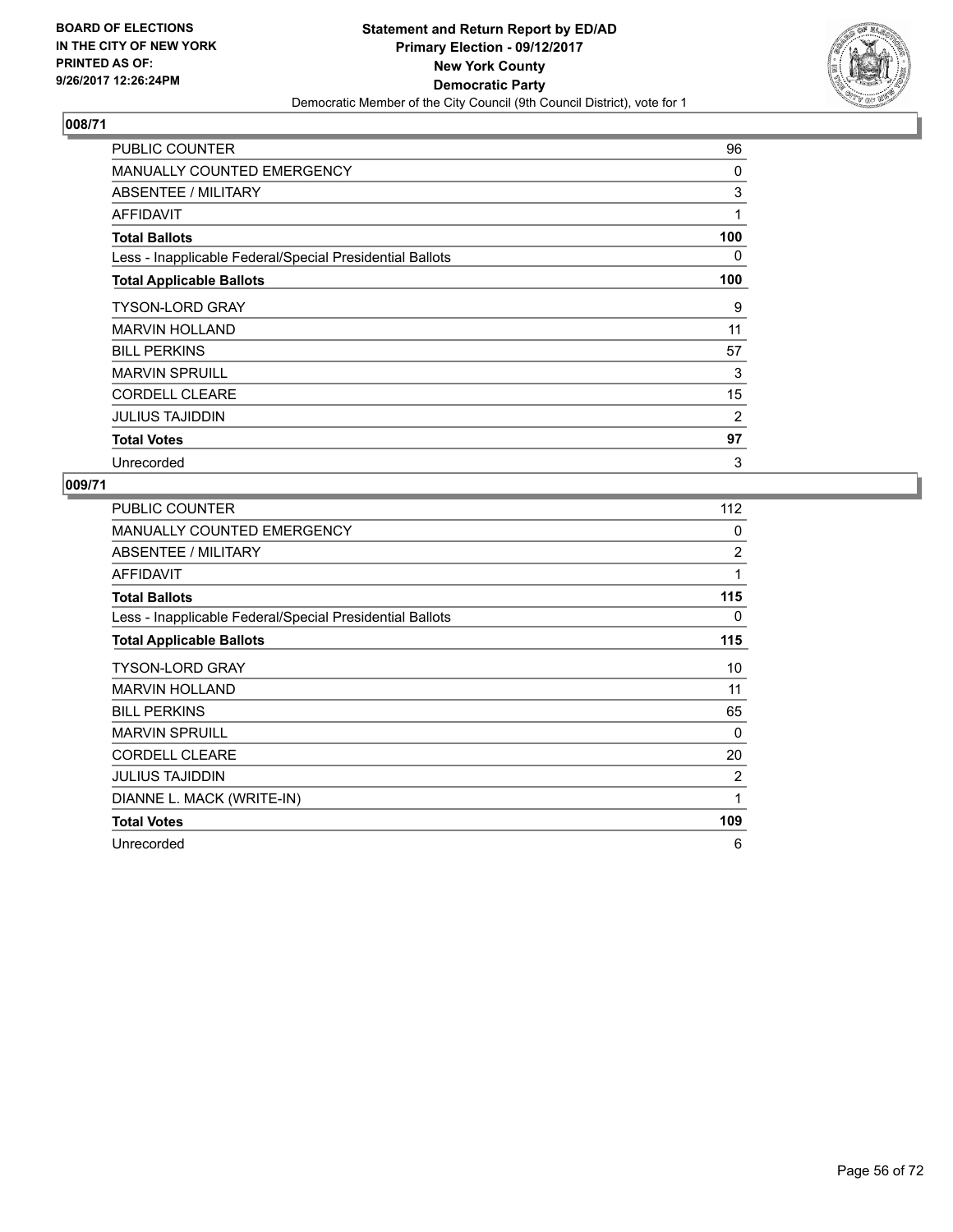

| <b>PUBLIC COUNTER</b>                                    | 101 |
|----------------------------------------------------------|-----|
| <b>MANUALLY COUNTED EMERGENCY</b>                        | 0   |
| ABSENTEE / MILITARY                                      | 1   |
| AFFIDAVIT                                                | 0   |
| <b>Total Ballots</b>                                     | 102 |
| Less - Inapplicable Federal/Special Presidential Ballots | 0   |
| <b>Total Applicable Ballots</b>                          | 102 |
| <b>TYSON-LORD GRAY</b>                                   | 15  |
| <b>MARVIN HOLLAND</b>                                    | 20  |
| <b>BILL PERKINS</b>                                      | 40  |
| <b>MARVIN SPRUILL</b>                                    | 0   |
| <b>CORDELL CLEARE</b>                                    | 19  |
| <b>JULIUS TAJIDDIN</b>                                   | 3   |
| <b>Total Votes</b>                                       | 97  |
| Unrecorded                                               | 5   |

| <b>PUBLIC COUNTER</b>                                    | 83       |
|----------------------------------------------------------|----------|
| <b>MANUALLY COUNTED EMERGENCY</b>                        | 0        |
| ABSENTEE / MILITARY                                      | 7        |
| <b>AFFIDAVIT</b>                                         | $\Omega$ |
| <b>Total Ballots</b>                                     | 90       |
| Less - Inapplicable Federal/Special Presidential Ballots | 0        |
| <b>Total Applicable Ballots</b>                          | 90       |
| <b>TYSON-LORD GRAY</b>                                   | 8        |
| <b>MARVIN HOLLAND</b>                                    | 17       |
| <b>BILL PERKINS</b>                                      | 43       |
| <b>MARVIN SPRUILL</b>                                    | 0        |
| <b>CORDELL CLEARE</b>                                    | 18       |
| JULIUS TAJIDDIN                                          | 2        |
| <b>Total Votes</b>                                       | 88       |
| Unrecorded                                               | 2        |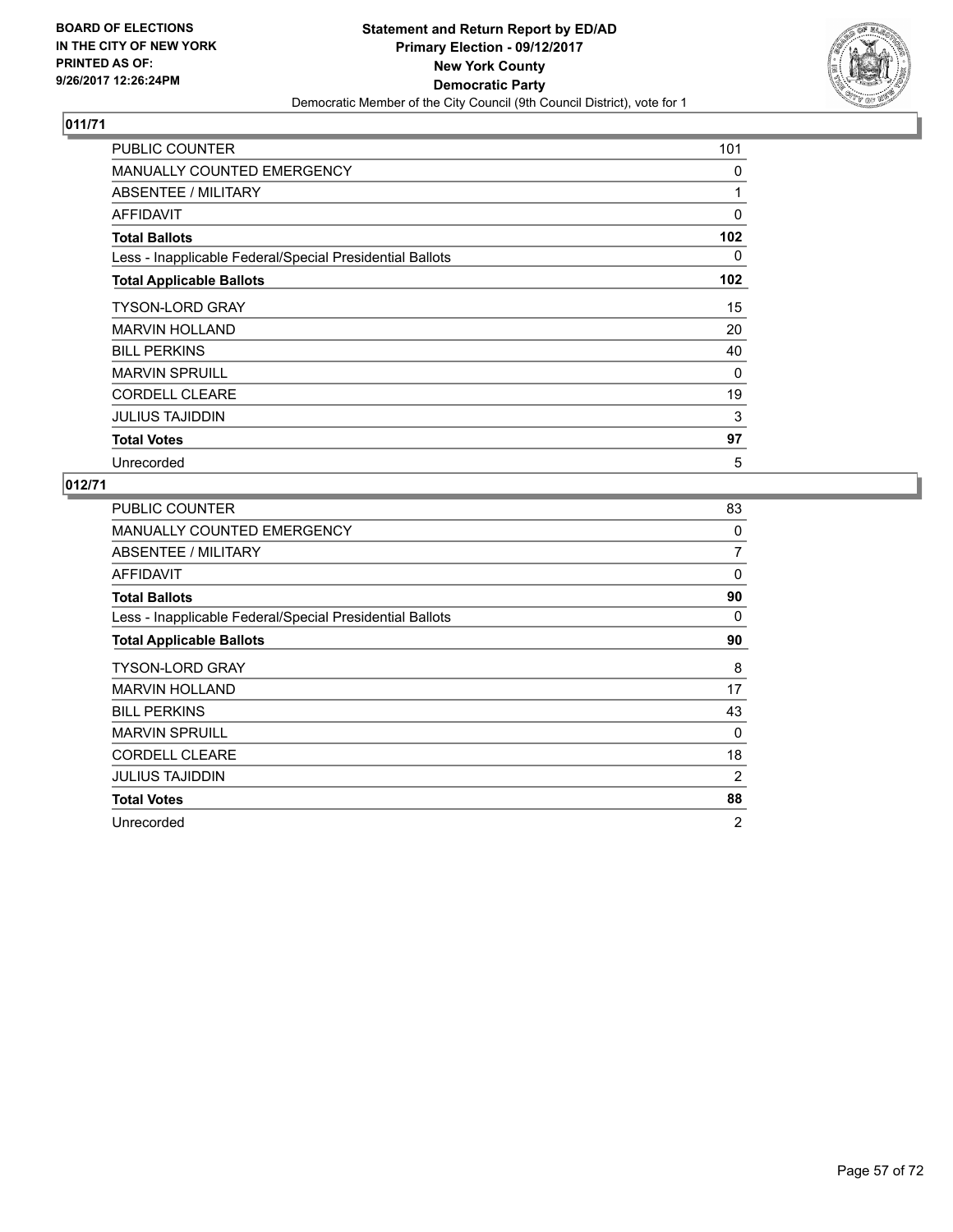

| PUBLIC COUNTER                                           | 72       |
|----------------------------------------------------------|----------|
| MANUALLY COUNTED EMERGENCY                               | $\Omega$ |
| ABSENTEE / MILITARY                                      | 10       |
| <b>AFFIDAVIT</b>                                         | 2        |
| <b>Total Ballots</b>                                     | 84       |
| Less - Inapplicable Federal/Special Presidential Ballots | 0        |
| <b>Total Applicable Ballots</b>                          | 84       |
| <b>TYSON-LORD GRAY</b>                                   | 9        |
| <b>MARVIN HOLLAND</b>                                    | 14       |
| <b>BILL PERKINS</b>                                      | 41       |
| <b>MARVIN SPRUILL</b>                                    | 1        |
| <b>CORDELL CLEARE</b>                                    | 15       |
| <b>JULIUS TAJIDDIN</b>                                   | 2        |
| <b>Total Votes</b>                                       | 82       |
| Unrecorded                                               | 2        |

| PUBLIC COUNTER                                           | 85 |
|----------------------------------------------------------|----|
| <b>MANUALLY COUNTED EMERGENCY</b>                        | 0  |
| ABSENTEE / MILITARY                                      | 9  |
| AFFIDAVIT                                                | 0  |
| <b>Total Ballots</b>                                     | 94 |
| Less - Inapplicable Federal/Special Presidential Ballots | 0  |
| <b>Total Applicable Ballots</b>                          | 94 |
| <b>TYSON-LORD GRAY</b>                                   | 6  |
| <b>MARVIN HOLLAND</b>                                    | 22 |
| <b>BILL PERKINS</b>                                      | 39 |
| <b>MARVIN SPRUILL</b>                                    | 2  |
| <b>CORDELL CLEARE</b>                                    | 15 |
| <b>JULIUS TAJIDDIN</b>                                   | 5  |
| <b>Total Votes</b>                                       | 89 |
| Unrecorded                                               | 5  |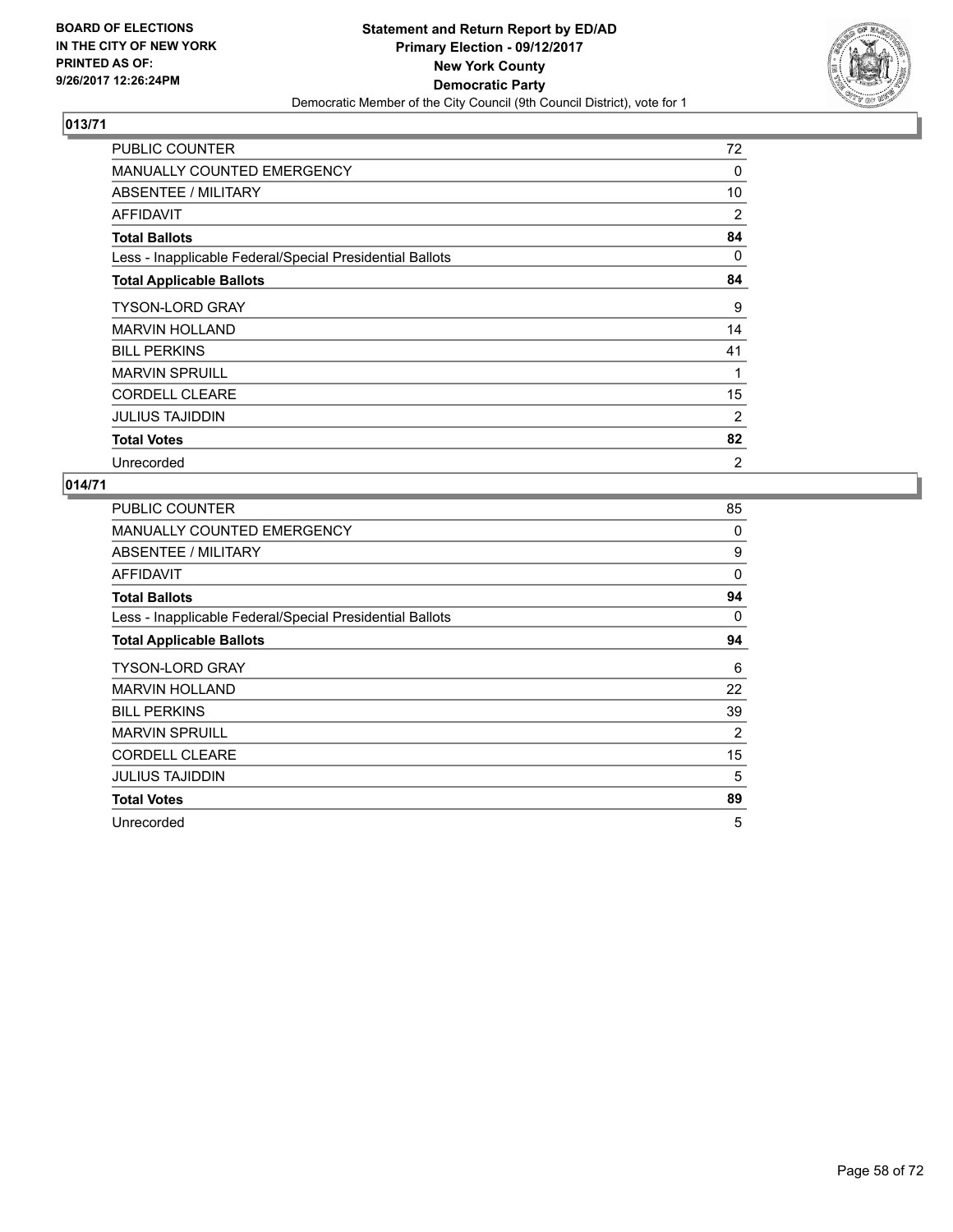

| PUBLIC COUNTER                                           | 76       |
|----------------------------------------------------------|----------|
| <b>MANUALLY COUNTED EMERGENCY</b>                        | 0        |
| ABSENTEE / MILITARY                                      |          |
| AFFIDAVIT                                                | $\Omega$ |
| <b>Total Ballots</b>                                     | 77       |
| Less - Inapplicable Federal/Special Presidential Ballots | 0        |
| <b>Total Applicable Ballots</b>                          | 77       |
| <b>TYSON-LORD GRAY</b>                                   | 2        |
| <b>MARVIN HOLLAND</b>                                    | 16       |
| <b>BILL PERKINS</b>                                      | 39       |
| <b>MARVIN SPRUILL</b>                                    | 1        |
| <b>CORDELL CLEARE</b>                                    | 10       |
| <b>JULIUS TAJIDDIN</b>                                   | 2        |
| <b>Total Votes</b>                                       | 70       |
| Unrecorded                                               | 7        |

| <b>PUBLIC COUNTER</b>                                    | 106 |
|----------------------------------------------------------|-----|
| <b>MANUALLY COUNTED EMERGENCY</b>                        | 0   |
| ABSENTEE / MILITARY                                      | 3   |
| AFFIDAVIT                                                | 1   |
| <b>Total Ballots</b>                                     | 110 |
| Less - Inapplicable Federal/Special Presidential Ballots | 0   |
| <b>Total Applicable Ballots</b>                          | 110 |
| TYSON-LORD GRAY                                          | 12  |
| <b>MARVIN HOLLAND</b>                                    | 21  |
| <b>BILL PERKINS</b>                                      | 56  |
| <b>MARVIN SPRUILL</b>                                    | 2   |
| <b>CORDELL CLEARE</b>                                    | 10  |
| <b>JULIUS TAJIDDIN</b>                                   | 2   |
| PIERRE GOODING (WRITE-IN)                                | 1   |
| <b>Total Votes</b>                                       | 104 |
| Unrecorded                                               | 6   |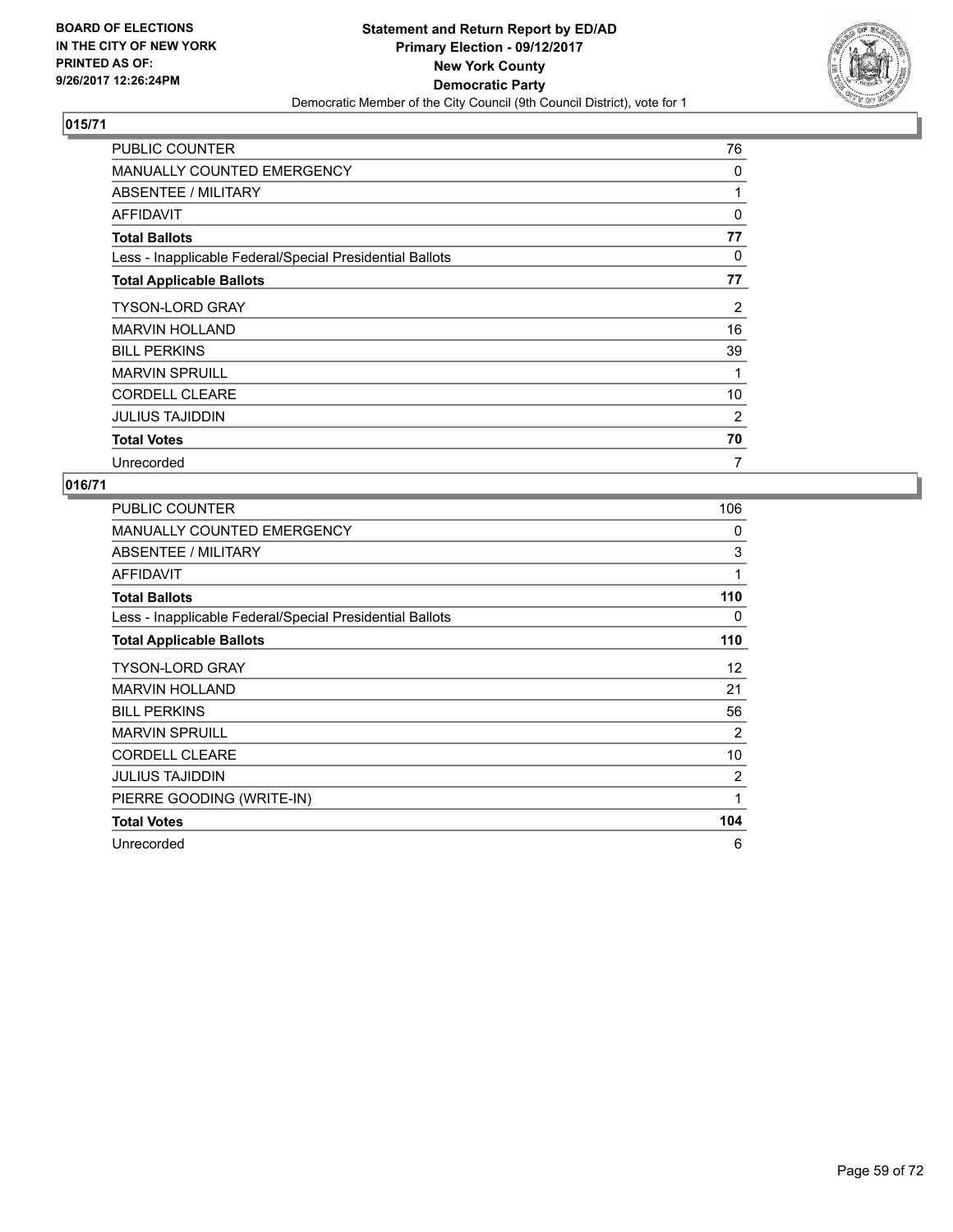

| <b>PUBLIC COUNTER</b>                                    | 106            |
|----------------------------------------------------------|----------------|
| MANUALLY COUNTED EMERGENCY                               | 0              |
| ABSENTEE / MILITARY                                      | 3              |
| AFFIDAVIT                                                | $\Omega$       |
| <b>Total Ballots</b>                                     | 109            |
| Less - Inapplicable Federal/Special Presidential Ballots | 0              |
| <b>Total Applicable Ballots</b>                          | 109            |
| <b>TYSON-LORD GRAY</b>                                   | 11             |
| <b>MARVIN HOLLAND</b>                                    | 23             |
| <b>BILL PERKINS</b>                                      | 56             |
| <b>MARVIN SPRUILL</b>                                    | 7              |
| <b>CORDELL CLEARE</b>                                    | 3              |
| <b>JULIUS TAJIDDIN</b>                                   | $\overline{2}$ |
| THOMAS LOPEZ PIERRE (WRITE-IN)                           | 1              |
| <b>Total Votes</b>                                       | 103            |
| Unrecorded                                               | 6              |

| <b>PUBLIC COUNTER</b>                                    | 227 |
|----------------------------------------------------------|-----|
| <b>MANUALLY COUNTED EMERGENCY</b>                        | 0   |
| ABSENTEE / MILITARY                                      | 13  |
| <b>AFFIDAVIT</b>                                         | 2   |
| <b>Total Ballots</b>                                     | 242 |
| Less - Inapplicable Federal/Special Presidential Ballots | 0   |
| <b>Total Applicable Ballots</b>                          | 242 |
| <b>TYSON-LORD GRAY</b>                                   | 19  |
| <b>MARVIN HOLLAND</b>                                    | 46  |
| <b>BILL PERKINS</b>                                      | 134 |
| <b>MARVIN SPRUILL</b>                                    | 3   |
| <b>CORDELL CLEARE</b>                                    | 32  |
| <b>JULIUS TAJIDDIN</b>                                   | 2   |
| <b>Total Votes</b>                                       | 236 |
| Unrecorded                                               | 6   |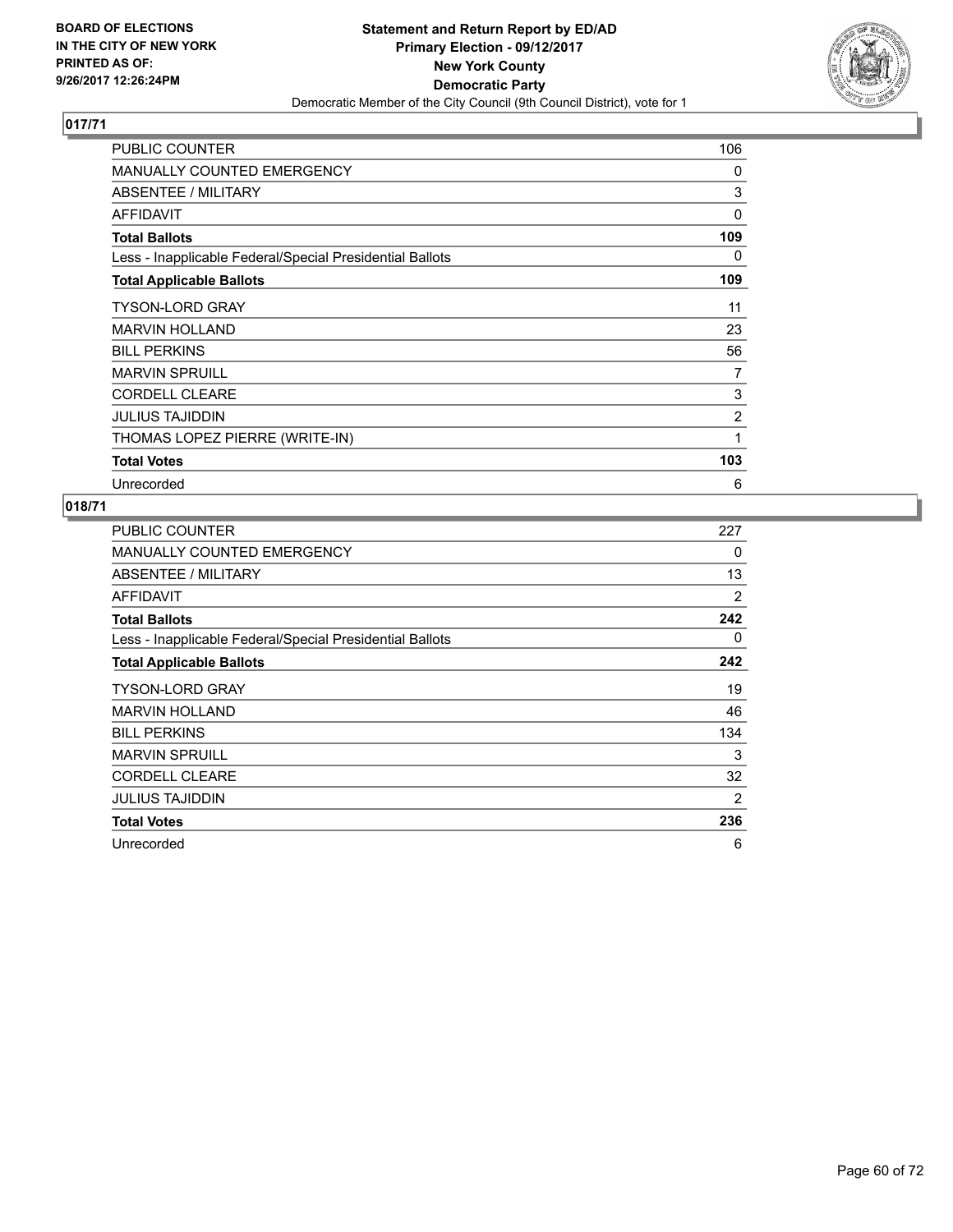

| <b>PUBLIC COUNTER</b>                                    | 337 |
|----------------------------------------------------------|-----|
| <b>MANUALLY COUNTED EMERGENCY</b>                        | 0   |
| ABSENTEE / MILITARY                                      | 11  |
| AFFIDAVIT                                                | 2   |
| <b>Total Ballots</b>                                     | 350 |
| Less - Inapplicable Federal/Special Presidential Ballots | 0   |
| <b>Total Applicable Ballots</b>                          | 350 |
| <b>TYSON-LORD GRAY</b>                                   | 16  |
| <b>MARVIN HOLLAND</b>                                    | 83  |
| <b>BILL PERKINS</b>                                      | 189 |
| <b>MARVIN SPRUILL</b>                                    | 9   |
| <b>CORDELL CLEARE</b>                                    | 46  |
| <b>JULIUS TAJIDDIN</b>                                   | 3   |
| <b>Total Votes</b>                                       | 346 |
| Unrecorded                                               | 4   |

| <b>PUBLIC COUNTER</b>                                    | 286 |
|----------------------------------------------------------|-----|
| <b>MANUALLY COUNTED EMERGENCY</b>                        | 0   |
| ABSENTEE / MILITARY                                      | 16  |
| <b>AFFIDAVIT</b>                                         | 0   |
| <b>Total Ballots</b>                                     | 302 |
| Less - Inapplicable Federal/Special Presidential Ballots | 0   |
| <b>Total Applicable Ballots</b>                          | 302 |
| TYSON-LORD GRAY                                          | 9   |
| <b>MARVIN HOLLAND</b>                                    | 60  |
| <b>BILL PERKINS</b>                                      | 181 |
| <b>MARVIN SPRUILL</b>                                    | 3   |
| <b>CORDELL CLEARE</b>                                    | 38  |
| <b>JULIUS TAJIDDIN</b>                                   | 5   |
| DIANA AYALA (WRITE-IN)                                   | 1   |
| <b>Total Votes</b>                                       | 297 |
| Unrecorded                                               | 5   |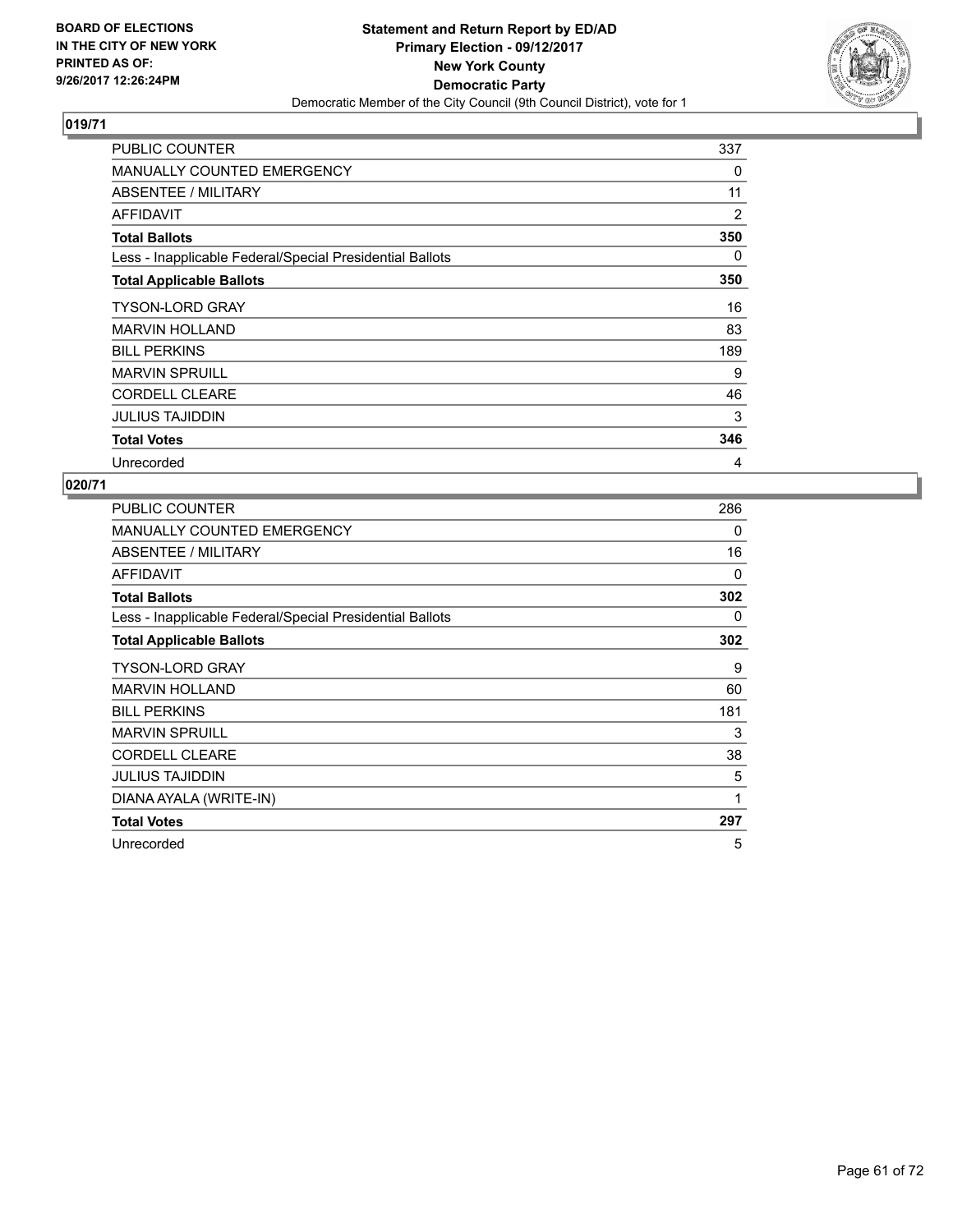

| <b>PUBLIC COUNTER</b>                                    | 101      |
|----------------------------------------------------------|----------|
| <b>MANUALLY COUNTED EMERGENCY</b>                        | 0        |
| ABSENTEE / MILITARY                                      | 4        |
| <b>AFFIDAVIT</b>                                         | $\Omega$ |
| <b>Total Ballots</b>                                     | 105      |
| Less - Inapplicable Federal/Special Presidential Ballots | 0        |
| <b>Total Applicable Ballots</b>                          | 105      |
| <b>TYSON-LORD GRAY</b>                                   | 9        |
| <b>MARVIN HOLLAND</b>                                    | 13       |
| <b>BILL PERKINS</b>                                      | 62       |
| <b>MARVIN SPRUILL</b>                                    | 2        |
| <b>CORDELL CLEARE</b>                                    | 15       |
| <b>JULIUS TAJIDDIN</b>                                   | 1        |
| <b>Total Votes</b>                                       | 102      |
| Unrecorded                                               | 3        |

| <b>PUBLIC COUNTER</b>                                    | 123 |
|----------------------------------------------------------|-----|
| <b>MANUALLY COUNTED EMERGENCY</b>                        | 0   |
| ABSENTEE / MILITARY                                      | 3   |
| <b>AFFIDAVIT</b>                                         | 0   |
| <b>Total Ballots</b>                                     | 126 |
| Less - Inapplicable Federal/Special Presidential Ballots | 0   |
| <b>Total Applicable Ballots</b>                          | 126 |
| <b>TYSON-LORD GRAY</b>                                   | 2   |
| <b>MARVIN HOLLAND</b>                                    | 16  |
| <b>BILL PERKINS</b>                                      | 81  |
| <b>MARVIN SPRUILL</b>                                    | 3   |
| <b>CORDELL CLEARE</b>                                    | 13  |
| <b>JULIUS TAJIDDIN</b>                                   | 4   |
| PIERRE GOODING (WRITE-IN)                                | 1   |
| <b>Total Votes</b>                                       | 120 |
| Unrecorded                                               | 6   |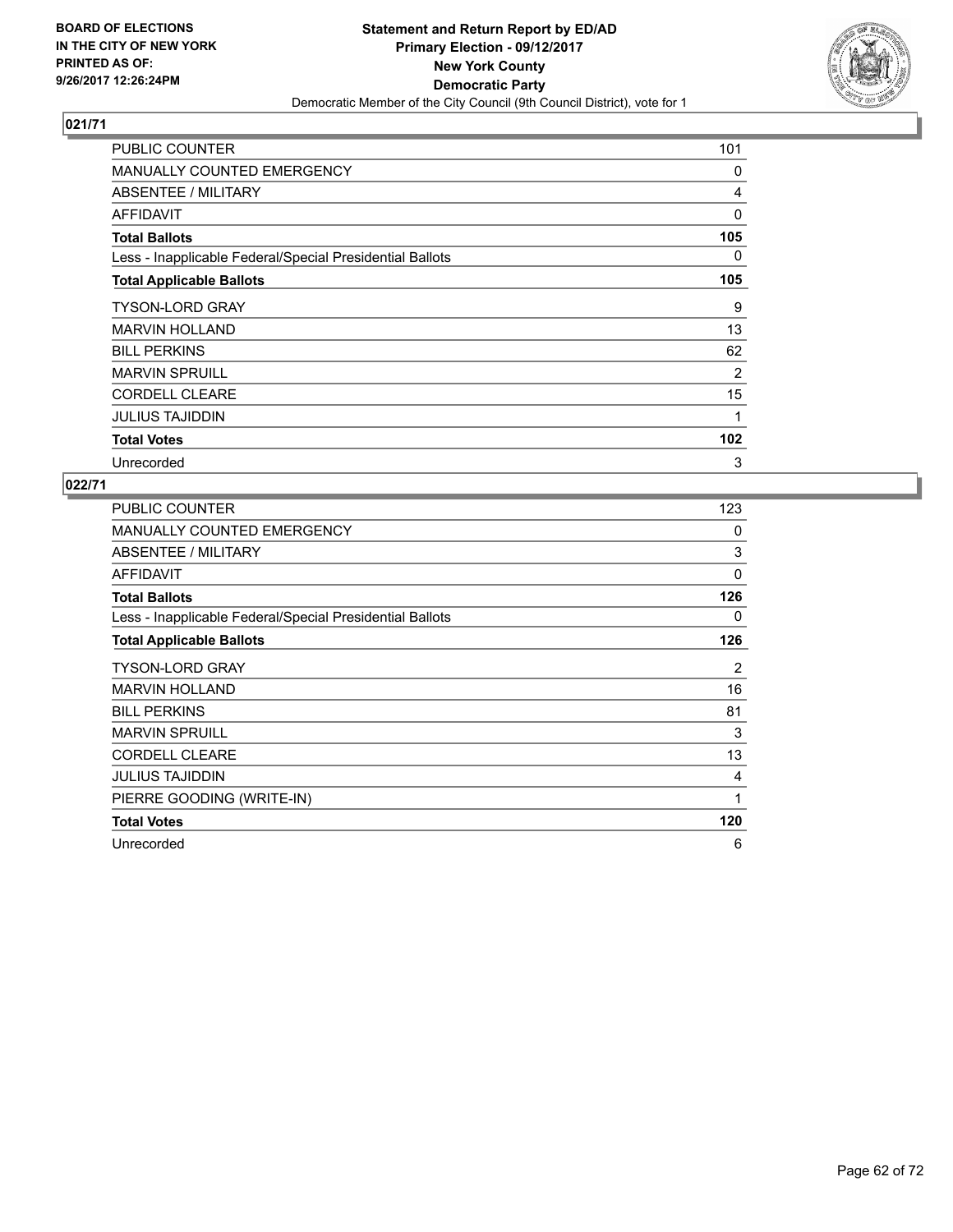

| PUBLIC COUNTER                                           | 119 |
|----------------------------------------------------------|-----|
| <b>MANUALLY COUNTED EMERGENCY</b>                        | 0   |
| ABSENTEE / MILITARY                                      | 5   |
| AFFIDAVIT                                                | 1   |
| <b>Total Ballots</b>                                     | 125 |
| Less - Inapplicable Federal/Special Presidential Ballots | 0   |
| <b>Total Applicable Ballots</b>                          | 125 |
| <b>TYSON-LORD GRAY</b>                                   | 14  |
| <b>MARVIN HOLLAND</b>                                    | 18  |
| <b>BILL PERKINS</b>                                      | 69  |
| <b>MARVIN SPRUILL</b>                                    | 1   |
| <b>CORDELL CLEARE</b>                                    | 13  |
| <b>JULIUS TAJIDDIN</b>                                   | 4   |
| <b>Total Votes</b>                                       | 119 |
| Unrecorded                                               | 6   |

| PUBLIC COUNTER                                           | 105 |
|----------------------------------------------------------|-----|
| <b>MANUALLY COUNTED EMERGENCY</b>                        | 0   |
| <b>ABSENTEE / MILITARY</b>                               | 7   |
| AFFIDAVIT                                                | 0   |
| <b>Total Ballots</b>                                     | 112 |
| Less - Inapplicable Federal/Special Presidential Ballots | 0   |
| <b>Total Applicable Ballots</b>                          | 112 |
| <b>TYSON-LORD GRAY</b>                                   | 7   |
| <b>MARVIN HOLLAND</b>                                    | 23  |
| <b>BILL PERKINS</b>                                      | 58  |
| <b>MARVIN SPRUILL</b>                                    | 2   |
| <b>CORDELL CLEARE</b>                                    | 14  |
| JULIUS TAJIDDIN                                          | 1   |
| <b>Total Votes</b>                                       | 105 |
| Unrecorded                                               | 7   |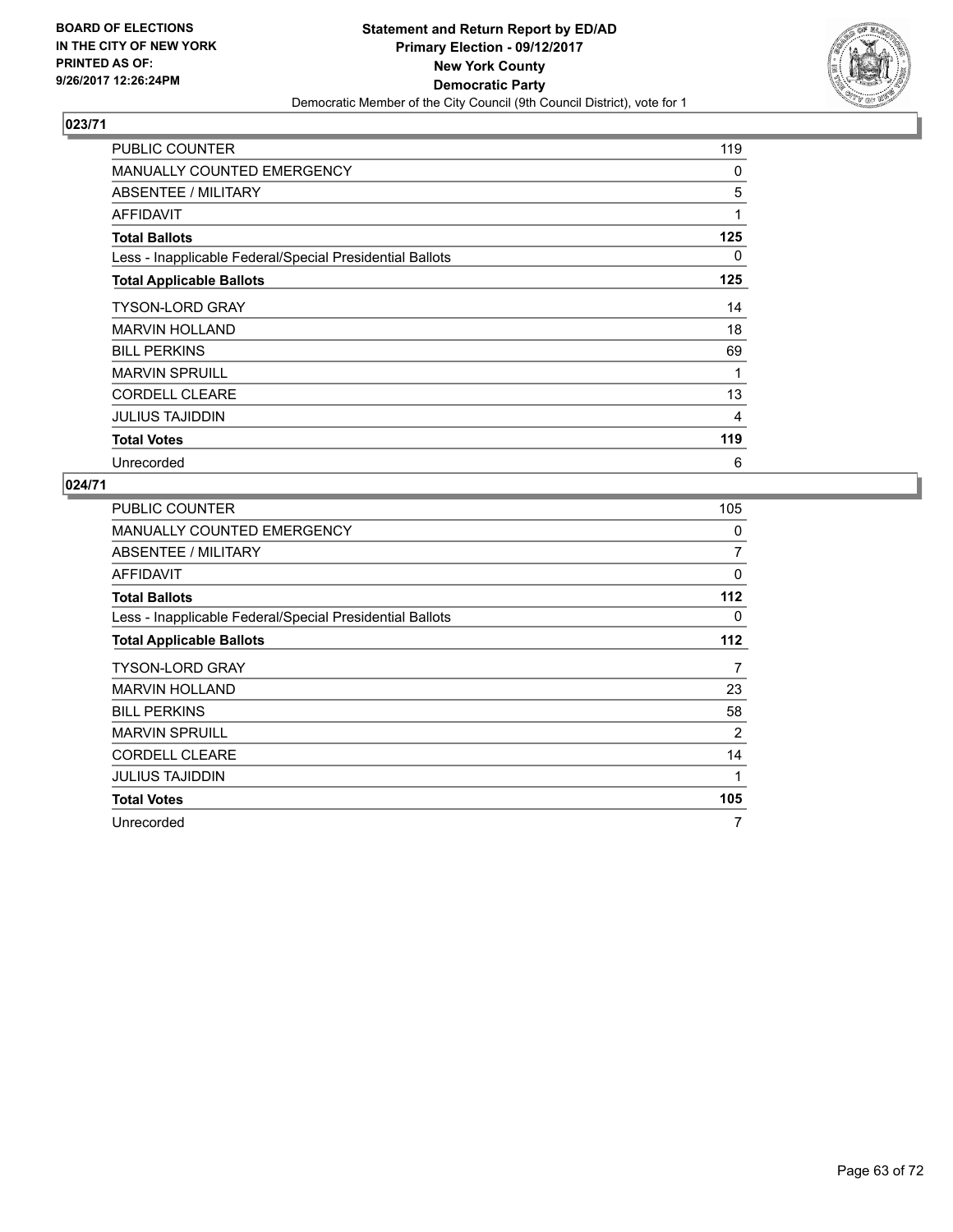

| <b>PUBLIC COUNTER</b>                                    | 96             |
|----------------------------------------------------------|----------------|
| <b>MANUALLY COUNTED EMERGENCY</b>                        | 0              |
| ABSENTEE / MILITARY                                      | 3              |
| <b>AFFIDAVIT</b>                                         | 0              |
| <b>Total Ballots</b>                                     | 99             |
| Less - Inapplicable Federal/Special Presidential Ballots | 0              |
| <b>Total Applicable Ballots</b>                          | 99             |
| <b>TYSON-LORD GRAY</b>                                   | 19             |
| <b>MARVIN HOLLAND</b>                                    | 10             |
| <b>BILL PERKINS</b>                                      | 47             |
| <b>MARVIN SPRUILL</b>                                    | 3              |
| <b>CORDELL CLEARE</b>                                    | $\overline{7}$ |
| <b>JULIUS TAJIDDIN</b>                                   | 1              |
| PIERRE GOODING (WRITE-IN)                                | 1              |
| SHARON JOSEPH (WRITE-IN)                                 | 1              |
| <b>Total Votes</b>                                       | 89             |
| Unrecorded                                               | 10             |

| <b>PUBLIC COUNTER</b>                                    | 77 |
|----------------------------------------------------------|----|
| <b>MANUALLY COUNTED EMERGENCY</b>                        | 0  |
| ABSENTEE / MILITARY                                      | 4  |
| <b>AFFIDAVIT</b>                                         | 0  |
| <b>Total Ballots</b>                                     | 81 |
| Less - Inapplicable Federal/Special Presidential Ballots | 0  |
| <b>Total Applicable Ballots</b>                          | 81 |
| <b>TYSON-LORD GRAY</b>                                   | 6  |
| <b>MARVIN HOLLAND</b>                                    | 8  |
| <b>BILL PERKINS</b>                                      | 46 |
| <b>MARVIN SPRUILL</b>                                    | 0  |
| <b>CORDELL CLEARE</b>                                    | 16 |
| <b>JULIUS TAJIDDIN</b>                                   | 4  |
| <b>Total Votes</b>                                       | 80 |
| Unrecorded                                               | 1  |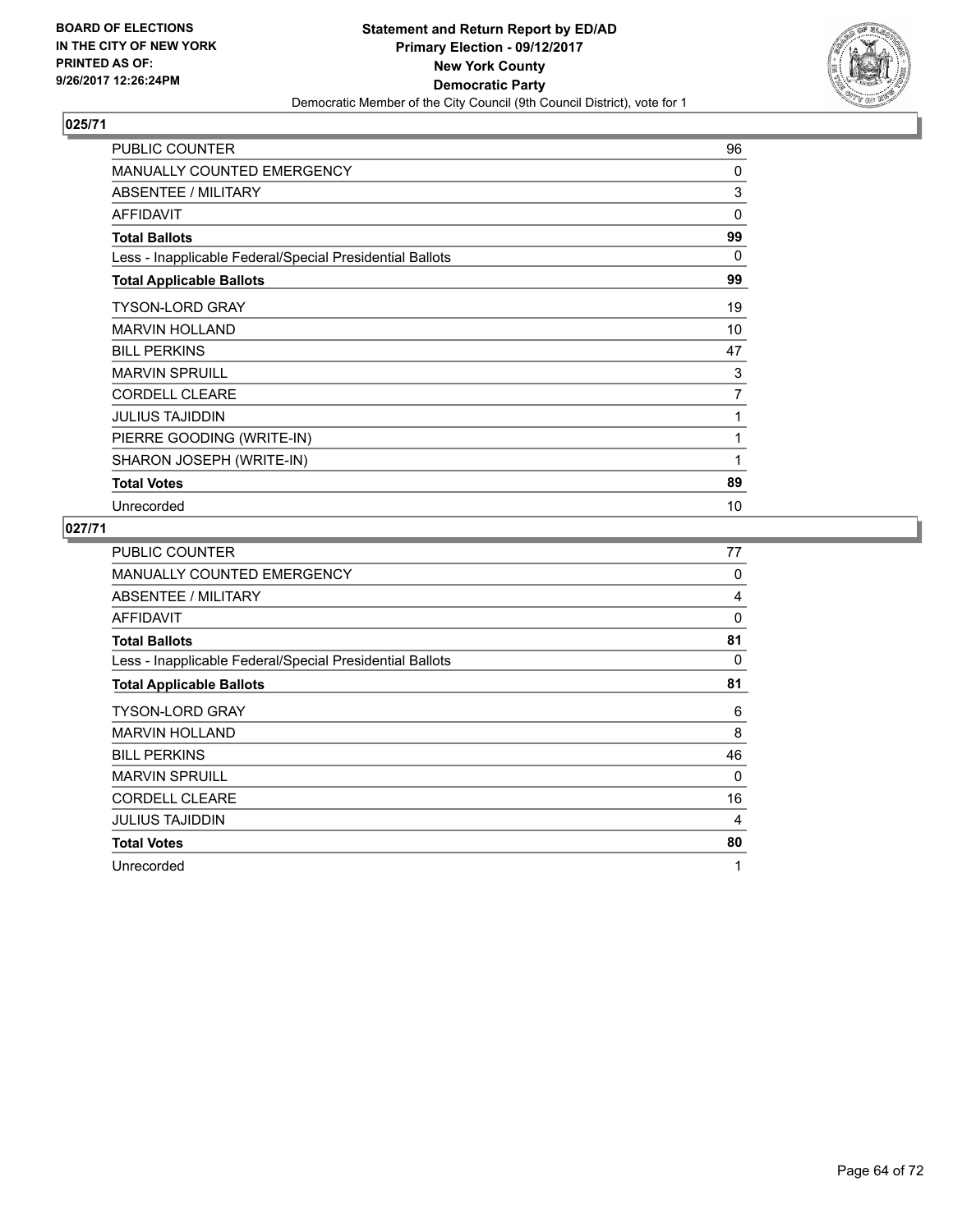

| <b>PUBLIC COUNTER</b>                                    | 113               |
|----------------------------------------------------------|-------------------|
| <b>MANUALLY COUNTED EMERGENCY</b>                        | 0                 |
| ABSENTEE / MILITARY                                      | $12 \overline{ }$ |
| <b>AFFIDAVIT</b>                                         | 0                 |
| <b>Total Ballots</b>                                     | 125               |
| Less - Inapplicable Federal/Special Presidential Ballots | 0                 |
| <b>Total Applicable Ballots</b>                          | 125               |
| <b>TYSON-LORD GRAY</b>                                   | 9                 |
| <b>MARVIN HOLLAND</b>                                    | 18                |
| <b>BILL PERKINS</b>                                      | 83                |
| <b>MARVIN SPRUILL</b>                                    | 2                 |
| <b>CORDELL CLEARE</b>                                    | $\overline{7}$    |
| <b>JULIUS TAJIDDIN</b>                                   | 3                 |
| <b>Total Votes</b>                                       | 122               |
| Unrecorded                                               | 3                 |

| <b>PUBLIC COUNTER</b>                                    | 142 |
|----------------------------------------------------------|-----|
| <b>MANUALLY COUNTED EMERGENCY</b>                        | 0   |
| ABSENTEE / MILITARY                                      | 2   |
| AFFIDAVIT                                                | 0   |
| <b>Total Ballots</b>                                     | 144 |
| Less - Inapplicable Federal/Special Presidential Ballots | 0   |
| <b>Total Applicable Ballots</b>                          | 144 |
| TYSON-LORD GRAY                                          | 25  |
| MARVIN HOLLAND                                           | 30  |
| <b>BILL PERKINS</b>                                      | 61  |
| <b>MARVIN SPRUILL</b>                                    | 4   |
| <b>CORDELL CLEARE</b>                                    | 9   |
| <b>JULIUS TAJIDDIN</b>                                   | 6   |
| DONALD FIELDS (WRITE-IN)                                 | 1   |
| <b>Total Votes</b>                                       | 136 |
| Unrecorded                                               | 8   |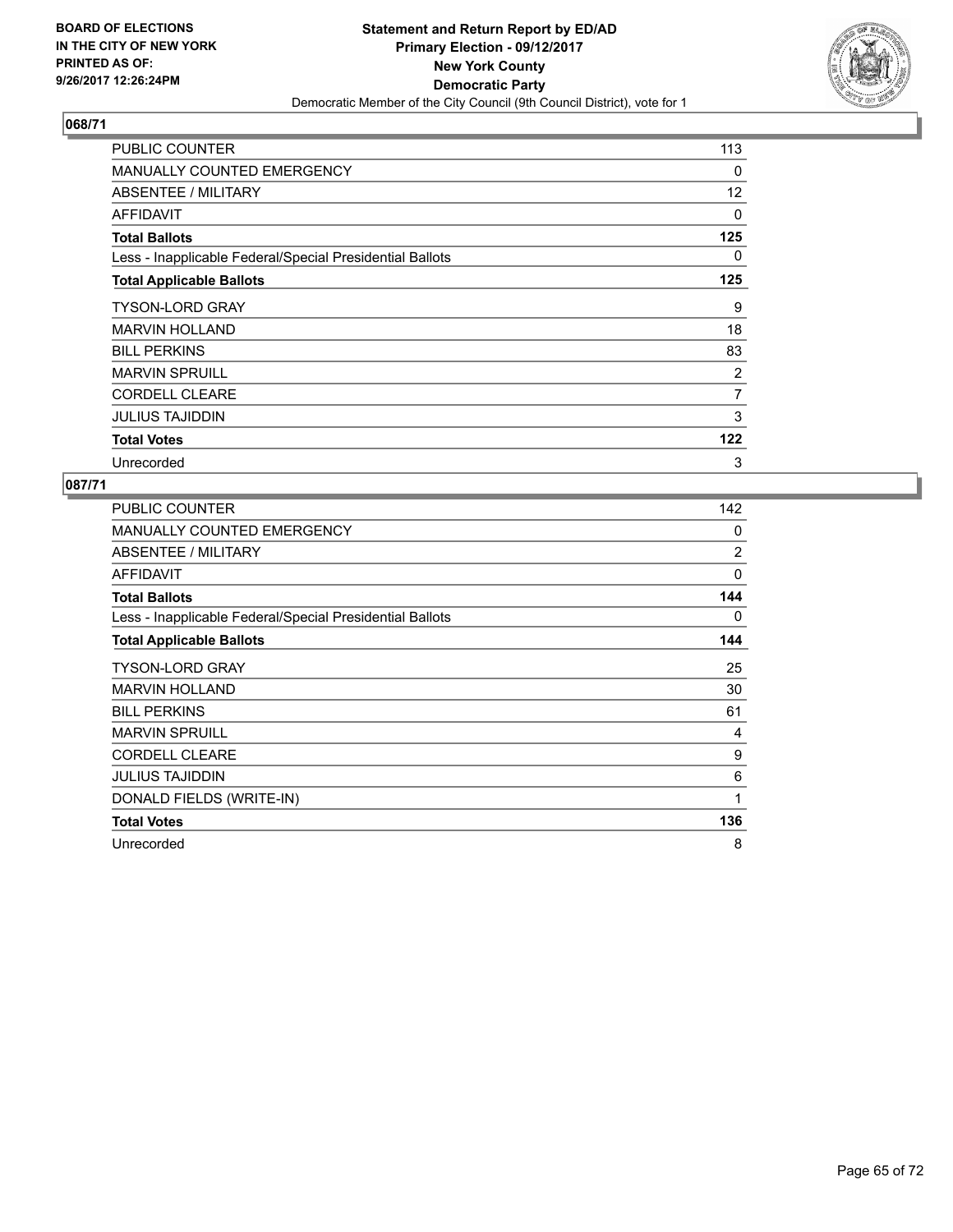

| <b>PUBLIC COUNTER</b>                                    | 70       |
|----------------------------------------------------------|----------|
| <b>MANUALLY COUNTED EMERGENCY</b>                        | 0        |
| ABSENTEE / MILITARY                                      | 2        |
| AFFIDAVIT                                                | 0        |
| <b>Total Ballots</b>                                     | 72       |
| Less - Inapplicable Federal/Special Presidential Ballots | $\Omega$ |
| <b>Total Applicable Ballots</b>                          | 72       |
| <b>TYSON-LORD GRAY</b>                                   | 6        |
| <b>MARVIN HOLLAND</b>                                    | 12       |
| <b>BILL PERKINS</b>                                      | 39       |
| <b>MARVIN SPRUILL</b>                                    | 4        |
| <b>CORDELL CLEARE</b>                                    | 3        |
| <b>JULIUS TAJIDDIN</b>                                   | 3        |
| <b>Total Votes</b>                                       | 67       |
| Unrecorded                                               | 5        |

| PUBLIC COUNTER                                           | 106 |
|----------------------------------------------------------|-----|
| <b>MANUALLY COUNTED EMERGENCY</b>                        | 0   |
| <b>ABSENTEE / MILITARY</b>                               | 8   |
| AFFIDAVIT                                                | 1   |
| <b>Total Ballots</b>                                     | 115 |
| Less - Inapplicable Federal/Special Presidential Ballots | 0   |
| <b>Total Applicable Ballots</b>                          | 115 |
| <b>TYSON-LORD GRAY</b>                                   | 5   |
| <b>MARVIN HOLLAND</b>                                    | 26  |
| <b>BILL PERKINS</b>                                      | 59  |
| <b>MARVIN SPRUILL</b>                                    | 1   |
| <b>CORDELL CLEARE</b>                                    | 12  |
| JULIUS TAJIDDIN                                          | 6   |
| <b>Total Votes</b>                                       | 109 |
| Unrecorded                                               | 6   |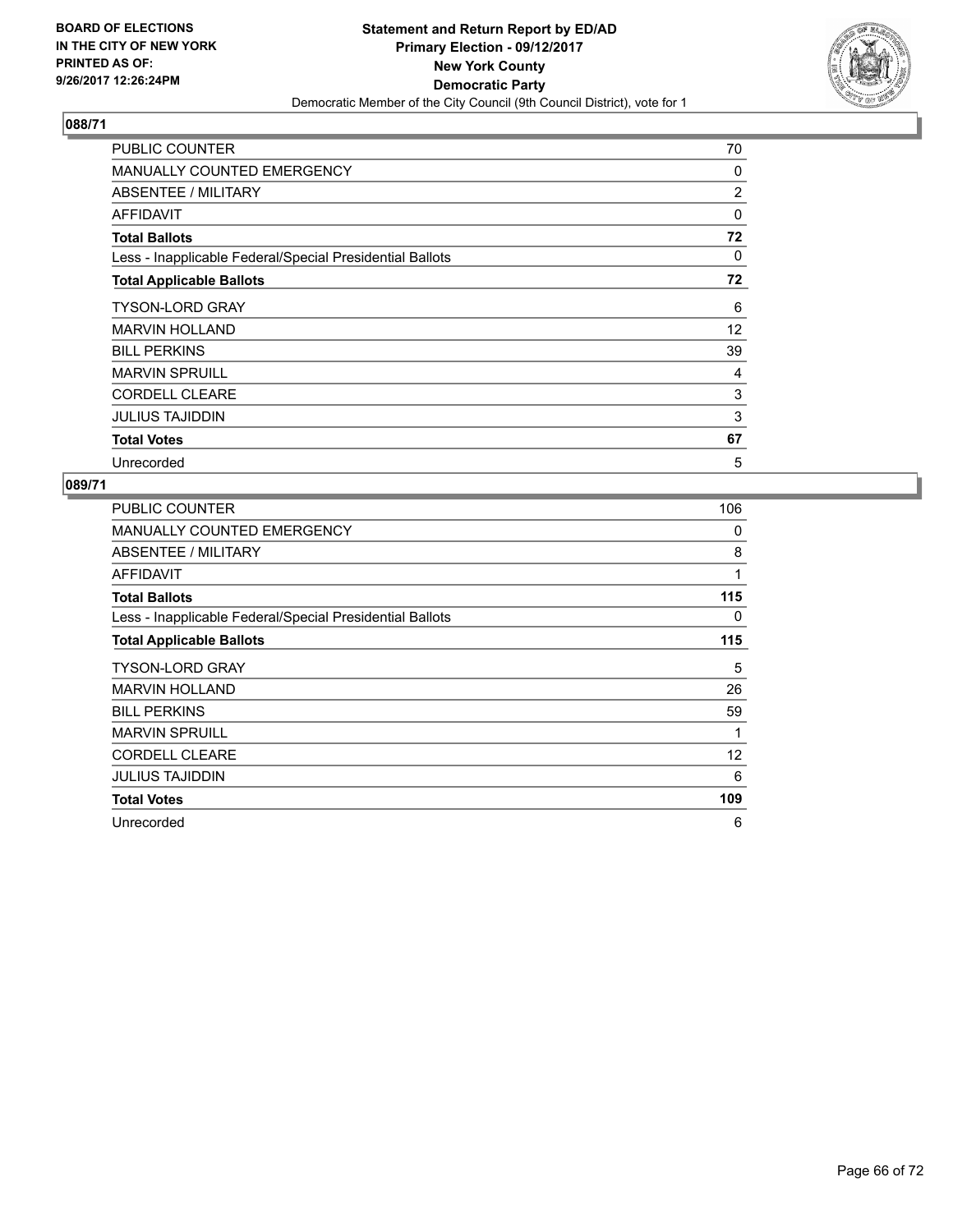

| <b>PUBLIC COUNTER</b>                                    | 143      |
|----------------------------------------------------------|----------|
| MANUALLY COUNTED EMERGENCY                               | 0        |
| ABSENTEE / MILITARY                                      | 9        |
| <b>AFFIDAVIT</b>                                         | 1        |
| <b>Total Ballots</b>                                     | 153      |
| Less - Inapplicable Federal/Special Presidential Ballots | 0        |
| <b>Total Applicable Ballots</b>                          | 153      |
| <b>TYSON-LORD GRAY</b>                                   | 11       |
| <b>MARVIN HOLLAND</b>                                    | 25       |
| <b>BILL PERKINS</b>                                      | 82       |
| <b>MARVIN SPRUILL</b>                                    | $\Omega$ |
| <b>CORDELL CLEARE</b>                                    | 12       |
| <b>JULIUS TAJIDDIN</b>                                   | 11       |
| <b>Total Votes</b>                                       | 141      |
| Unrecorded                                               | 12       |

| PUBLIC COUNTER                                           | 73           |
|----------------------------------------------------------|--------------|
| <b>MANUALLY COUNTED EMERGENCY</b>                        | 0            |
| ABSENTEE / MILITARY                                      | 0            |
| AFFIDAVIT                                                | 0            |
| <b>Total Ballots</b>                                     | 73           |
| Less - Inapplicable Federal/Special Presidential Ballots | $\mathbf{0}$ |
| <b>Total Applicable Ballots</b>                          | 73           |
| <b>TYSON-LORD GRAY</b>                                   | 1            |
| <b>MARVIN HOLLAND</b>                                    | 17           |
| <b>BILL PERKINS</b>                                      | 34           |
| <b>MARVIN SPRUILL</b>                                    | 1            |
| <b>CORDELL CLEARE</b>                                    | 10           |
| <b>JULIUS TAJIDDIN</b>                                   | 3            |
| <b>Total Votes</b>                                       | 66           |
| Unrecorded                                               | 7            |
| 094/71 COMBINED into: 102/71                             |              |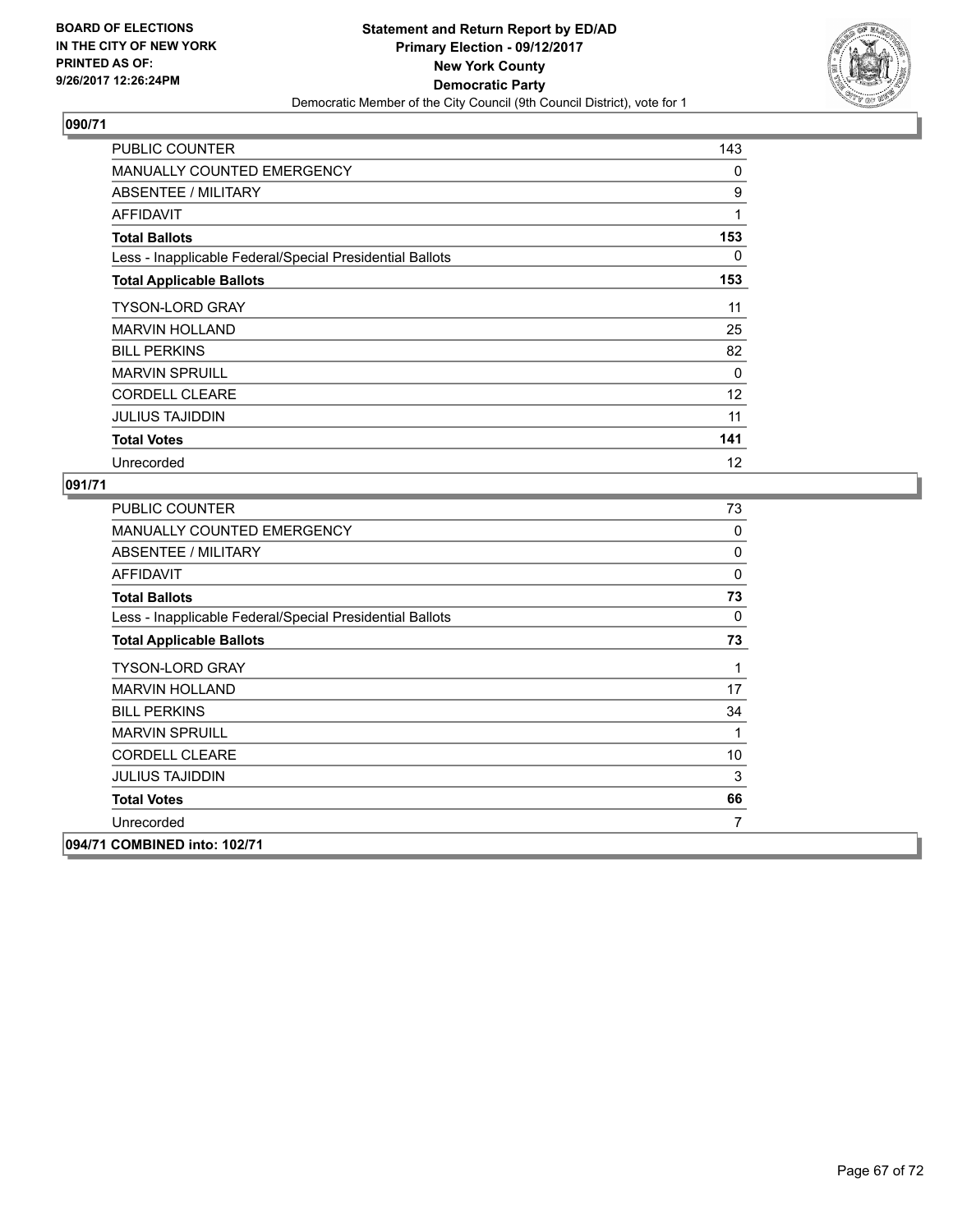

| PUBLIC COUNTER                                           | 74             |
|----------------------------------------------------------|----------------|
| <b>MANUALLY COUNTED EMERGENCY</b>                        | 0              |
| ABSENTEE / MILITARY                                      | $\overline{2}$ |
| AFFIDAVIT                                                | 1              |
| <b>Total Ballots</b>                                     | 77             |
| Less - Inapplicable Federal/Special Presidential Ballots | 0              |
| <b>Total Applicable Ballots</b>                          | 77             |
| <b>TYSON-LORD GRAY</b>                                   | 16             |
| <b>MARVIN HOLLAND</b>                                    | 10             |
| <b>BILL PERKINS</b>                                      | 31             |
| <b>MARVIN SPRUILL</b>                                    | 3              |
| <b>CORDELL CLEARE</b>                                    | 12             |
| <b>JULIUS TAJIDDIN</b>                                   | 0              |
| PIERRE GOODING (WRITE-IN)                                | 1              |
| <b>Total Votes</b>                                       | 73             |
| Unrecorded                                               | 4              |

| <b>PUBLIC COUNTER</b>                                    | 62             |
|----------------------------------------------------------|----------------|
| <b>MANUALLY COUNTED EMERGENCY</b>                        | 0              |
| ABSENTEE / MILITARY                                      | 4              |
| <b>AFFIDAVIT</b>                                         | $\Omega$       |
| <b>Total Ballots</b>                                     | 66             |
| Less - Inapplicable Federal/Special Presidential Ballots | 0              |
| <b>Total Applicable Ballots</b>                          | 66             |
| <b>TYSON-LORD GRAY</b>                                   | 7              |
| <b>MARVIN HOLLAND</b>                                    | 13             |
| <b>BILL PERKINS</b>                                      | 35             |
| <b>MARVIN SPRUILL</b>                                    | 1              |
| <b>CORDELL CLEARE</b>                                    | 7              |
| <b>JULIUS TAJIDDIN</b>                                   | 0              |
| ADRIANO ESPAILLAT (WRITE-IN)                             | 1              |
| <b>Total Votes</b>                                       | 64             |
| Unrecorded                                               | $\overline{2}$ |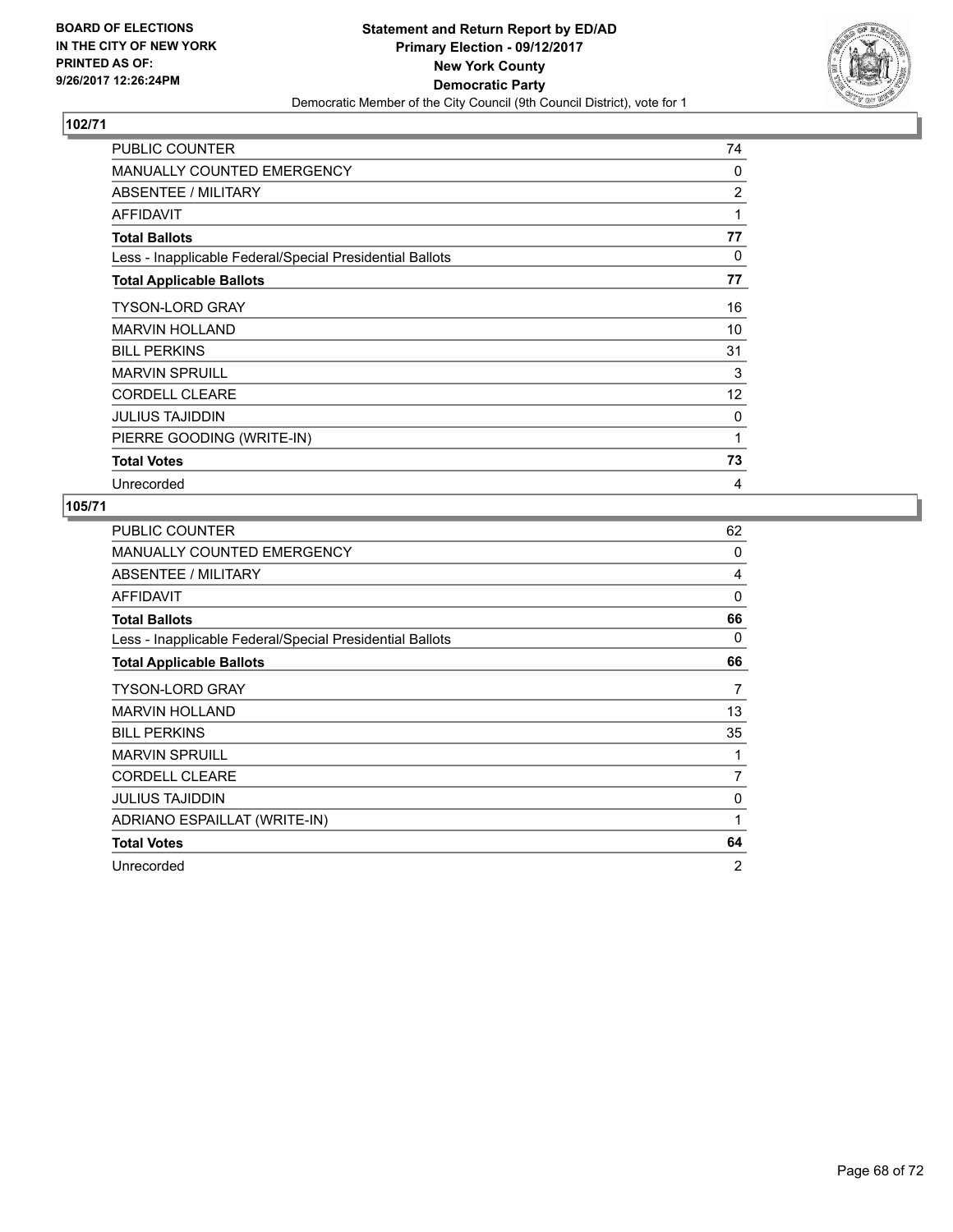

| <b>PUBLIC COUNTER</b>                                    | 44 |
|----------------------------------------------------------|----|
| <b>MANUALLY COUNTED EMERGENCY</b>                        | 0  |
| <b>ABSENTEE / MILITARY</b>                               | 1  |
| AFFIDAVIT                                                | 3  |
| <b>Total Ballots</b>                                     | 48 |
| Less - Inapplicable Federal/Special Presidential Ballots | 0  |
| <b>Total Applicable Ballots</b>                          | 48 |
| <b>TYSON-LORD GRAY</b>                                   | 7  |
| <b>MARVIN HOLLAND</b>                                    | 1  |
| <b>BILL PERKINS</b>                                      | 26 |
| <b>MARVIN SPRUILL</b>                                    | 2  |
| <b>CORDELL CLEARE</b>                                    | 7  |
| <b>JULIUS TAJIDDIN</b>                                   | 4  |
| <b>Total Votes</b>                                       | 47 |
| Unrecorded                                               | 1  |

| <b>PUBLIC COUNTER</b>                                    | 115 |
|----------------------------------------------------------|-----|
| <b>MANUALLY COUNTED EMERGENCY</b>                        | 0   |
| ABSENTEE / MILITARY                                      | 5   |
| <b>AFFIDAVIT</b>                                         | 1   |
| <b>Total Ballots</b>                                     | 121 |
| Less - Inapplicable Federal/Special Presidential Ballots | 0   |
| <b>Total Applicable Ballots</b>                          | 121 |
| TYSON-LORD GRAY                                          | 13  |
| <b>MARVIN HOLLAND</b>                                    | 19  |
| <b>BILL PERKINS</b>                                      | 53  |
| <b>MARVIN SPRUILL</b>                                    | 1   |
| <b>CORDELL CLEARE</b>                                    | 22  |
| <b>JULIUS TAJIDDIN</b>                                   | 6   |
| DIANNA L. MACK (WRITE-IN)                                | 1   |
| <b>Total Votes</b>                                       | 115 |
| Unrecorded                                               | 6   |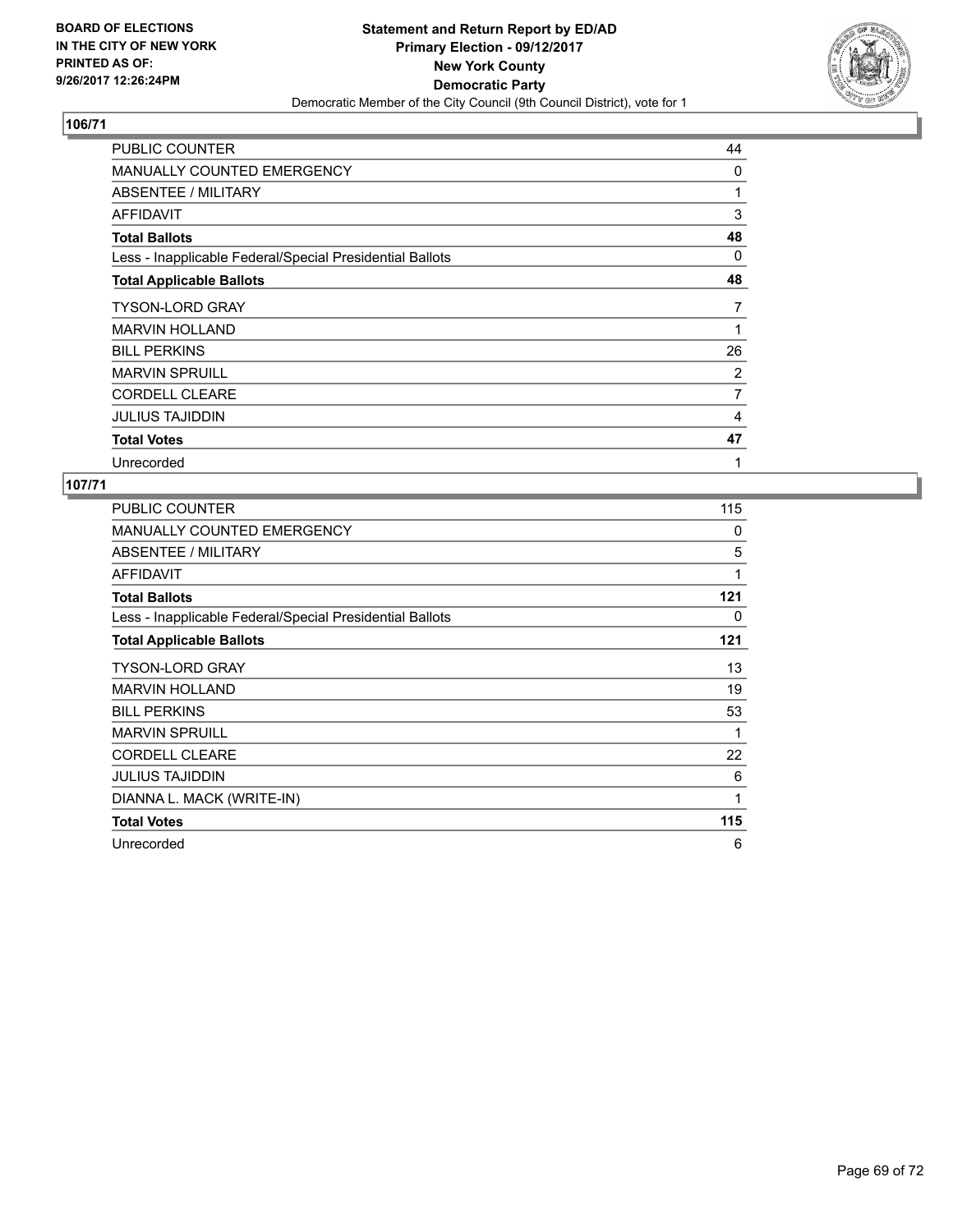

| PUBLIC COUNTER                                           | 68             |
|----------------------------------------------------------|----------------|
| <b>MANUALLY COUNTED EMERGENCY</b>                        | 0              |
| <b>ABSENTEE / MILITARY</b>                               | 1              |
| <b>AFFIDAVIT</b>                                         | 1              |
| <b>Total Ballots</b>                                     | 70             |
| Less - Inapplicable Federal/Special Presidential Ballots | 0              |
| <b>Total Applicable Ballots</b>                          | 70             |
| TYSON-LORD GRAY                                          | 6              |
| <b>MARVIN HOLLAND</b>                                    | 15             |
| <b>BILL PERKINS</b>                                      | 33             |
| <b>MARVIN SPRUILL</b>                                    | 2              |
| <b>CORDELL CLEARE</b>                                    | $\overline{7}$ |
| <b>JULIUS TAJIDDIN</b>                                   | 1              |
| <b>Total Votes</b>                                       | 64             |
| Unrecorded                                               | 6              |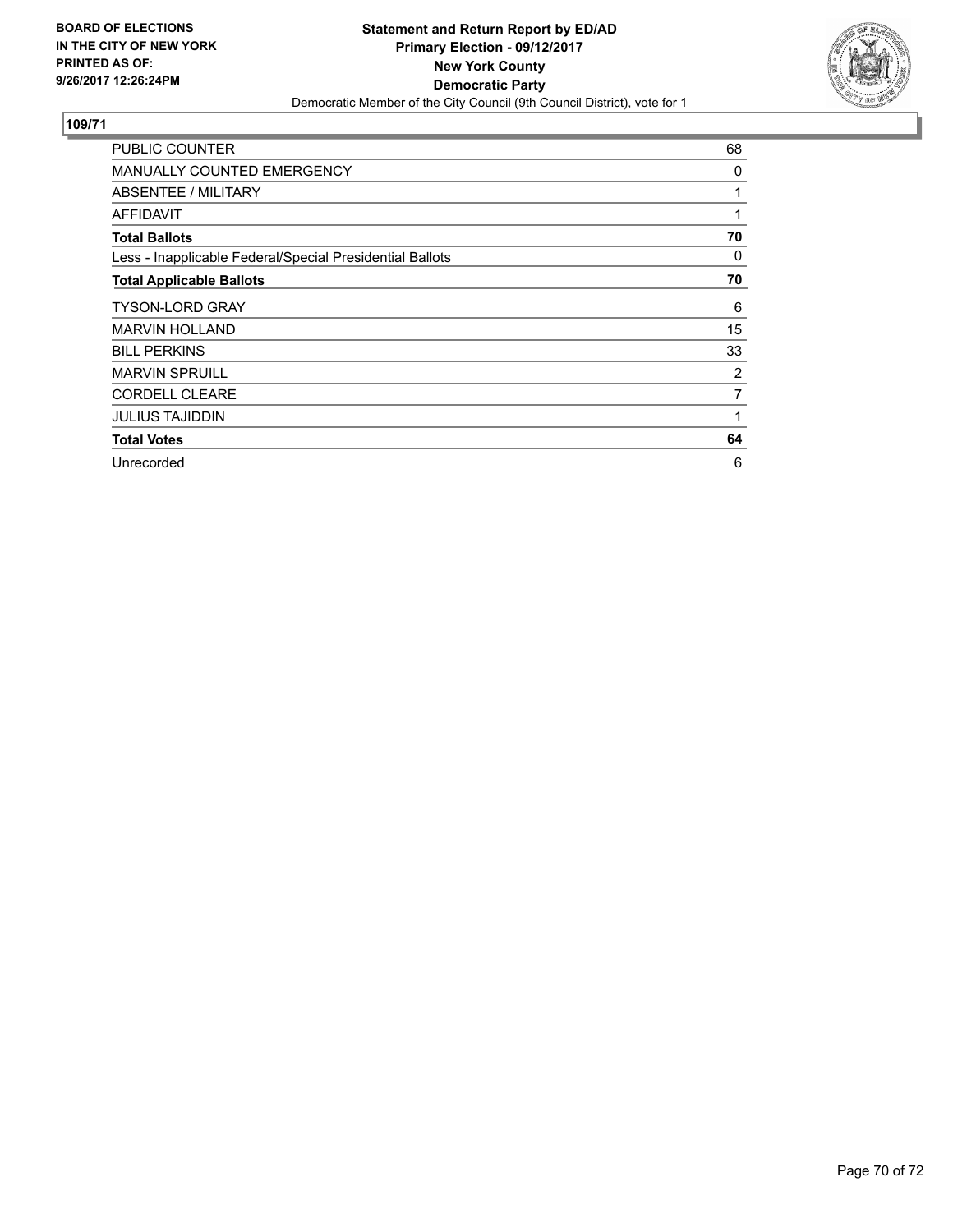

**080/72 COMBINED into: 106/71**

**082/72 COMBINED into: 106/71**

**083/72 COMBINED into: 106/71**

**085/72 COMBINED into: 106/71**